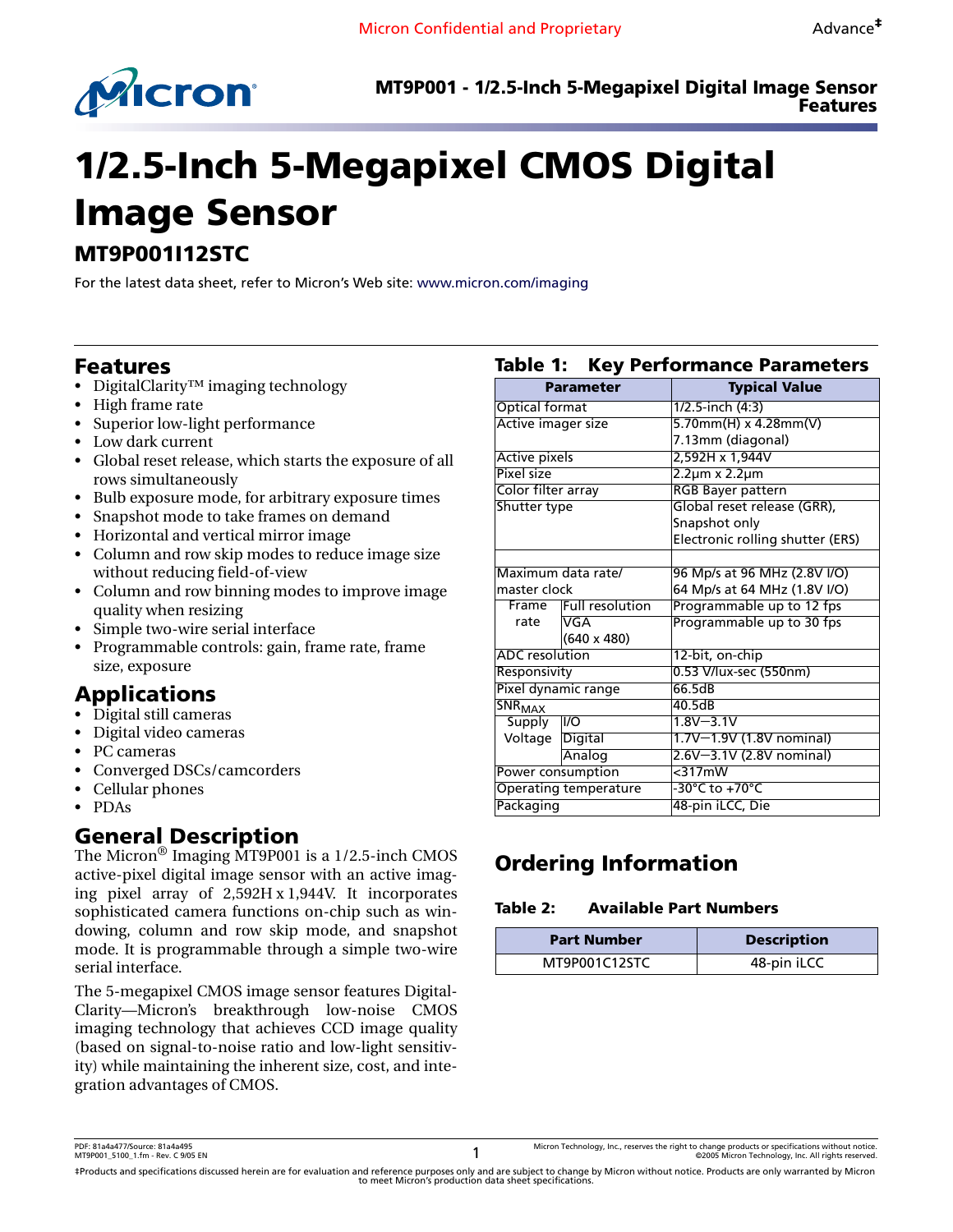

# MT9P001 - 1/2-Inch 5-Megapixel Digital Image Sensor<br>Table of Contents

# **Table of Contents**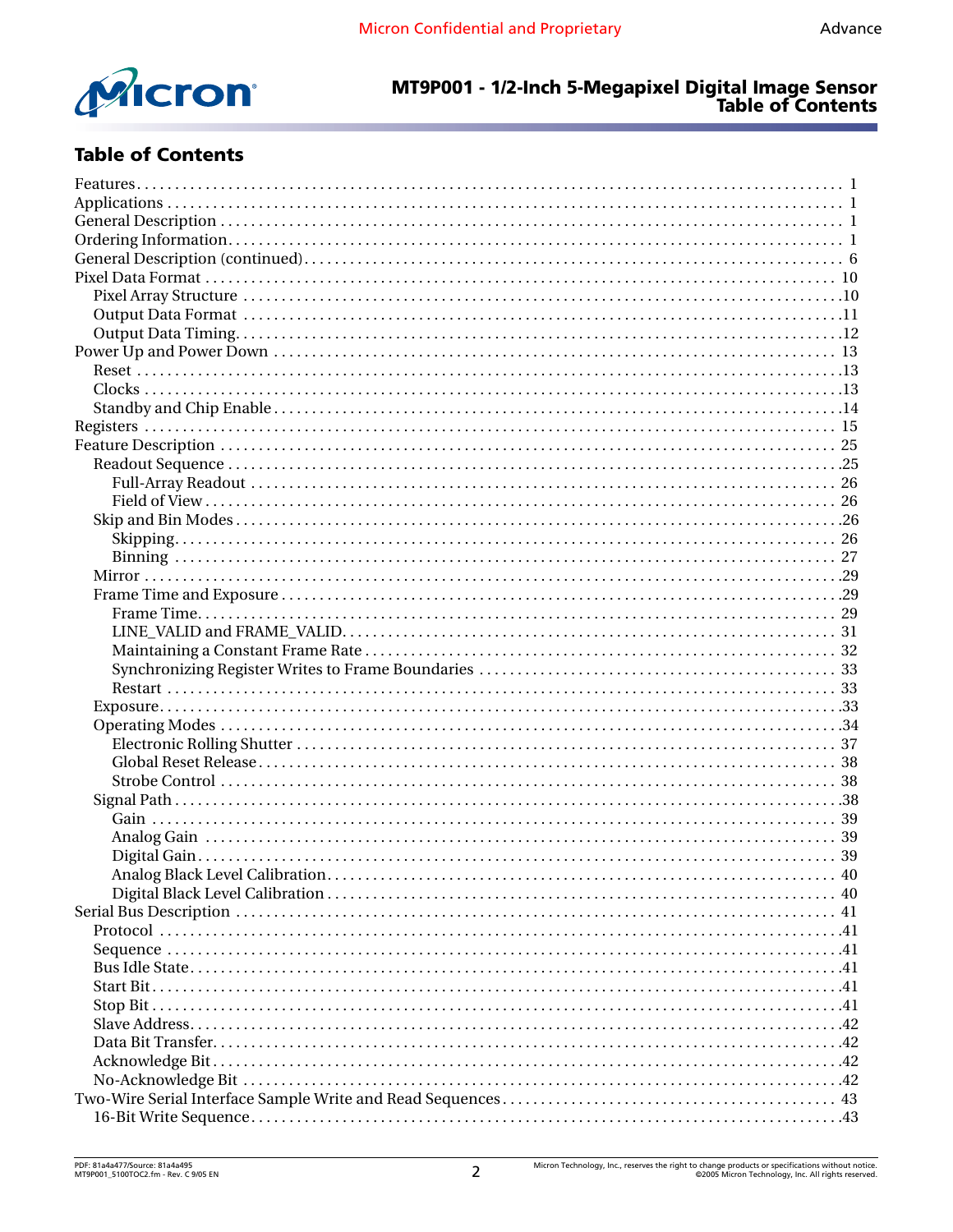

#### **MT9P001 - 1/2-Inch 5-Megapixel Digital Image Sensor Table of Contents**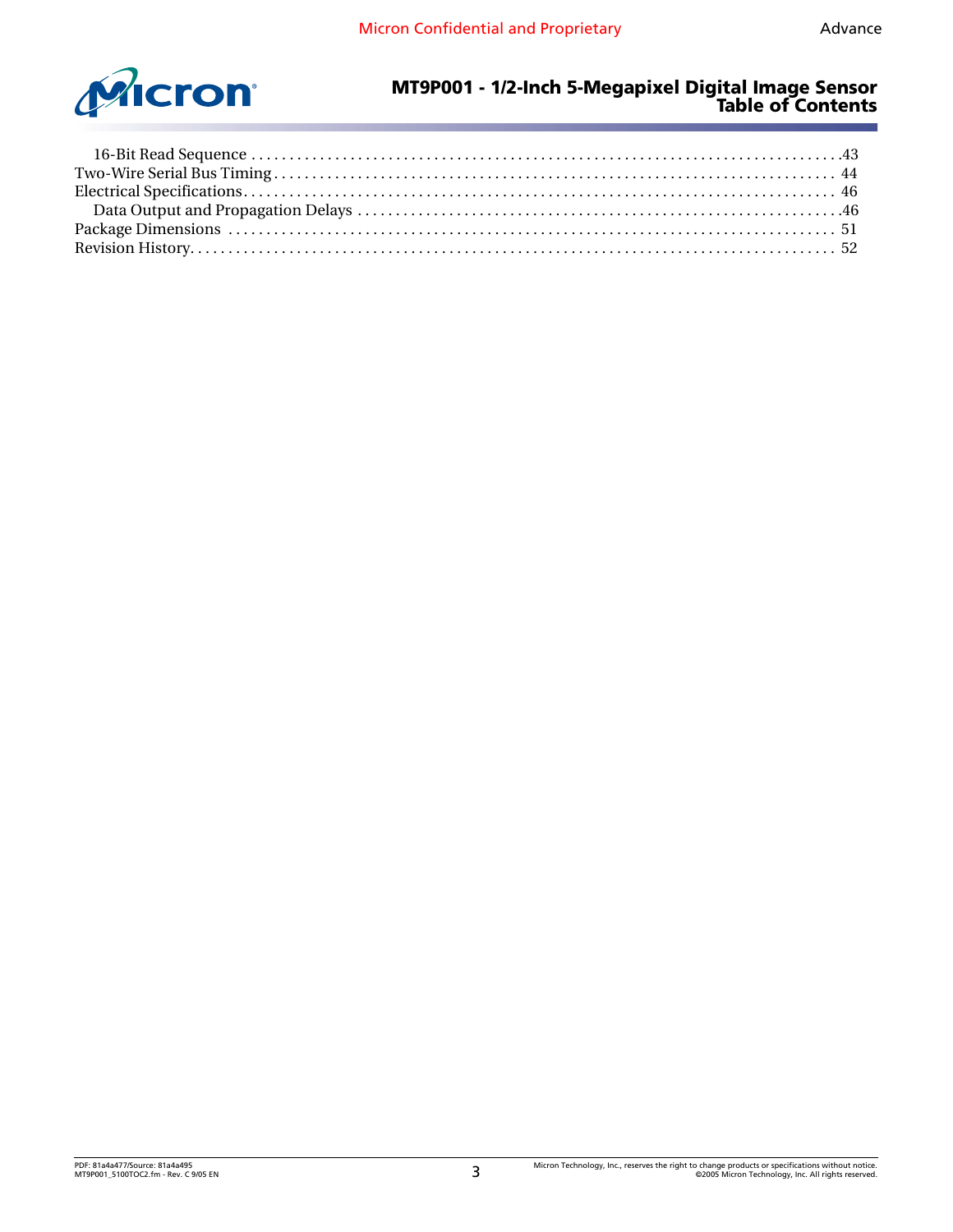

#### **MT9P001 - 1/2.5-Inch 5-Megapixel Digital Image Sensor List of Figures**

# **List of Figures**

| Figure 1:  |                                                                  |  |
|------------|------------------------------------------------------------------|--|
| Figure 2:  |                                                                  |  |
| Figure 3:  |                                                                  |  |
| Figure 4:  |                                                                  |  |
| Figure 5:  |                                                                  |  |
| Figure 6:  |                                                                  |  |
| Figure 7:  |                                                                  |  |
| Figure 8:  |                                                                  |  |
| Figure 9:  |                                                                  |  |
| Figure 10: |                                                                  |  |
| Figure 11: |                                                                  |  |
| Figure 12: |                                                                  |  |
| Figure 13: |                                                                  |  |
| Figure 14: |                                                                  |  |
| Figure 15: |                                                                  |  |
| Figure 16: |                                                                  |  |
| Figure 19: |                                                                  |  |
| Figure 20: |                                                                  |  |
| Figure 21: |                                                                  |  |
| Figure 22: |                                                                  |  |
| Figure 23: |                                                                  |  |
| Figure 24: |                                                                  |  |
| Figure 25: |                                                                  |  |
| Figure 26: |                                                                  |  |
| Figure 27: | Acknowledge Signal Timing After an 8-Bit Read from the Sensor 45 |  |
| Figure 28: |                                                                  |  |
| Figure 31: |                                                                  |  |
|            |                                                                  |  |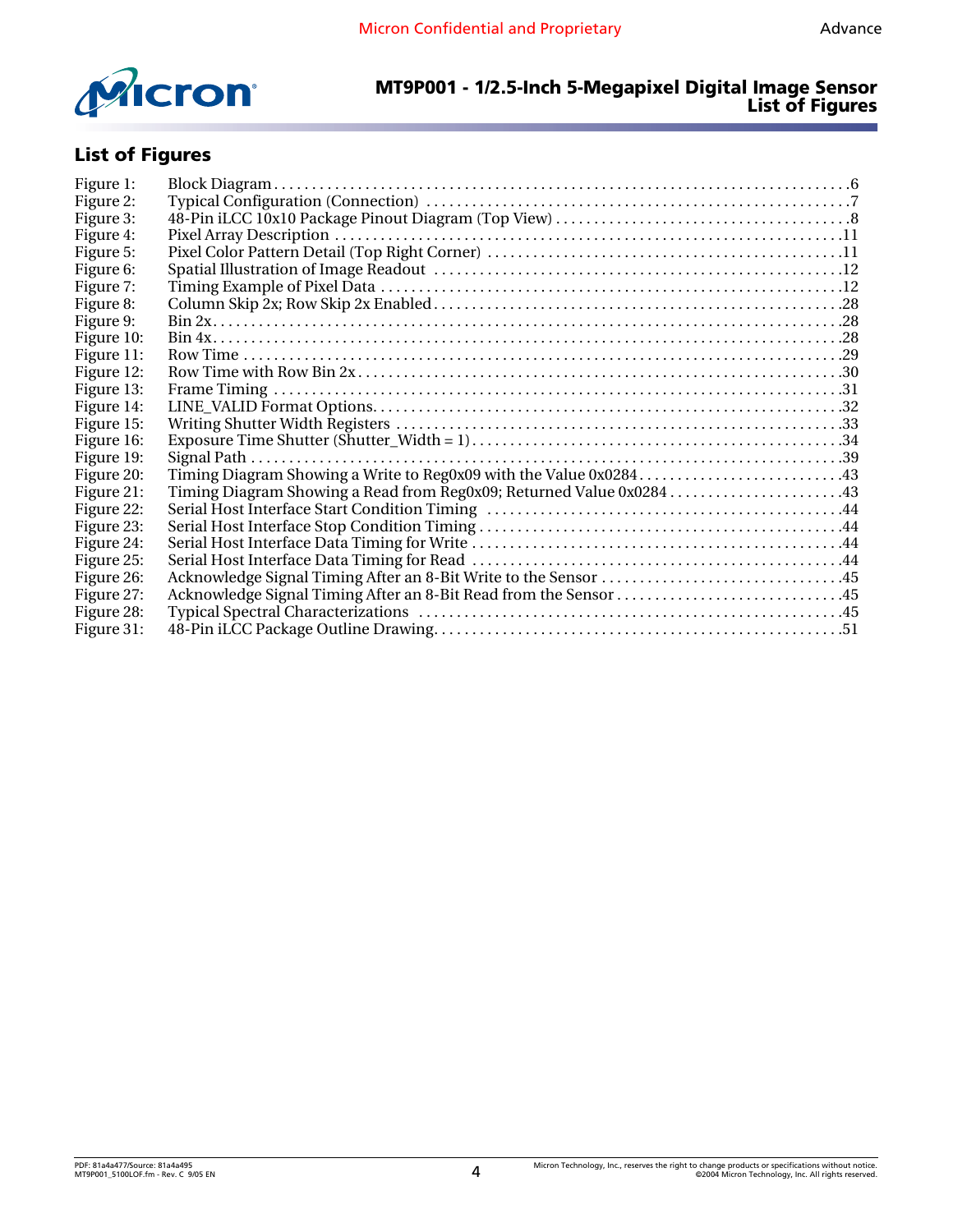

#### **MT9P001 - 1/2.5-Inch 5-Megapixel Digital Image Sensor List of Tables**

# **List of Tables**

| Table 1:  |  |
|-----------|--|
| Table 2:  |  |
| Table 3:  |  |
| Table 4:  |  |
| Table 5:  |  |
| Table 6:  |  |
| Table 7:  |  |
| Table 8:  |  |
| Table 9:  |  |
| Table 10: |  |
| Table 11: |  |
| Table 12: |  |
| Table 13: |  |
| Table 14: |  |
| Table 15: |  |
| Table 16: |  |
| Table 17: |  |
| Table 18: |  |
| Table 19: |  |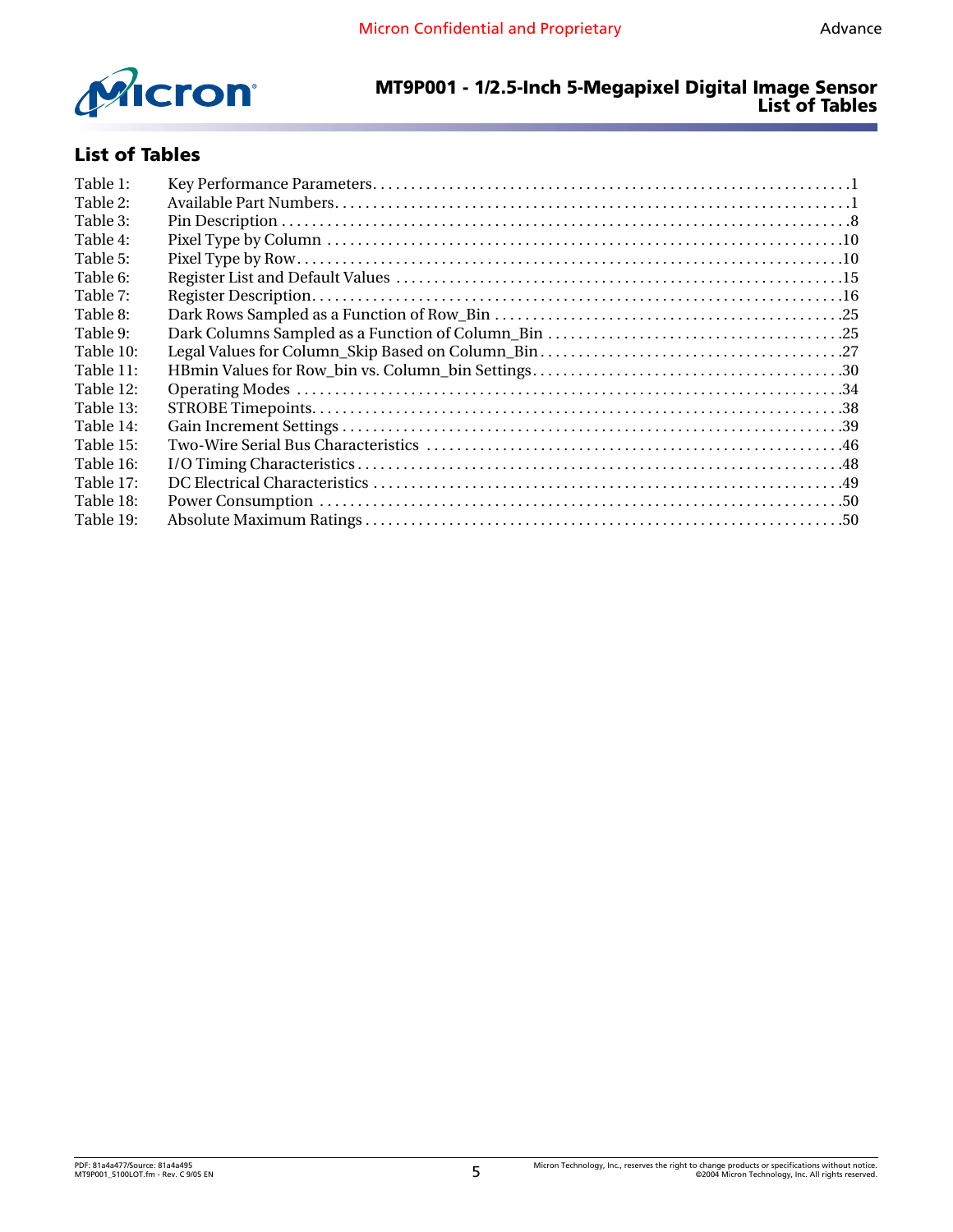

#### **MT9P001 - 1/2.5-Inch 5-Megapixel Digital Image Sensor General Description (continued)**

# <span id="page-5-0"></span>**General Description (continued)**

The sensor can be operated in its default mode or programmed by the user for frame size, exposure, gain setting, and other parameters. The default mode outputs a full resolution image at 12 frames per second (fps).

An on-chip analog-to-digital converter (ADC) provides 10 bits per pixel. FRAME\_VALID and LINE\_VALID signals are output on dedicated pins, along with a pixel clock that is synchronous with valid data.

The MT9P001 produces extraordinarily clear, sharp digital pictures, and its ability to capture both continuous video and single frames makes it the perfect choice for a wide range of consumer and industrial applications, including cell phones, digital still cameras, digital video cameras, and PC cameras.

### <span id="page-5-1"></span>**Figure 1: Block Diagram**

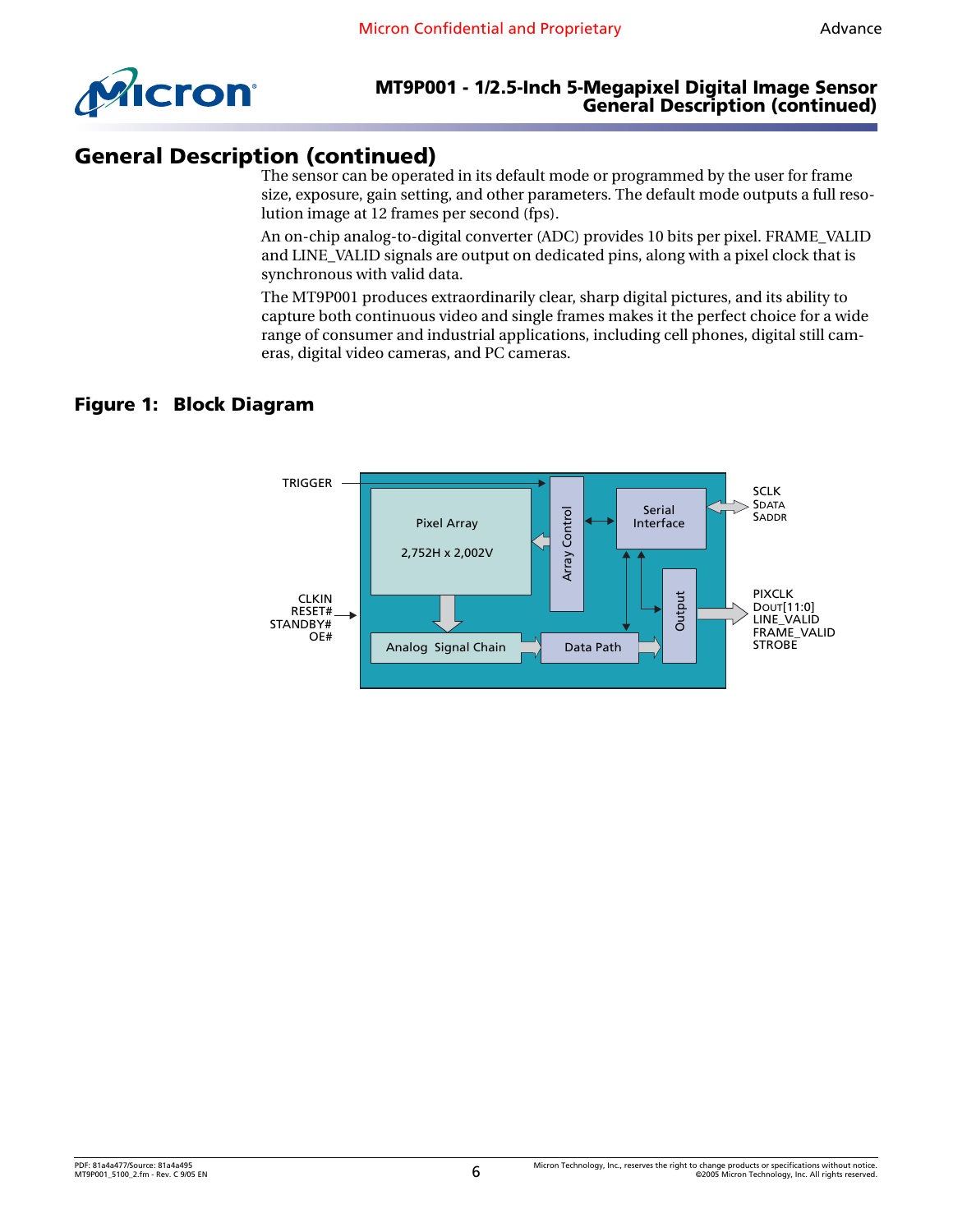

# <span id="page-6-0"></span>**Figure 2: Typical Configuration (Connection)**



Notes: 1. Resistor value 1.5KΩ is recommended, but may be greater for slower two-wire speed. 2. All power supplies should be adequately decoupled.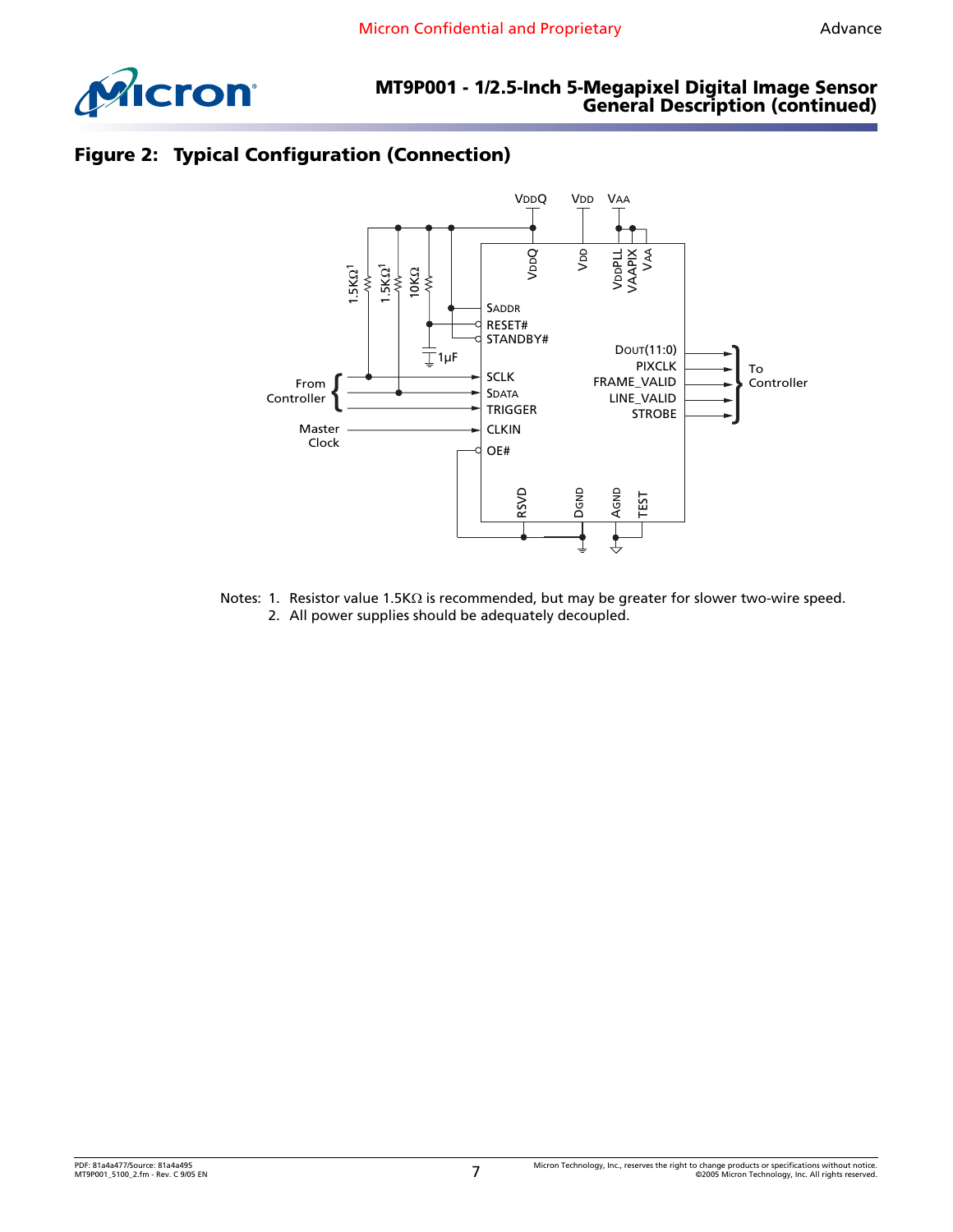

<span id="page-7-0"></span>



# <span id="page-7-1"></span>**Table 3: Pin Description**

| <b>Name</b>        | <b>Type</b> | <b>Description</b>                                                                                                                                      |
|--------------------|-------------|---------------------------------------------------------------------------------------------------------------------------------------------------------|
| RESET#             | Input       | When LOW, the MT9P001 asynchronously resets. When driven HIGH, it resumes<br>normal operation with all configuration registers set to factory defaults. |
| <b>CLKIN</b>       | Input       | Clock in.                                                                                                                                               |
| <b>SCLK</b>        | Input       | Serial clock. Pull to VDDQ with a 1.5K $\Omega$ resistor.                                                                                               |
| OE#                | Input       | When HIGH, the PIXCLK, DOUT, FRAME_VALID, LINE_VALID, and STROBE outputs<br>enter a High-Z. When driven LOW, normal operation resumes.                  |
| STANDBY#           | Input       | Standby. When LOW, the chip enters a low-power standby mode. It resumes<br>normal operation when the pin is driven HIGH.                                |
| <b>TRIGGER</b>     | Input       | Snapshot trigger. Used to trigger one frame of output in snapshot modes, and to<br>indicate the end of exposure in bulb exposure modes.                 |
| <b>SADDR</b>       | Input       | Serial address. When HIGH, the MT9P001 responds to device ID (BA) <sub>H</sub> . When LOW,<br>it responds to serial device ID $(90)_{H}$ .              |
| <b>SDATA</b>       | $UO$        | Serial data. Pull to VDDQ with a 1.5K $\Omega$ resistor.                                                                                                |
| <b>PIXCLK</b>      | Output      | Pixel clock. The DOUT, FRAME_VALID, LINE_VALID, and STROBE outputs should be<br>captured on the falling edge of this signal.                            |
| DOUT(11:0)         | Output      | Pixel data. Pixel data is 12-bit. MSB (DOUT11) through LSB (DOUT0) of each pixel, to<br>be captured on the falling edge of PIXCLK.                      |
| <b>FRAME VALID</b> | Output      | Frame valid. Driven HIGH during active pixels and horizontal blanking of each<br>frame and LOW during vertical blanking.                                |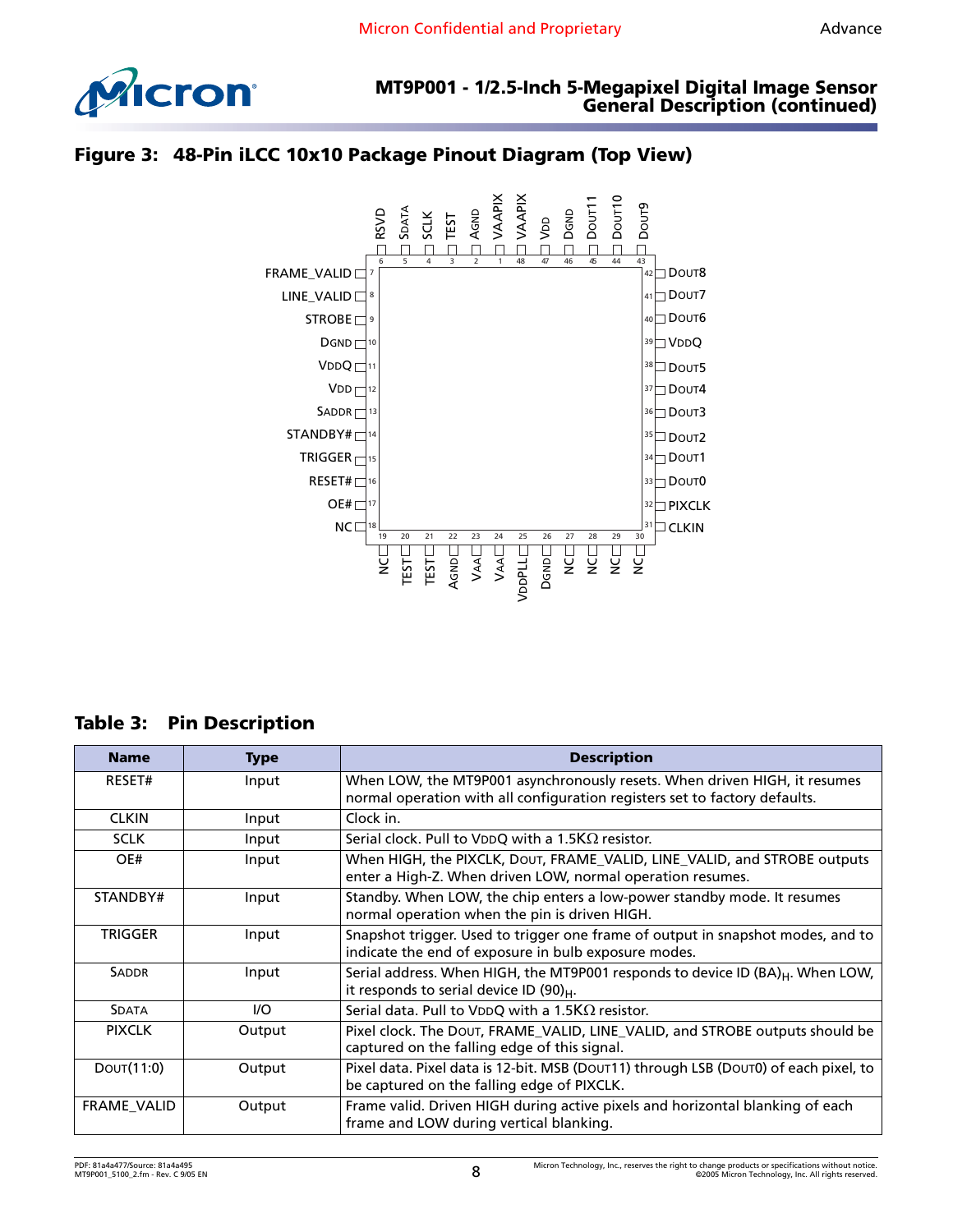

#### **MT9P001 - 1/2.5-Inch 5-Megapixel Digital Image Sensor General Description (continued)**

# **Table 3: Pin Description (continued)**

| <b>Name</b>           | <b>Type</b> | <b>Description</b>                                                                          |
|-----------------------|-------------|---------------------------------------------------------------------------------------------|
| LINE VALID            | Output      | Line valid. Driven HIGH with active pixels of each line and LOW during blanking<br>periods. |
| <b>STROBE</b>         | Output      | Snapshot strobe. Driven HIGH when all pixels are exposing in snapshot modes.                |
| <b>V<sub>DD</sub></b> | Supply      | Digital supply voltage. Nominally 1.8V.                                                     |
| VDDQ                  | Supply      | IO supply voltage. Nominally 1.8V or 2.8V.                                                  |
| <b>DGND</b>           | Supply      | Digital ground.                                                                             |
| <b>VAA</b>            | Supply      | Analog supply voltage. Nominally 2.8V.                                                      |
| <b>VAAPIX</b>         | Supply      | Pixel supply voltage. Nominally 2.8V, connected externally to VAA.                          |
| AGND                  | Supply      | Analog ground.                                                                              |
| VDDPLL                | Supply      | PLL supply voltage. Nominally 2.8V, connected externally to VAA.                            |
| <b>TEST</b>           |             | Tie to AGND for normal device operation (factory use only).                                 |
| <b>RSVD</b>           |             | Tie to DGND for normal device operation (factory use only).                                 |
| NC.                   |             | No connect.                                                                                 |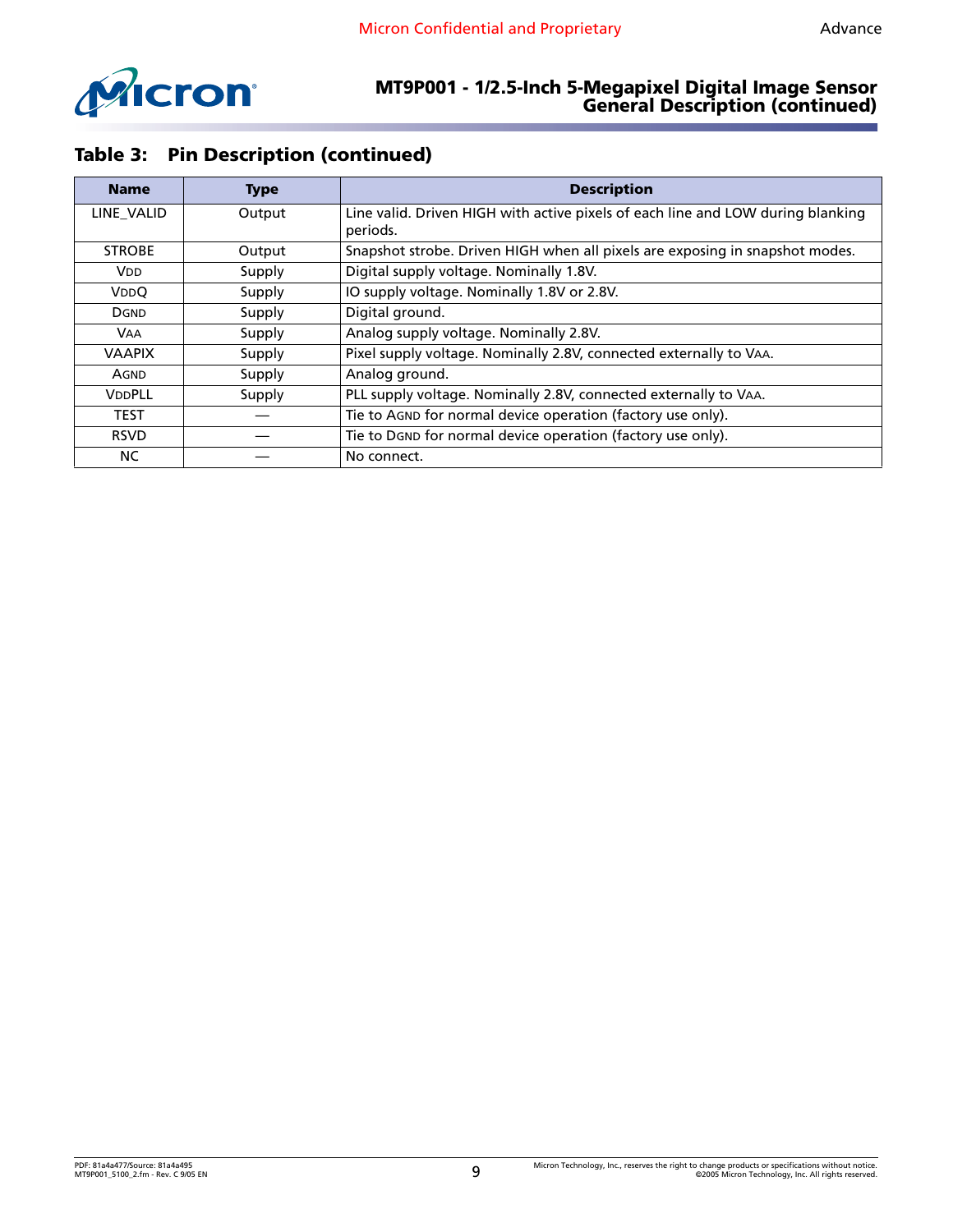

# <span id="page-9-0"></span>**Pixel Data Format**

## <span id="page-9-1"></span>**Pixel Array Structure**

The MT9P001 pixel array consists of a 2,752-column by 2,002-row matrix of pixels addressed by column and row. The address (column 0, row 0) represents the upper-right corner of the entire array, looking at the sensor as shown in [Figure 4](#page-10-1).

The array consists of a 2,592-column by 1,944-row active region in the center representing the default output image, surrounded by a boundary region (also active), surrounded by a border of dark pixels (see [Table 4](#page-9-2) and [Table 5\)](#page-9-3). The boundary region can be used to avoid edge effects when doing color processing to achieve a 2,592 x 1,944 result image, while the optically black column and rows can be used to monitor the black level.

Pixels are output in a Bayer pattern format consisting of four "colors"—Green1, Green2, Red, and Blue (G1, G2, R, B)—representing three filter colors. When no mirror modes are enabled, the first row output alternates between G1 and R pixels, and the second row output alternates between B and G2 pixels. The Green1 and Green2 pixels have the same color filter, but they are treated as separate colors by the data path and analog signal chain.

#### <span id="page-9-2"></span>**Table 4: Pixel Type by Column**

| Column          | <b>Pixel Type</b>    |
|-----------------|----------------------|
| $0 - 9$         | Dark (10)            |
| $10 - 5$        | Active boundary (6)  |
| $16 - 2,607$    | Active image (2592)  |
| $2,608 - 2,617$ | Active boundary (10) |
| $2,618 - 2,751$ | Dark (134)           |

#### <span id="page-9-3"></span>**Table 5: Pixel Type by Row**

| <b>Row</b>      | <b>Pixel Type</b>   |
|-----------------|---------------------|
| $0 - 49$        | Dark (50)           |
| $50 - 53$       | Active boundary (4) |
| $54 - 1997$     | Active image (1944) |
| $1,998 - 2,000$ | Active boundary (3) |
| 2.001           | Dark (1)            |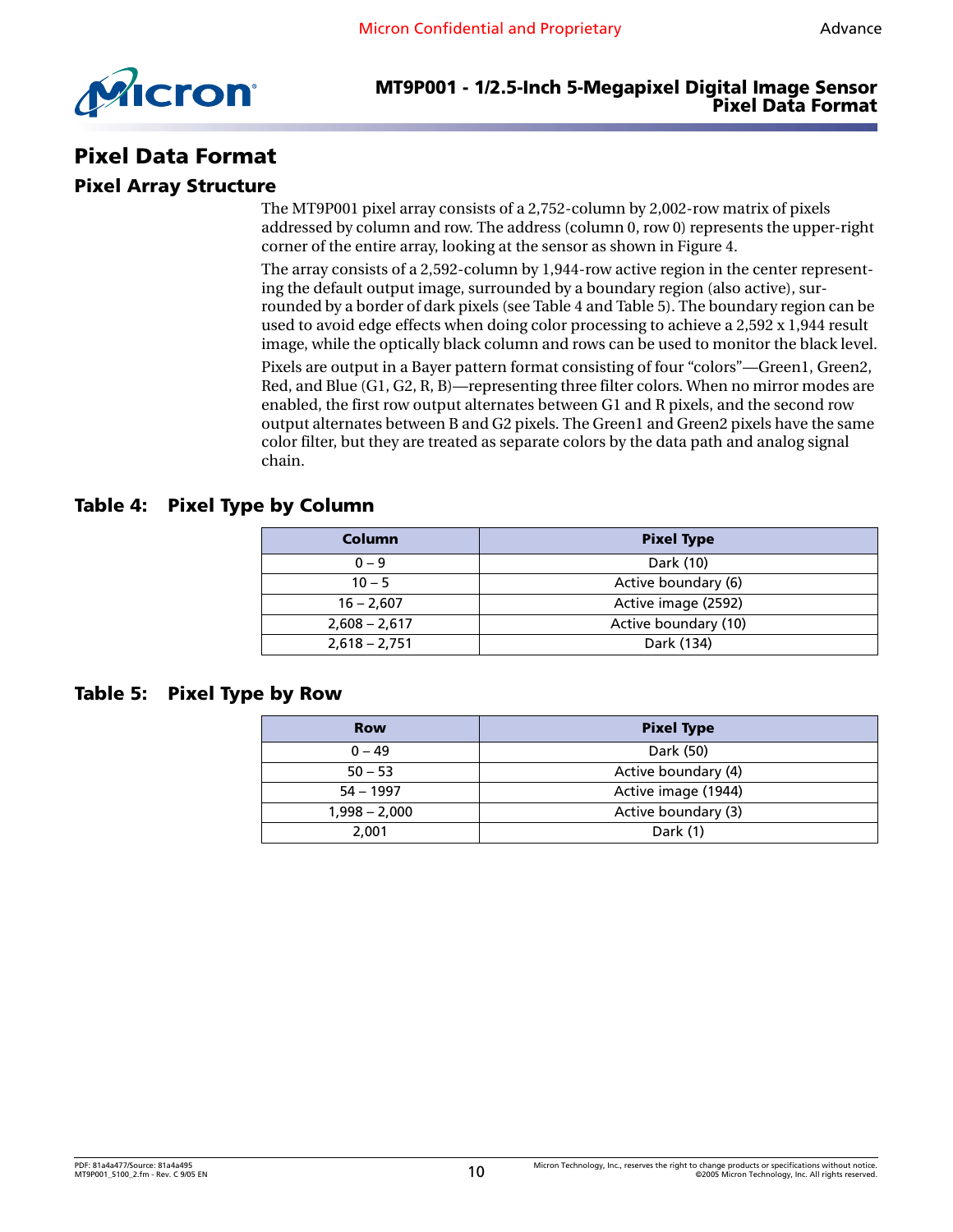

### **MT9P001 - 1/2.5-Inch 5-Megapixel Digital Image Sensor Output Data Format**

# <span id="page-10-1"></span>**Figure 4: Pixel Array Description**



# <span id="page-10-2"></span>**Figure 5: Pixel Color Pattern Detail (Top Right Corner)**



#### <span id="page-10-0"></span>**Output Data Format**

The MT9P001 image data is read out in a progressive scan. Valid image data is surrounded by horizontal blanking and vertical blanking, as shown in [Figure 6 on page 12.](#page-11-1) LINE\_VALID is HIGH during the shaded region of the figure. FRAME\_VALID timing is described in ["Output Data Timing" on page 12.](#page-11-0)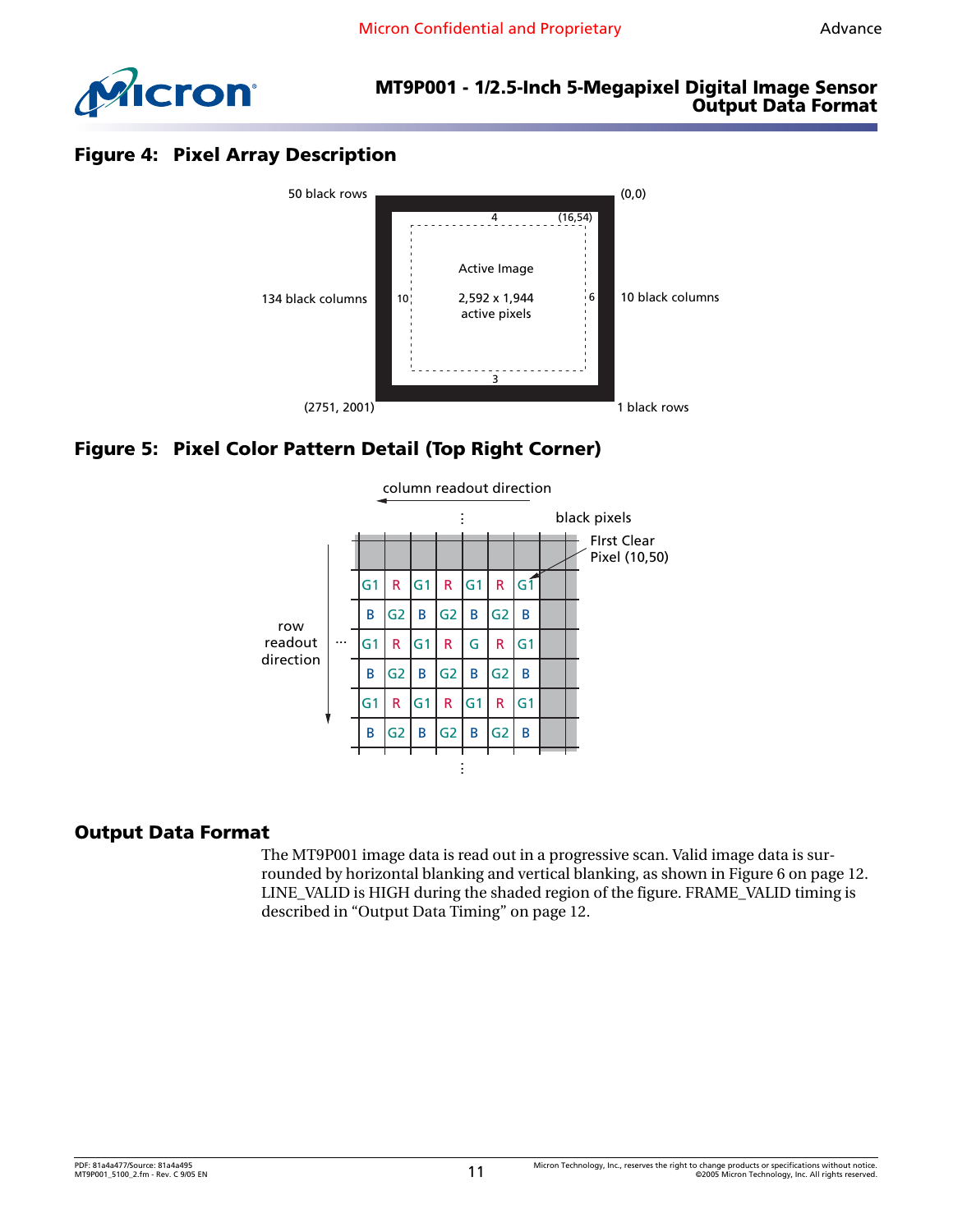

# <span id="page-11-1"></span>**Figure 6: Spatial Illustration of Image Readout**

|                          | 00 00 00  00 00 00                            |
|--------------------------|-----------------------------------------------|
|                          | 00 00 00  00 00 00                            |
| <b>VALID IMAGE</b>       | <b>HORIZONTAL</b><br><b>BLANKING</b>          |
|                          | 00 00 00  00 00 00                            |
|                          |                                               |
|                          |                                               |
| <b>VERTICAL BLANKING</b> | <b>VERTICAL/HORIZONTAL</b><br><b>BLANKING</b> |
|                          |                                               |
|                          |                                               |

#### <span id="page-11-0"></span>**Output Data Timing**

The output images are divided into frames, which are further divided into lines. By default, the sensor produces 1,944 rows of 2,592 columns each. The FRAME\_VALID and LINE\_VALID signals indicate the boundaries between frames and lines, respectively. PIXCLK can be used as a clock to latch the data. For each PIXCLK cycle, one 12-bit pixel datum outputs on the DOUT pins. When both FRAME\_VALID and LINE\_VALID are asserted, the pixel is valid. PIXCLK cycles that occur when FRAME\_VALID is negated are called vertical blanking. PIXCLK cycles that occur when only LINE\_VALID is negated are called horizontal blanking.

<span id="page-11-2"></span>**Figure 7: Timing Example of Pixel Data**

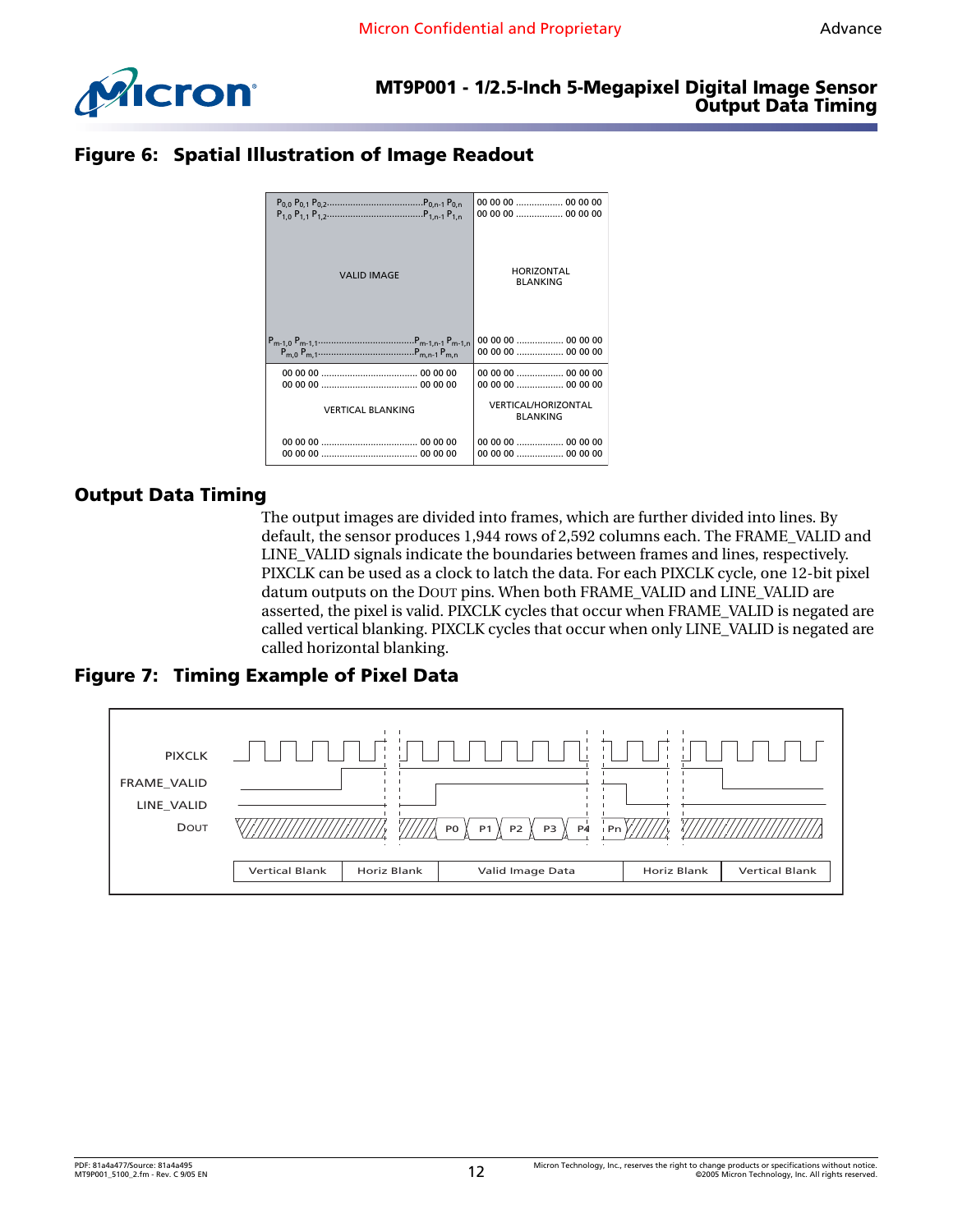

#### <span id="page-12-0"></span>**Power Up and Power Down**

When first powering on the MT9P001, follow this sequence:

- 1. Ensure RESET# is asserted (LOW).
- 2. Bring up the supplies. If both the analog and the digital supplies cannot be brought up simultaneously, ensure the digital supply comes up first.
- 3. Negate RESET#.

To ensure that the I/Os do not load any of the buses that they are connected to, assert RESET#, and then remove the supplies.

#### <span id="page-12-1"></span>**Reset**

The MT9P001 may be reset by either using RESET# (active LOW) or the reset register. If RESET# is asserted (LOW), it is not necessary to clock the device. All registers return to the factory defaults. When the pin is negated (HIGH), the chip resumes normal operation.

If the reset register field is set to "1," all registers except the following reset:

- Chip Enable
- Synchronize\_Changes
- Reset

f<sub>PIXCLK</sub>

- Use\_PLL
- Power\_PLL
- PLL\_m\_Factor
- PLL\_n\_Divider
- PLL\_p1\_Divider

When the field is returned to "0," the chip resumes normal operation.

#### <span id="page-12-2"></span>**Clocks**

The MT9P001 requires one clock (CLKIN), which is nominally 96 MHz. By default, this results in pixels being output on the DOUT pins at a maximum data rate of 96 Mp/s. With VDDQ = 1.8V, maximum master clock and maximum data rate become 64 MHz and 64 Mp/s, respectively. The CLKIN clock can be divided down internally by setting Divide\_Pixel\_Clock to a non-zero value. This slows down the operation of the chip as though CLKIN had been divided externally.

The DOUT, LINE\_VALID, FRAME\_VALID, and STROBE outputs are launched on the rising edge of PIXCLK, and should be captured on the falling edge of PIXCLK. The specific relationship of PIXCLK to these other outputs can be adjusted in two ways. If Invert\_Pixel\_Clock is set, the sense of PIXCLK is inverted from that shown in [Figure 7 on](#page-11-2)  [page 12](#page-11-2).

Additionally, if the pixel clock has been divided by Divide\_Pixel\_Clock, it can be shifted relative to the other outputs by setting Shift\_Pixel\_Clock.

| = { | $\mathsf{r}_{\mathsf{C}}$ i kin                | if Divide Pixel Clock = $0$ |
|-----|------------------------------------------------|-----------------------------|
|     | $f_{C1 \text{KIN}}$ / (2 x Divide_Pixel_Clock) | otherwise                   |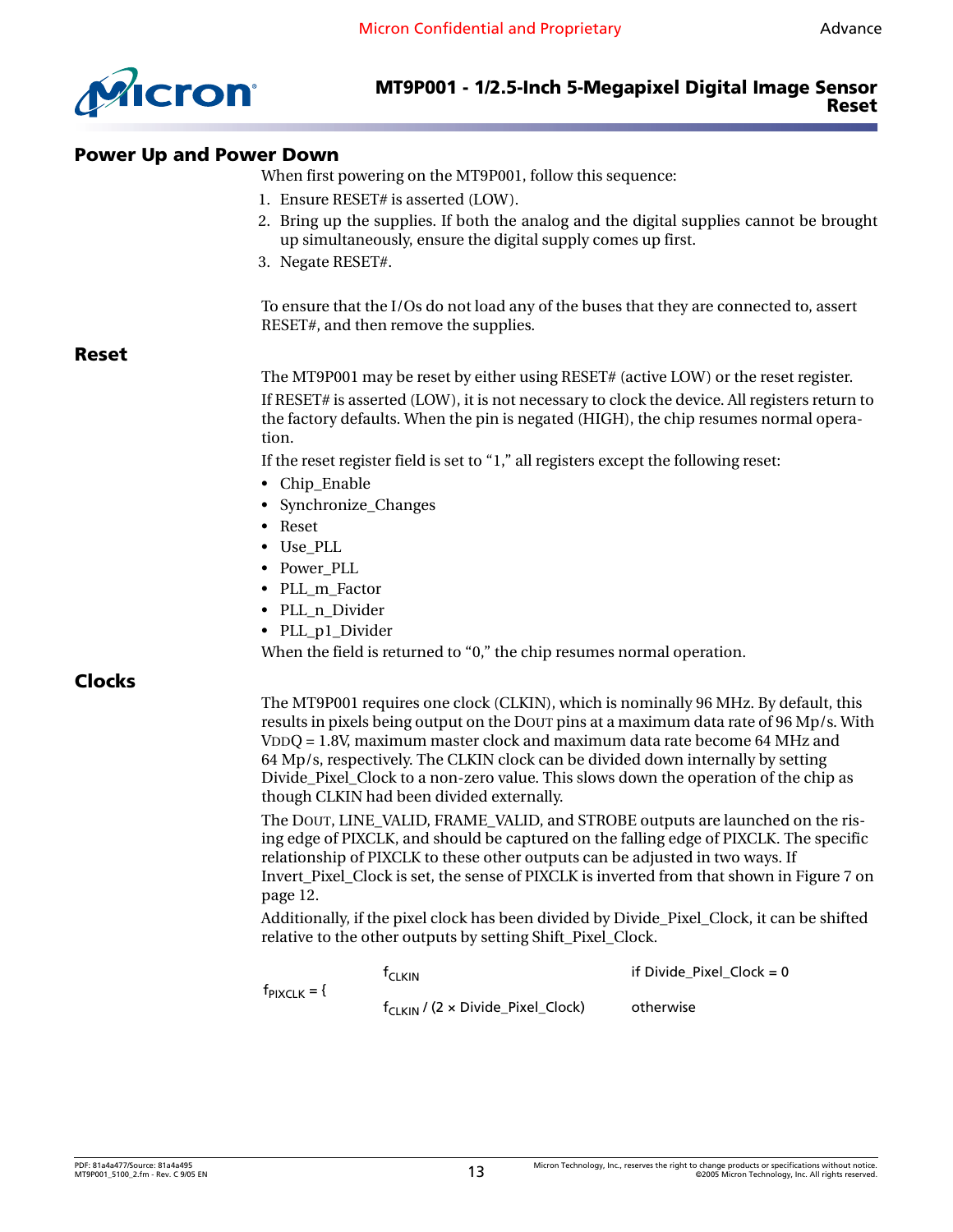

The MT9P001 has a PLL which can be used to generate the pixel clock internally. To use the PLL:

- 1. Bring the MT9P001 up as normal, then power on the PLL by setting Power\_PLL. To use the PLL,  $f_{CLKIN}$  should be between 6 MHz and 27 MHz.
- 2. Set PLL\_m\_Factor, PLL\_n\_Divider, and PLL\_p1\_Divider as desired (see below).
- 3. Wait 1ms to ensure that the VCO has locked.
- 4. Set Use\_PLL to switch from CLKIN to the PLL-generated clock.

To set the PLL parameters, determine the desired input ( $f_{\rm CLKIN}$ ) and output ( $f_{\rm PIXCLK}$ ) frequencies. Set the m, n, and p1 values to achieve the desired  $f_{\text{PIXCLK}}$  using these formulas:

 $f_{\text{PIXCLK}} = (f_{\text{CLKIN}} \times m) / (n \times p1)$ 

m = PLL\_m\_Factor

n = PLL\_n\_Divider + 1

 $p1 = 2$ LL\_p1\_Divider + 1

2 MHz <  $f_{CI KIN}$  / n < 13.5 MHz

180 MHz <  $(f_{CLKIN} \times m)$  / n < 360 MHz

It is desirable to keep ( $f_{CLKIN}$  / n) as large as possible within the limits. Also, "m" must be between 16 and 255, inclusive.

#### <span id="page-13-0"></span>**Standby and Chip Enable**

The MT9P001 can be put in a low-power state either by pulling STANDBY# pin LOW or by clearing the Chip\_Enable register field. When put in standby, all internal clocks are gated, and analog circuitry is put in a state that is meant to draw minimal power. The two-wire serial interface remains minimally active so that the Chip\_Enable bit can subsequently be cleared. Reads cannot be performed and only the Chip\_Enable and Invert\_Standby registers are writable.

If the sensor was in continuous mode when put in standby, it resumes from where it was when standby is deactivated. Naturally, this frame and the next frame are corrupted, though the sensor itself does not realize this. As this could affect automatic black level calibration, it is recommended that either the chip be paused (by setting Restart\_Pause) before being put in standby mode, or it be restarted (setting Restart) upon resumption of operation. For maximum power savings in standby mode, CLKIN should not be toggling.

When standby mode is entered, either by clearing Chip\_Enable or by asserting STANDBY# pin, the PLL is disabled automatically or powered down. It must be manually re-enabled when leaving standby as needed.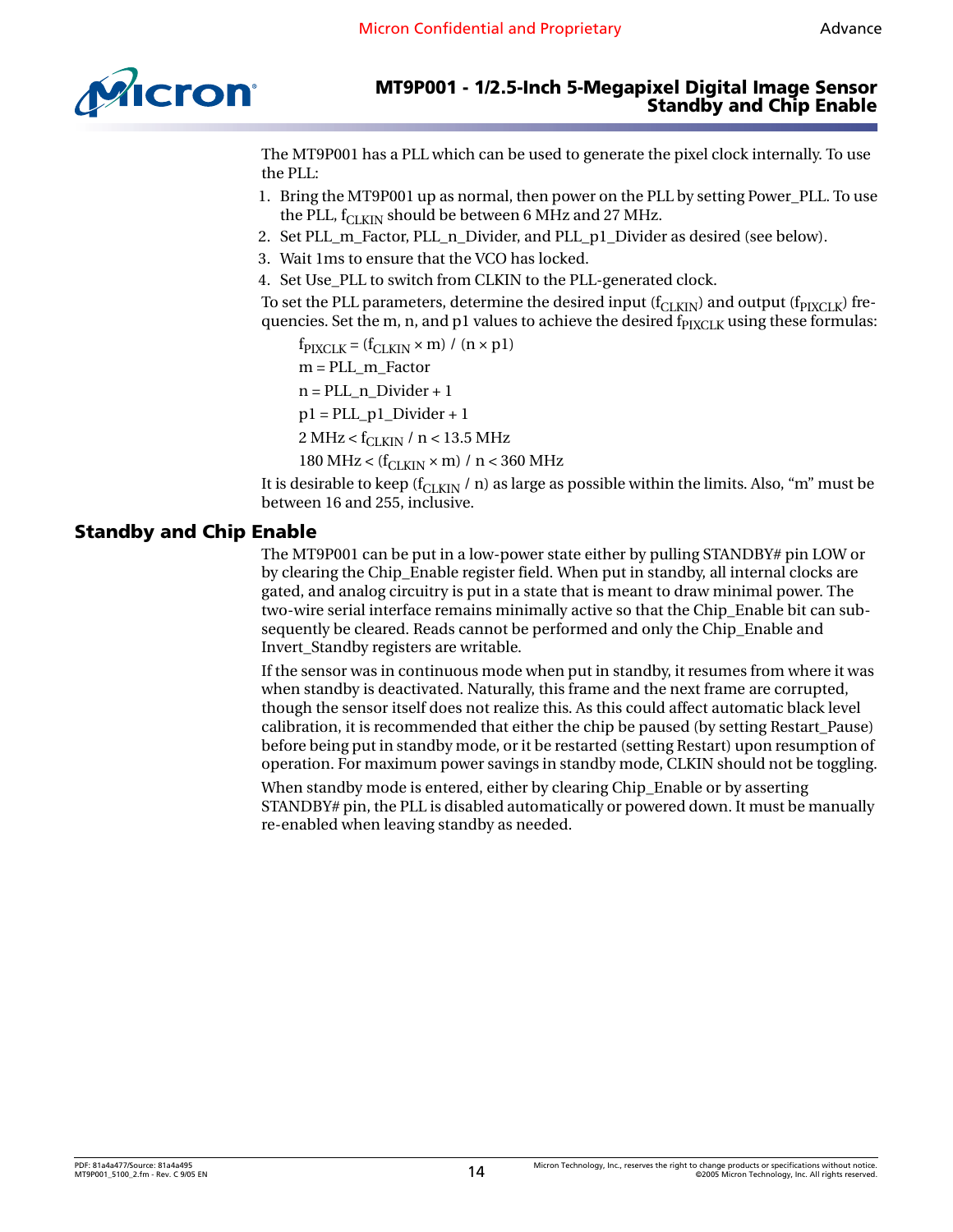

# <span id="page-14-0"></span>**Registers**

# <span id="page-14-1"></span>**Table 6: Register List and Default Values**

| <b>Register</b><br><b>Address (Hex)</b> | <b>Description</b>             | <b>Default Value (Hex)</b> |  |
|-----------------------------------------|--------------------------------|----------------------------|--|
| 0x00                                    | Chip_Version                   | 0x1800                     |  |
| 0x01                                    | Row_Start                      | 0x0036                     |  |
| 0x02                                    | Column_Start                   | 0x0010                     |  |
| 0x03                                    | Row_Size                       | 0x0797                     |  |
| 0x04                                    | Column_Size                    | 0x0A1F                     |  |
| 0x05                                    | Horizontal_Blanking            | 0x0000                     |  |
| 0x06                                    | Vertical_Blanking              | 0x0019                     |  |
| 0x07                                    | Output_Control                 | 0x1F82                     |  |
| 0x08                                    | Shutter_Width_Upper            | 0x0000                     |  |
| 0x09                                    | Shutter_Width_Lower            | 0x0797                     |  |
| 0x0A                                    | Pixel_Clock_Control            | 0x0000                     |  |
| 0x0B                                    | Restart                        | 0x0000                     |  |
| 0x0C                                    | Shutter_Delay                  | 0x0000                     |  |
| 0x0D                                    | Reset                          | 0x0000                     |  |
| 0x10                                    | PLL_Control                    | 0x0050                     |  |
| 0x11                                    | PLL_Config_1                   | 0x6404                     |  |
| 0x12                                    | PLL_Config_2                   | 0x0000                     |  |
| 0x1E                                    | Read_Mode_1                    | 0x4006                     |  |
| 0x20                                    | Read_Mode_2                    | 0x0040                     |  |
| 0x22                                    | Row_Address_Mode               | 0x0000                     |  |
| 0x23                                    | Column_Address Mode            | 0x0000                     |  |
| 0x2B                                    | Green1_Gain                    | 0x0008                     |  |
| 0x2C                                    | Blue_Gain                      | 0x0008                     |  |
| 0x2D                                    | Red_Gain                       | 0x0008                     |  |
| 0x2E<br>Green2_Gain                     |                                | 0x0008                     |  |
| 0x35                                    | Global Gain                    | 0x0008                     |  |
| 0x49                                    | Row_Black_Target               | 0x00A8                     |  |
| 0x4B                                    | Row_Black_Default_Offset       | 0x0028                     |  |
| 0x5B                                    | BLC_Sample_Size                | 0x0001                     |  |
| 0x5C                                    | BLC_Tune_1                     | 0x005A                     |  |
| 0x5D                                    | BLC_Delta_Thresholds           | 0x2D13                     |  |
| BLC_Tune_2<br>0x5E                      |                                | 0x41FF                     |  |
| <b>BLC_Target_Thresholds</b><br>0x5F    |                                | 0x231D                     |  |
| Green1_Offset<br>0x60                   |                                | 0x0020                     |  |
| 0x61                                    | Green2_Offset                  | 0x0020                     |  |
| 0x62                                    | <b>Black Level Calibration</b> | 0x0000                     |  |
| 0x63                                    | Red_Offset                     | 0x0020                     |  |
| 0x64                                    | Blue_Offset                    | 0x0020                     |  |
| 0xFF                                    | Chip_Version_Alt               | 0x1800                     |  |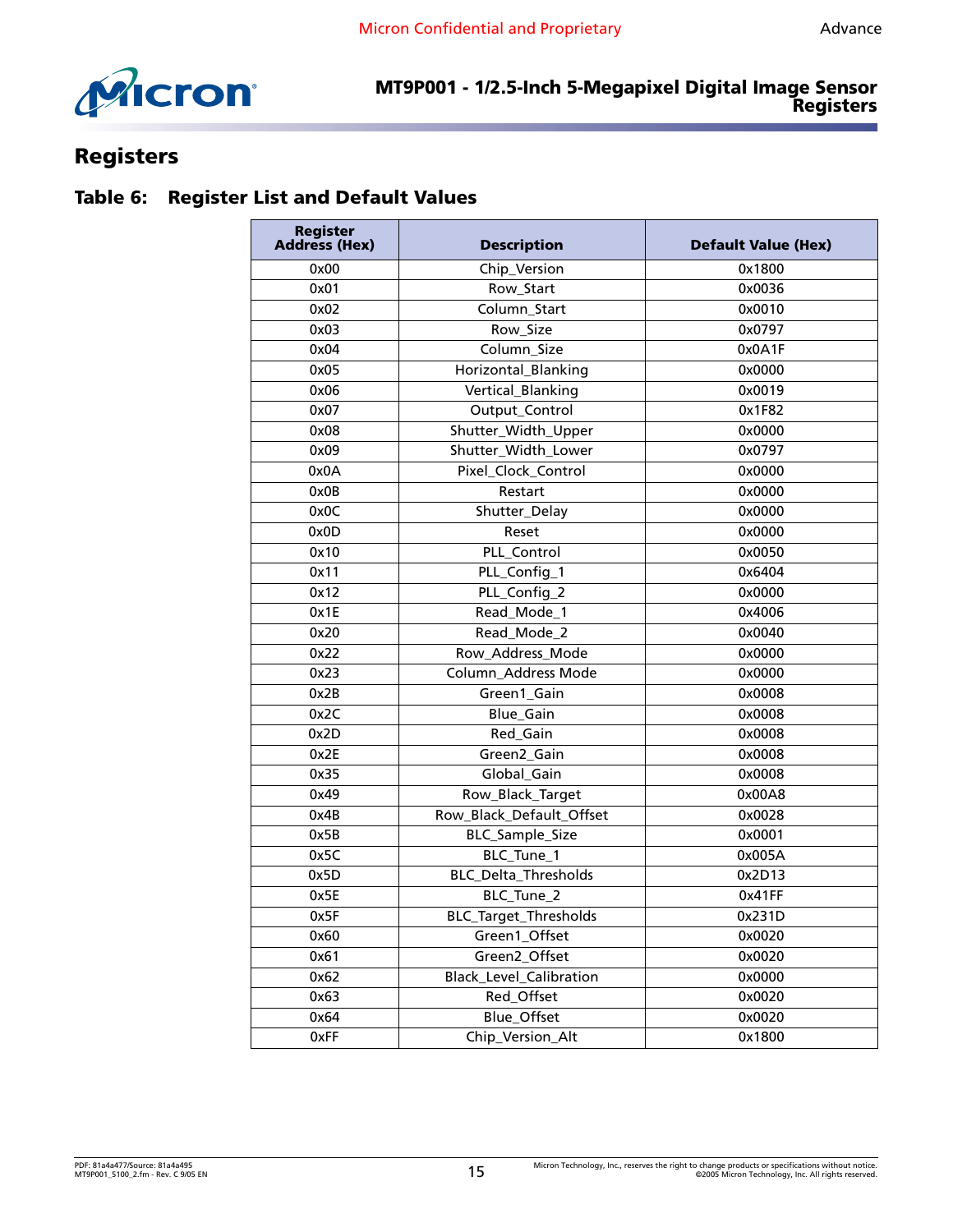

# <span id="page-15-0"></span>**Table 7: Register Description**

| <b>Bits</b> | <b>Default</b><br>(hex)           | <b>Description</b>                                                                                                                                                                                                                                                                                                                                                                                                                                               |  |  |  |
|-------------|-----------------------------------|------------------------------------------------------------------------------------------------------------------------------------------------------------------------------------------------------------------------------------------------------------------------------------------------------------------------------------------------------------------------------------------------------------------------------------------------------------------|--|--|--|
|             | 0:0x00 R0 - Chip_Version [0x1800] |                                                                                                                                                                                                                                                                                                                                                                                                                                                                  |  |  |  |
| 15:8        | 0x18                              | Part_ID<br>Two-digit BCD value typically derived from the reticle ID code (C18A).<br>Read-only. Legal values: [0-255].                                                                                                                                                                                                                                                                                                                                           |  |  |  |
| 7:4         | 0x0                               | Analog_RevisionConstant value incremented with each mask change for the same Part ID.<br>Read-only. Legal values: [0-15].                                                                                                                                                                                                                                                                                                                                        |  |  |  |
| 3:0         | 0x0                               | Digital_Revision<br>Constant value incremented with each digital functionality change for the same Part ID.<br>Read-only. Legal values: [0-15].                                                                                                                                                                                                                                                                                                                  |  |  |  |
|             | 0:0x01 R1 - Row_Start [0x0036]    |                                                                                                                                                                                                                                                                                                                                                                                                                                                                  |  |  |  |
| 10:0        | 0x036                             | Row_Start<br>The Y coordinate of the upper-left corner of the Field of View. If this register is set to an odd value,<br>the next lower even value will be used.<br>Writes are synchronized to frame boundaries. Affected by Synchronize_Changes. Causes a Bad<br>Frame if written. Legal values: [0-2004], even.                                                                                                                                                |  |  |  |
|             |                                   | 0:0x02 R2 - Column_Start [0x0010]                                                                                                                                                                                                                                                                                                                                                                                                                                |  |  |  |
| 11:0        | 0x010                             | Column Start<br>The X coordinate of the upper-left corner of the Field of View. The value will be rounded down to<br>the nearest multiple of 2 times the column bin factor.<br>Writes are synchronized to frame boundaries. Affected by Synchronize_Changes.<br>Legal values: [0-2750], even.                                                                                                                                                                    |  |  |  |
|             | 0:0x03 R3 - Row_Size [0x0797]     |                                                                                                                                                                                                                                                                                                                                                                                                                                                                  |  |  |  |
| 10:0        | 0x797                             | Row_Size<br>The height of the field of view minus one. If this register is set to an even value, the next higher<br>odd value will be used.<br>Writes are synchronized to frame boundaries. Affected by Synchronize_Changes. Causes a Bad<br>Frame if written. Legal values: [1-2005], odd.                                                                                                                                                                      |  |  |  |
|             | 0:0x04 R4 - Column_Size [0x0A1F]  |                                                                                                                                                                                                                                                                                                                                                                                                                                                                  |  |  |  |
| 11:0        | 0xA1F                             | Column_Size<br>The width of the field of view minus one. If this register is set to an even value, the next higher odd<br>value will be used. This register should be set to a multiple of 2 times the column bin factor minus<br>1. In other words, it should be (2*n*(Column_Bin + 1) - 1) for some integer n.<br>Writes are synchronized to frame boundaries. Affected by Synchronize_Changes. Causes a Bad<br>Frame if written. Legal values: [1-2751], odd. |  |  |  |
|             |                                   | 0:0x05 R5 - Horizontal_Blank [0x0000]                                                                                                                                                                                                                                                                                                                                                                                                                            |  |  |  |
| 11:0        | 0x000                             | <b>Horizontal Blank</b><br>Extra time added to the end of each row, in pixel clocks. Incrementing this register will increase<br>exposure and decrease frame rate. Setting a value less than the minimum will use the minimum<br>horizontal blank. The minimum horizontal blank depends on the mode of the sensor.<br>Writes are synchronized to frame boundaries. Affected by Synchronize_Changes. Causes a Bad<br>Frame if written. Legal values: [0-4095].    |  |  |  |
|             |                                   | 0:0x06 R6 - Vertical_Blank [0x0019]                                                                                                                                                                                                                                                                                                                                                                                                                              |  |  |  |
| 10:0        | 0x019                             | Vertical_Blank<br>Extra time added to the end of each frame in rows minus one. Incrementing this register will<br>decrease frame rate, but not affect exposure. Setting a value less than the minimum will use the<br>minimum vertical blank.<br>Writes are synchronized to frame boundaries. Affected by Synchronize_Changes.<br>Legal values: [8-2047].                                                                                                        |  |  |  |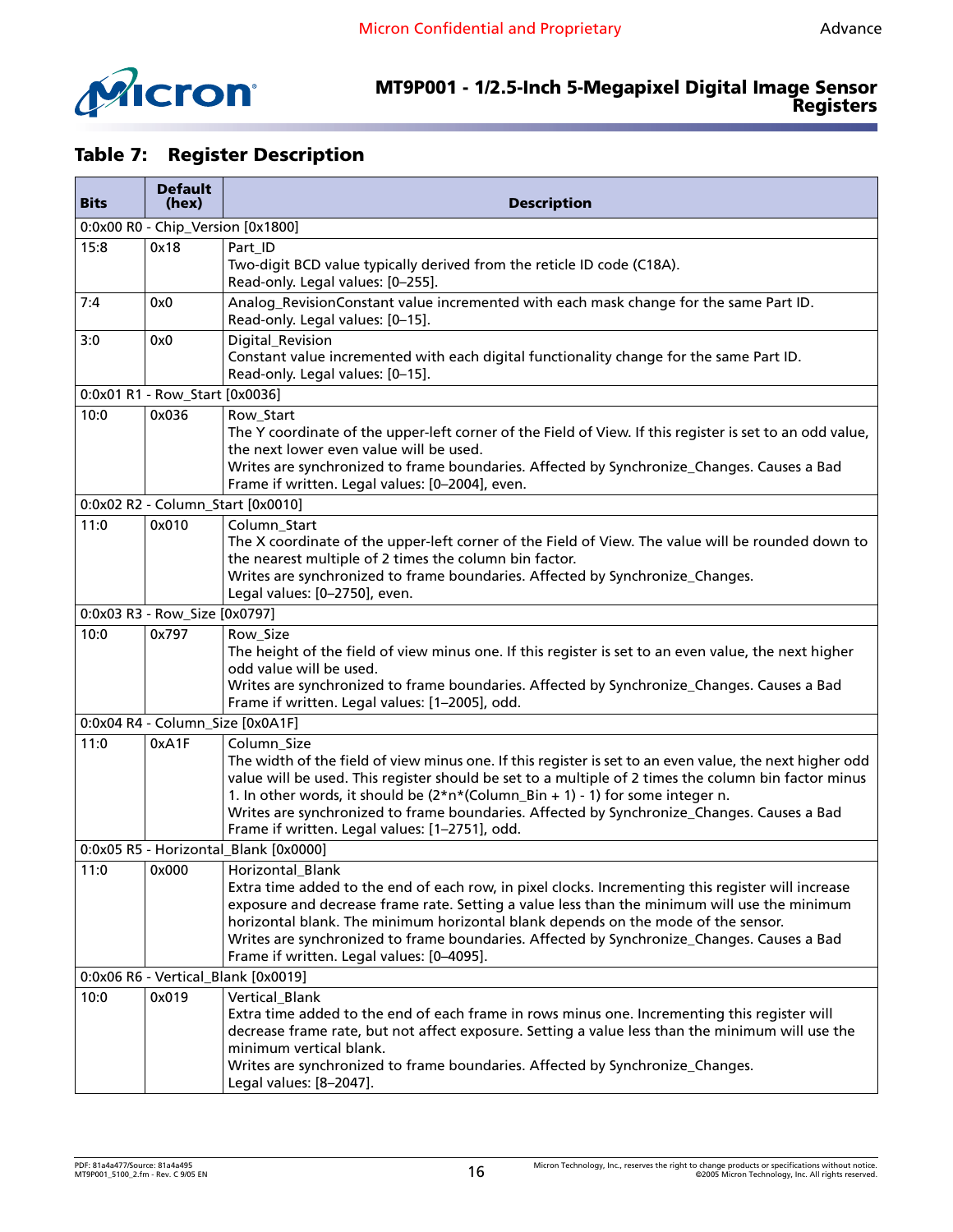

| <b>Bits</b>                   | <b>Default</b><br>(hex) | <b>Description</b>                                                                                                                                                                                                                                                                                                                                                                                                                                                                                                                       |  |  |
|-------------------------------|-------------------------|------------------------------------------------------------------------------------------------------------------------------------------------------------------------------------------------------------------------------------------------------------------------------------------------------------------------------------------------------------------------------------------------------------------------------------------------------------------------------------------------------------------------------------------|--|--|
|                               |                         | 0:0x07 R7 - Output_Control [0x1F82]                                                                                                                                                                                                                                                                                                                                                                                                                                                                                                      |  |  |
| 1                             | 0x01                    | Chip_Enable<br>When clear, sensor readout is stopped and analog circuitry is put in a state which draws minimal<br>power. When set, the chip operates according to the current mode. Writing this bit does not affect<br>the values of any other registers.                                                                                                                                                                                                                                                                              |  |  |
| 0                             | 0x00                    | Synchronize_Changes<br>When set, changes to certain registers (those with the SC attribute) are delayed until the bit is clear.<br>When cleared, all the delayed writes will happen immediately. Registers with the F attribute will<br>still have the update synchronized to the next frame boundary.                                                                                                                                                                                                                                   |  |  |
|                               |                         | 0:0x08 R8 - Shutter_Width_Upper [0x0000]                                                                                                                                                                                                                                                                                                                                                                                                                                                                                                 |  |  |
| 3:0                           | 0x0                     | Shutter_Width_Upper<br>The most significant bits of the shutter width, which are combined with Shutter Width Lower (R9).<br>Writes are synchronized to frame boundaries. Affected by Synchronize_Changes.<br>Legal values: [0-15].                                                                                                                                                                                                                                                                                                       |  |  |
|                               |                         | 0:0x09 R9 - Shutter_Width_Lower [0x797]                                                                                                                                                                                                                                                                                                                                                                                                                                                                                                  |  |  |
| 15:0                          | 0x797                   | Shutter_Width_Lower<br>The least significant bits of the shutter width. This is combined with Shutter_Width_Upper and<br>Shutter_Delay such that the effective shutter width is (((((Shutter_Width_Upper)*65536) +<br>Shutter_Width_Lower)*t_ROW) - Shutter_Delay - C) in pixclks. This should allow a shutter width<br>from about 50 us to about 50 s at default row time. If set to zero, a value of 1 will be used.<br>Writes are synchronized to frame boundaries. Affected by Synchronize_Changes.<br>Legal values: [1-65535].      |  |  |
|                               |                         | 0:0x0A R10 - Pixel_Clock_Control [0x0000]                                                                                                                                                                                                                                                                                                                                                                                                                                                                                                |  |  |
| 15                            | 0x0                     | Invert_Pixel_Clock<br>When set, LINE_VALID, FRAME_VALID, and D_OUT should be captured on the rising edge of<br>PIXCLK. When clear, they should be captured on the falling edge. This is accomplished by inverting<br>the PIXCLK output.                                                                                                                                                                                                                                                                                                  |  |  |
| 10:8                          | 0x0                     | Shift_Pixel_Clock<br>Two's complement value representing how far to shift the PIXCLK output pin relative to Dout, in<br>CLKIN cycles. Positive values shift PIXCLK later in time relative to DOUT (and thus relative to the<br>internal array/datapath clock). No effect unless PIXCLK is divided by Divide Pixel Clock.<br>Legal values: [0-15].                                                                                                                                                                                        |  |  |
| 6:0                           | 0x0                     | Divide_Pixel_Clock<br>Produces a PIXCLK that is divided by the value times two. The value must be zero or a power of 2.<br>This will slow down the internal clock in the array control and datapath blocks, including pixel<br>readout. It will not affect the SHIP interface clock. A value of 0 corresponds to a PIXCLK with the<br>same frequency as CLKIN. A value of 1 means f_PIXCLK = (f_CLKIN / 2); 2 means f_PIXCLK = (f_CLKIN<br>/ 4); 64 means f_PIXCLK = (f_CLKIN / 128); etc.<br>Legal values: {0, 1, 2, 4, 8, 16, 32, 64}. |  |  |
| 0:0x0B R11 - Restart [0x0000] |                         |                                                                                                                                                                                                                                                                                                                                                                                                                                                                                                                                          |  |  |
| $\overline{2}$                | 0x0                     | Trigger<br>Setting this bit in Snapshot mode will cause the next trigger to occur as if the TRIGGER pin were<br>properly asserted/negated. Ineffective if not in Snapshot mode. The sense of this bit is NOT affected<br>by Invert Trigger.<br>When using this bit instead of the TRIGGER pin, make sure that either the trigger pin is<br>continuously asserted, or that the pad is continuously negated and Invert_Trigger is set.                                                                                                     |  |  |
| 1                             | 0x0                     | Pause_Restart<br>When set, Restart will not automatically be cleared. Instead, the sensor will pause at row 0 after<br>Restart is set. When Pause_Restart is cleared, the sensor will resume. This allows for a repeatable<br>delay from clearing restart to FRAME_VALID.                                                                                                                                                                                                                                                                |  |  |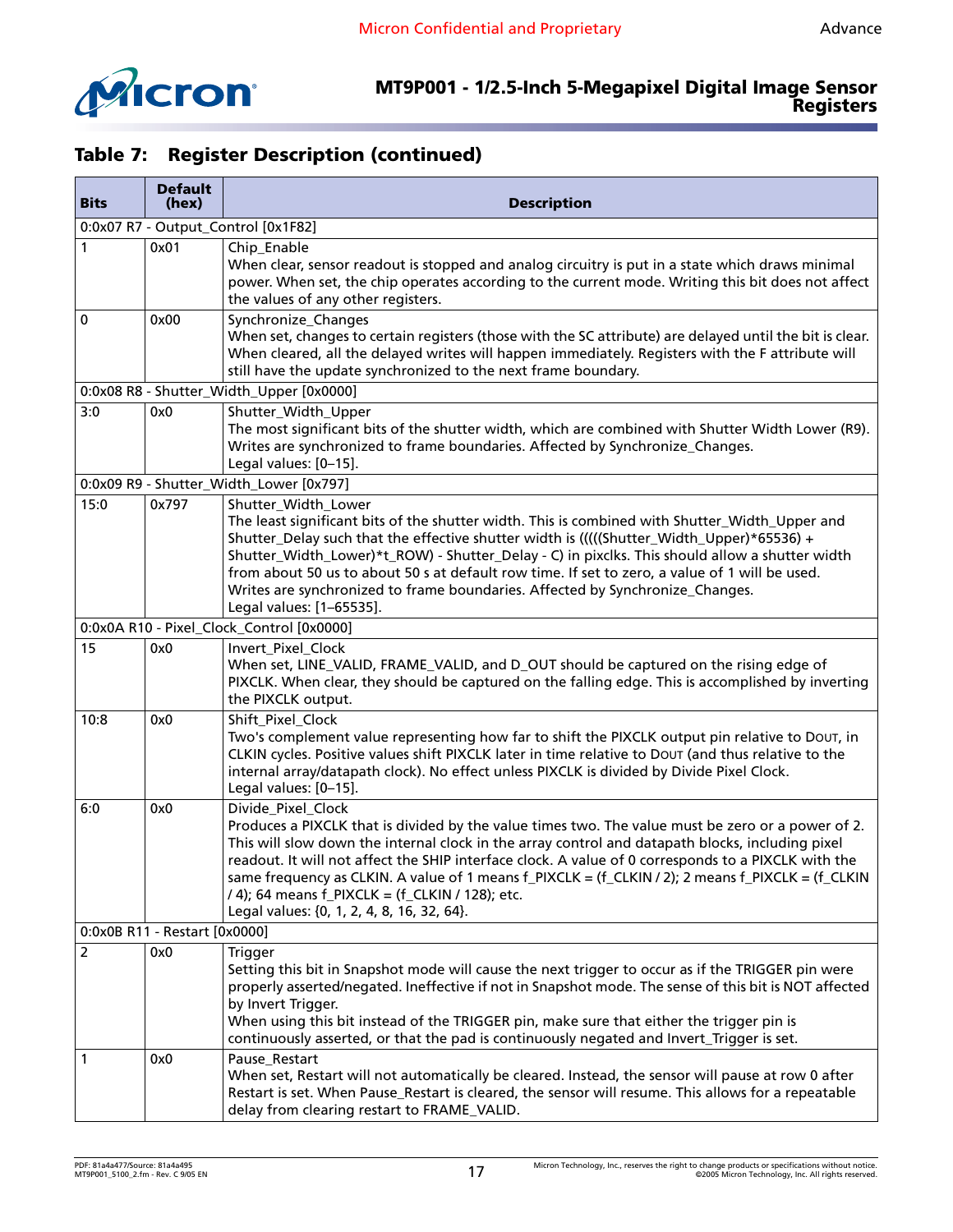

| <b>Bits</b> | <b>Default</b><br>(hex)     | <b>Description</b>                                                                                                                                                                                                                                                                                                            |  |
|-------------|-----------------------------|-------------------------------------------------------------------------------------------------------------------------------------------------------------------------------------------------------------------------------------------------------------------------------------------------------------------------------|--|
| 0           | 0x0                         | Restart<br>Setting this bit will cause the sensor to abandon the current frame and restart from the first row. It<br>will take up to 2*t_ROW for the restart to take effect. This bit resets to 0 automatically unless<br>Pause_Restart is set.<br>Volatile.                                                                  |  |
|             |                             | 0:0x0C R12 - Shutter_Delay [0x0000]                                                                                                                                                                                                                                                                                           |  |
| 12:0        | 0x0000                      | Shutter_Delay<br>A negative adjustment to the effective shutter width in aclks. See Shutter_Width_Lower.<br>Writes are synchronized to frame boundaries. Affected by Synchronize_Changes.<br>Legal values: [0-8191].                                                                                                          |  |
|             | 0:0x0D R13 - Reset [0x0000] |                                                                                                                                                                                                                                                                                                                               |  |
| 0           | 0x0                         | Reset<br>Setting this bit will put the sensor into reset mode, which will set the sensor to its default power-up<br>state and cause it to halt. Clearing this bit will resume normal operation. This is equivalent to<br>pulling the RESET# pin LOW, except that the two-wire serial interface remains functional.            |  |
|             |                             | 0:0x10 R16 - PLL_Control [0x0050]                                                                                                                                                                                                                                                                                             |  |
| 1           | 0x0                         | Use_PLL<br>When set, use the PLL output as the system clock. When clear, use CLKIN as the system clock.                                                                                                                                                                                                                       |  |
| 0           | 0x0                         | Power_PLL<br>When set, the PLL is powered. When clear, it is not powered.                                                                                                                                                                                                                                                     |  |
|             |                             | 0:0x11 R17 - PLL_Config_1 [0x6404]                                                                                                                                                                                                                                                                                            |  |
| 15:8        | 0x64                        | Legal values: [16-255].                                                                                                                                                                                                                                                                                                       |  |
| 5:0         | 0x04                        | PLL n_Divider<br>PLL output frequency divider minus 1.<br>Legal values: [0-63].                                                                                                                                                                                                                                               |  |
|             |                             | 0:0x12 R18 - PLL_Config_2 [0x0000]                                                                                                                                                                                                                                                                                            |  |
| 4:0         | 0x00                        | PLL_p1_Divider<br>PLL system clock divider minus 1.<br>Legal values: [0-127].                                                                                                                                                                                                                                                 |  |
|             |                             | 0:0x1E R30 - Read_Mode_1 [0x4006]                                                                                                                                                                                                                                                                                             |  |
| 14          | 0x1                         | Anti_Bloom<br>When set, multiple reset mode will be used to control blooming: rows which are not sampled will<br>be held in reset. When clear, multiple reset mode will be disabled and there will be no anti<br>blooming in row skip modes.<br>Writes are synchronized to frame boundaries. Affected by Synchronize_Changes. |  |
| 10          | 0x0                         | Continuous Line Valid<br>When set, produce the LINE_VALID signal even during the vertical blank period. When clear,<br>produce LINE_VALID only when active rows are being read out (that is, only when FRAME_VALID is<br>high).                                                                                               |  |
| 9           | 0x0                         | When set, the sense of the TRIGGER input pin will be inverted.<br>Invert_Trigger.                                                                                                                                                                                                                                             |  |
| 8           | 0x0                         | Snapshot<br>When set, the sensor enters snapshot mode, and will wait for a trigger event between frames.<br>When clear, the sensor is in continuous mode.<br>Writes are synchronized to frame boundaries. Affected by Synchronize_Changes.                                                                                    |  |
| 7           | 0x0                         | Global_Reset<br>When set, the Global Reset Release shutter will be used. When clear, the Electronic Rolling Shutter<br>will be used.<br>Writes are synchronized to frame boundaries. Affected by Synchronize_Changes.                                                                                                         |  |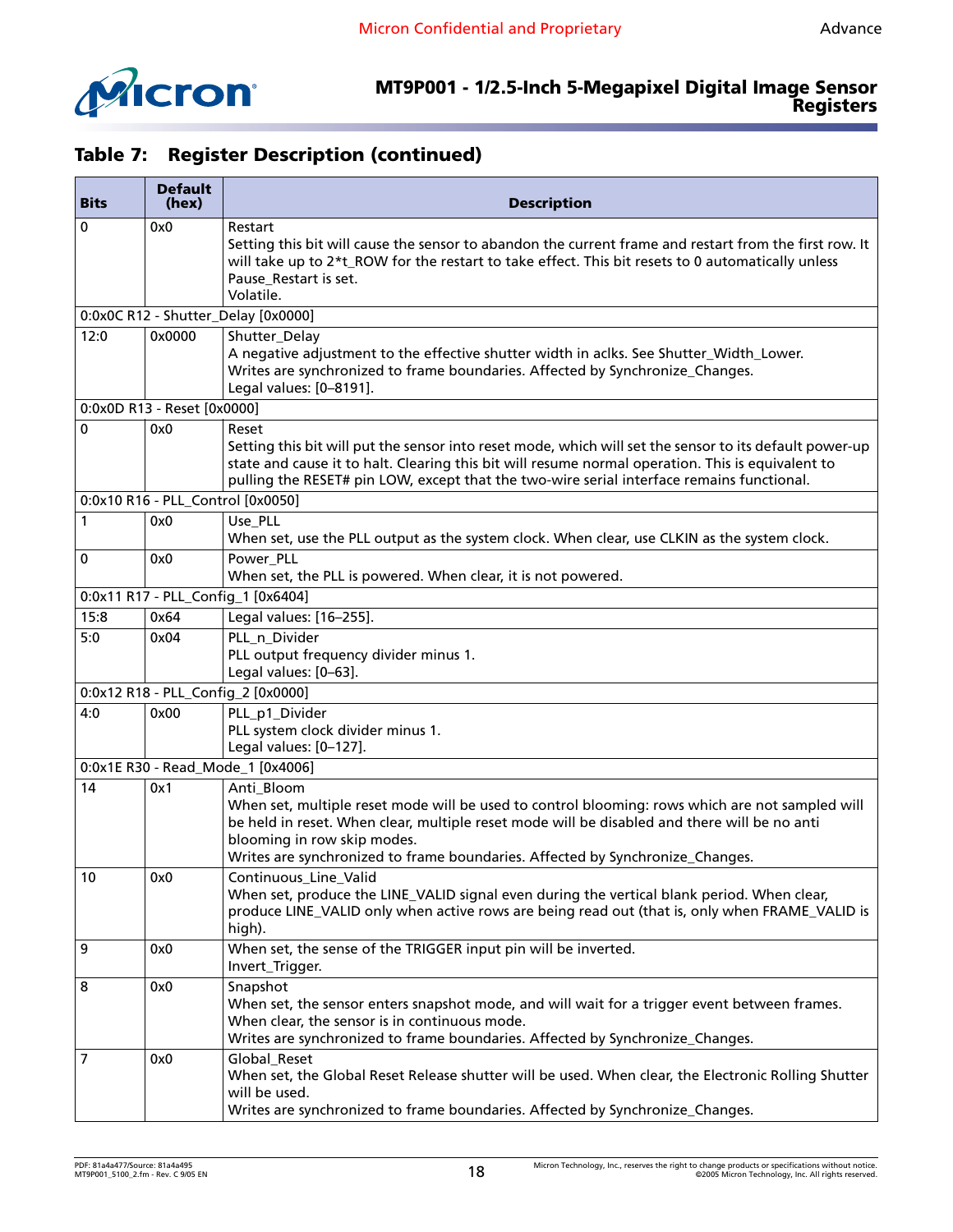

| <b>Bits</b> | <b>Default</b><br>(hex) | <b>Description</b>                                                                                                                                                                                                                                                                                                                                                                       |  |
|-------------|-------------------------|------------------------------------------------------------------------------------------------------------------------------------------------------------------------------------------------------------------------------------------------------------------------------------------------------------------------------------------------------------------------------------------|--|
| 6           | 0x0                     | <b>Bulb_Exposure</b><br>When set, exposure time will be controlled by an external trigger. When clear, exposure time will<br>be controlled by the Shutter_Width_Lower and Shutter_Width_Upper registers.<br>Writes are synchronized to frame boundaries. Affected by Synchronize_Changes.                                                                                                |  |
| 5           | 0x0                     | Invert_Strobe<br>When set, the STROBE signal will be normally HIGH, except during exposure, when it will be LOW.<br>When clear, the STROBE signal is normally LOW except during exposure.                                                                                                                                                                                                |  |
| 4           | 0x0                     | Strobe_Enable<br>When set, a strobe signal will be generated by the digital logic during integration. When clear, the<br>strobe pin will be set to the value of Invert_Strobe.                                                                                                                                                                                                           |  |
| 3:2         | 0x1                     | Strobe_Start<br>Determines the timepoint when the strobe is asserted.<br>0: first trigger<br>1: simultaneous exposure<br>2: shutter width<br>3: second trigger<br>Writes are synchronized to frame boundaries. Affected by Synchronize_Changes.<br>Legal values: [0-3].                                                                                                                  |  |
| 1:0         | 0x2                     | Strobe_End<br>Determines the timepoint when the strobe is negated. If this is set equal to or less than<br>Strobe_Start, the width of the strobe pulse will be t_ROW. See Strobe_Start.<br>Writes are synchronized to frame boundaries. Affected by Synchronize_Changes.<br>Legal values: [0-3].                                                                                         |  |
|             |                         | 0:0x20 R32 - Read_Mode_2 [0x0040]                                                                                                                                                                                                                                                                                                                                                        |  |
| 15          | 0x0                     | Mirror_Row<br>When set, row readout in the active image occurs in reverse numerical order starting from<br>(Row_Start + Row_Size). When clear, row readout of the active image occurs in numerical order.<br>This has no effect on the readout of the dark rows.<br>Writes are synchronized to frame boundaries. Affected by Synchronize_Changes. Causes a Bad<br>Frame if written.      |  |
| 14          | 0x0                     | Mirror_Column<br>When set, column readout in the active image occurs in reverse numerical order, starting from<br>(Column_Start + Column_Size). When clear, column readout of the active image occurs in numerical<br>order. This has no effect on the readout of the dark columns.<br>Writes are synchronized to frame boundaries. Affected by Synchronize_Changes.                     |  |
| 12          | 0x0                     | Show_Dark_Columns<br>When set, dark columns will be output to the left of the active image, making the output image<br>wider. This has no effect on integration time or frame rate. When clear, only columns that are part<br>of the active image will be output.<br>Writes are synchronized to frame boundaries. Affected by Synchronize_Changes.                                       |  |
| 11          | 0x0                     | Show Dark Rows<br>When set, dark rows will be output before the active image rows, making the output image taller.<br>This has no effect on integration time or frame rate. Issue a Restart after setting this register bit.<br>When clear, only rows from the active image will be output.<br>Writes are synchronized to frame boundaries. Affected by Synchronize_Changes.             |  |
| 6           | 0x1                     | Row_BLC<br>When set, digitally compensate for differing black levels between rows by adding Dark Target (R73)<br>and subtracting the average value of the 8 same-color dark pixels at the beginning of the row.<br>When clear, digitally add Row Black Default Offset (R75) to the value of each pixel.<br>Writes are synchronized to frame boundaries. Affected by Synchronize_Changes. |  |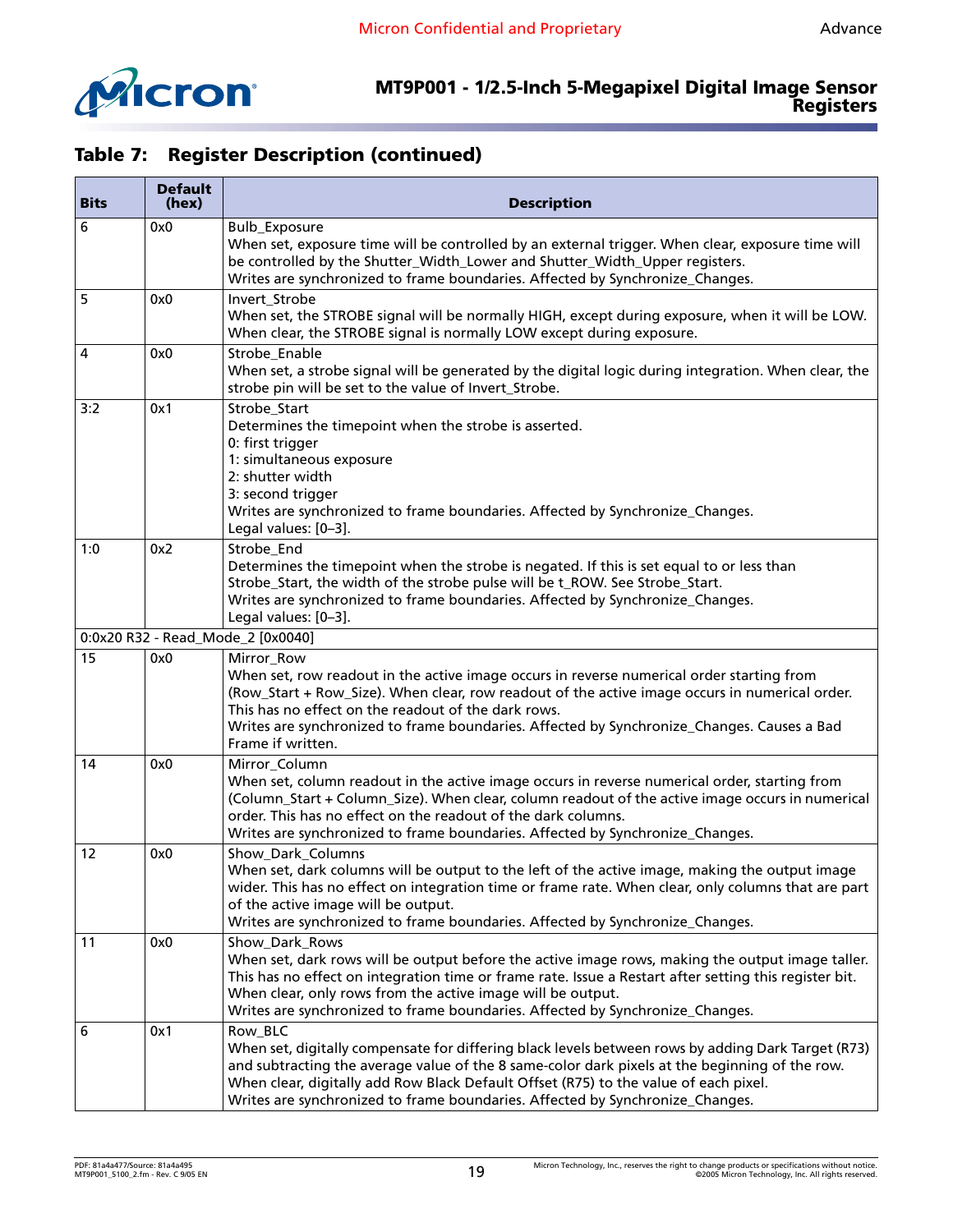

T

|  |  | <b>Table 7: Register Description (continued)</b> |  |
|--|--|--------------------------------------------------|--|
|--|--|--------------------------------------------------|--|

| <b>Bits</b> | <b>Default</b><br>(hex)           | <b>Description</b>                                                                                                                                                                                                                                                                                                                                                                                                                                                             |  |  |
|-------------|-----------------------------------|--------------------------------------------------------------------------------------------------------------------------------------------------------------------------------------------------------------------------------------------------------------------------------------------------------------------------------------------------------------------------------------------------------------------------------------------------------------------------------|--|--|
| 5           | 0x0                               | Column_Sum<br>When set, column summing will be enabled, and in column bin modes, all sampled capacitors will<br>be enabled for column readout, resulting in an effective gain equal to the column bin factor. When<br>clear, column averaging will be done, and there will be no additional gain related to the column<br>bin factor.                                                                                                                                          |  |  |
|             |                                   | Writes are synchronized to frame boundaries. Affected by Synchronize_Changes.                                                                                                                                                                                                                                                                                                                                                                                                  |  |  |
| 4           | 0x0                               | Manual_Channel_Offset<br>When set, the channel offsets written to Green1_Channel_Offset, Red_Channel_Offset,<br>Blue_Channel_Offset, and Green2_Channel_Offset will be applied. When clear, the offset values<br>will be calculated automatically.                                                                                                                                                                                                                             |  |  |
|             |                                   | 0:0x22 R34 - Row_Address_Mode [0x0000]                                                                                                                                                                                                                                                                                                                                                                                                                                         |  |  |
| 5:4         | 0x0                               | Row_Bin<br>The number of rows to be read and averaged per row output minus one. The rows will be read<br>independently into sampling capacitors, then averaged together before column readout. For<br>normal readout, this should be 0. For Bin 2x, it should be 1; for Bin 3x, it should be 2; for Bin 4x, it<br>should be 3.<br>Writes are synchronized to frame boundaries. Affected by Synchronize_Changes. Causes a Bad<br>Frame if written. Legal values: [0-3].         |  |  |
| 2:0         | 0x0                               | Row_Skip<br>The number of row-pairs to skip for every row-pair output. A value of zero means to read every<br>row. For Skip 2x, this should be 1; for Skip 3x, it should be 2, and so on. This value should be no less<br>than Row_Bin. For full binning, Row_Skip should equal Row_Bin.<br>Writes are synchronized to frame boundaries. Affected by Synchronize_Changes. Causes a Bad<br>Frame if written. Legal values: [0-7].                                               |  |  |
|             |                                   | 0:0x23 R35 - Column_Address_Mode [0x0000]                                                                                                                                                                                                                                                                                                                                                                                                                                      |  |  |
| 5:4         | 0x0                               | Column_Bin<br>The number of columns to be read and averaged per column output minus one. For normal<br>readout, this should be zero. For Bin 2x, it should be 1; for Bin 4x, it should be 3.<br>Writes are synchronized to frame boundaries. Affected by Synchronize_Changes. Causes a Bad<br>Frame if written. Legal values: {0, 1, 3}.                                                                                                                                       |  |  |
| 2:0         | 0x0                               | Column_Skip<br>The number of column-pairs to skip for every column-pair output. A value of zero means to read<br>every column in the active image. For Skip 2x, this should be 1; for Skip 3x, this should be 2, and so<br>on. This value should be no less than Column_Bin. For full binning, Column_Skip should equal<br>Column_Bin.<br>Writes are synchronized to frame boundaries. Affected by Synchronize_Changes. Causes a Bad<br>Frame if written. Legal values: [0-6]. |  |  |
|             | 0:0x2B R43 - Green1_Gain [0x0008] |                                                                                                                                                                                                                                                                                                                                                                                                                                                                                |  |  |
| 14:8        | 0x00                              | Green1_Digital_Gain<br>Digital Gain for the Green1 channel minus 1 times 8. The actual digital gain is (1 + value/8), and can<br>range from 1 (a setting of 0) to 16 (a setting of 120) in increments of 1/8.<br>Writes are synchronized to frame boundaries. Affected by Synchronize_Changes. Volatile.<br>Legal values: [0-120].                                                                                                                                             |  |  |
| 6           | 0x00                              | Green1_Analog_Multiplier<br>Analog gain multiplier for the Green1 channel minus 1. If 1, an additional analog gain of 2x will be<br>applied. If 0, no additional gain is applied.<br>Writes are synchronized to frame boundaries. Affected by Synchronize_Changes. Volatile.                                                                                                                                                                                                   |  |  |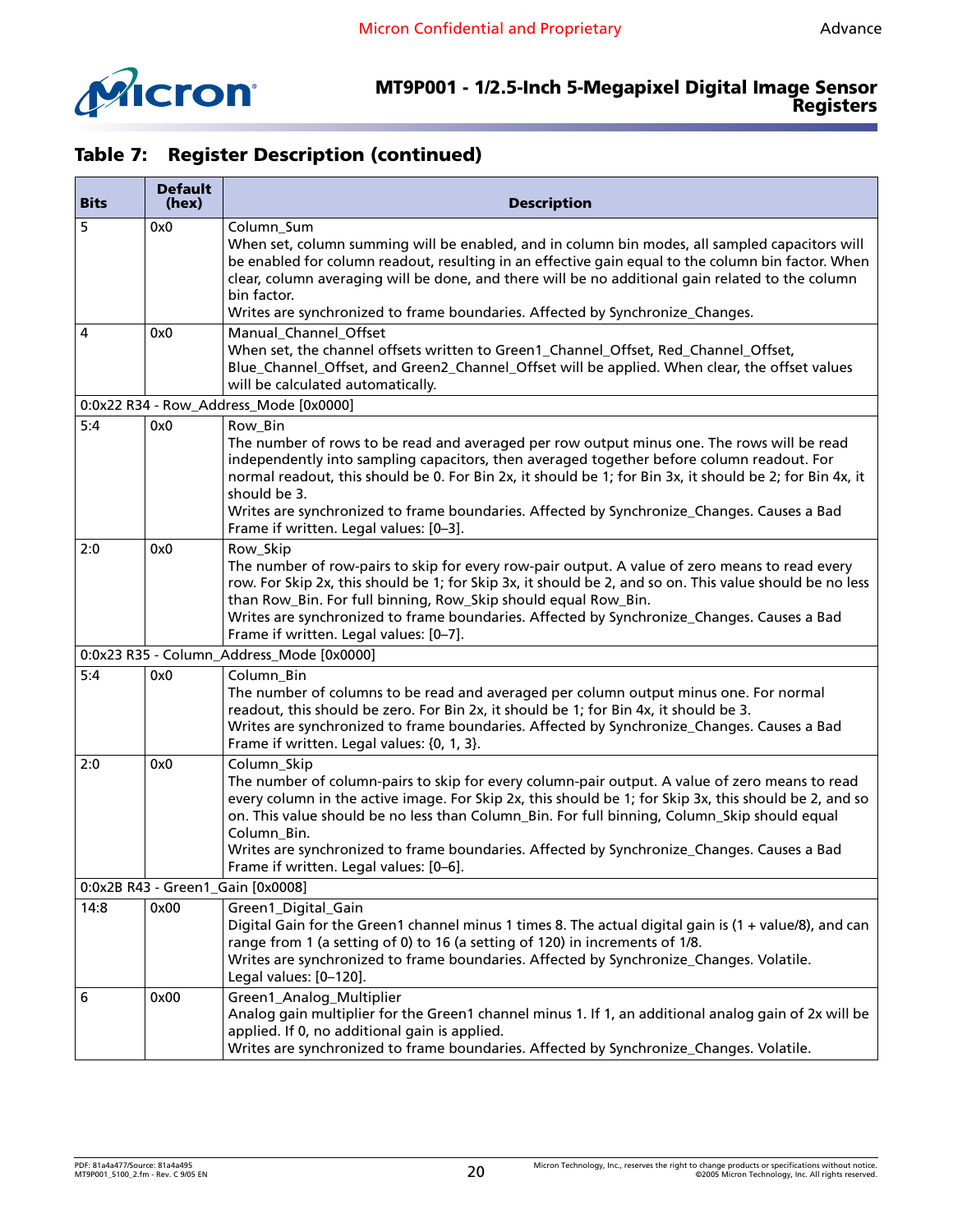

#### **MT9P001 - 1/2.5-Inch 5-Megapixel Digital Image Sensor Registers**

| <b>Bits</b> | <b>Default</b><br>(hex)         | <b>Description</b>                                                                                                                                                                                                                                                                                                                                                                                                                                     |  |
|-------------|---------------------------------|--------------------------------------------------------------------------------------------------------------------------------------------------------------------------------------------------------------------------------------------------------------------------------------------------------------------------------------------------------------------------------------------------------------------------------------------------------|--|
| 5:0         | 0x08                            | Green1_Analog_Gain<br>Analog gain setting for the Green1 channel times 8. The effective gain for the channel is<br>(((Green1_Digital_Gain/8) + 1) * (Green1_Analog_Multiplier + 1) * (Green1_Analog_Gain/8)).<br>Writes are synchronized to frame boundaries. Affected by Synchronize_Changes. Volatile.<br>Legal values: [8-63].                                                                                                                      |  |
|             | 0:0x2C R44 - Blue_Gain [0x0008] |                                                                                                                                                                                                                                                                                                                                                                                                                                                        |  |
| 14:8        | 0x00                            | Blue Digital Gain<br>Digital Gain for the Blue channel minus 1 times 8. The actual digital gain is (1 + value/8), and can<br>range from 1 (a setting of 0) to 16 (a setting of 120) in increments of 1/8.<br>Writes are synchronized to frame boundaries. Affected by Synchronize_Changes. Volatile.<br>Legal values: [0-120].                                                                                                                         |  |
| 6           | 0x00                            | Blue_Analog_Multiplier<br>Analog gain multiplier for the Blue channel minus 1. If 1, an additional analog gain of 2x will be<br>applied. If 0, no additional gain is applied.<br>Writes are synchronized to frame boundaries. Affected by Synchronize_Changes. Volatile.                                                                                                                                                                               |  |
| 5:0         | 0x08                            | Blue_Analog_Gain<br>Analog gain setting for the Blue channel times 8. The effective gain for the channel is<br>(((Blue_Digital_Gain/8) + 1) * (Blue_Analog_Multiplier + 1) * (Blue_Analog_Gain/8)).<br>Writes are synchronized to frame boundaries. Affected by Synchronize_Changes. Volatile.<br>Legal values: [8-63].                                                                                                                                |  |
|             | 0:0x2D R45 - Red_Gain [0x0008]  |                                                                                                                                                                                                                                                                                                                                                                                                                                                        |  |
| 14:8        | 0x00                            | Red_Digital_Gain<br>Digital Gain for the Red channel minus 1 times 8. The actual digital gain is (1 + value/8), and can<br>range from 1 (a setting of 0) to 16 (a setting of 120) in increments of 1/8.<br>Writes are synchronized to frame boundaries. Affected by Synchronize_Changes. Volatile.<br>Legal values: [0-120].                                                                                                                           |  |
| 6           | 0x00                            | Analog gain multiplier for the Red channel minus 1. If 1, an additional analog gain of 2x will be<br>applied. If 0, no additional gain is applied.<br>Writes are synchronized to frame boundaries. Affected by Synchronize_Changes. Volatile.                                                                                                                                                                                                          |  |
| 5:0         | 0x08                            | Red_Analog_Gain<br>Analog gain setting for the Red channel times 8. The effective gain for the channel is<br>(((Red_Digital_Gain/8) + 1) * (Red_Analog_Multiplier + 1) * (Red_Analog_Gain/8)).                                                                                                                                                                                                                                                         |  |
|             |                                 | 0:0x2E R46 - Green2_Gain [0x0008]                                                                                                                                                                                                                                                                                                                                                                                                                      |  |
| 14:8        | 0x00                            | Green2_Digital_Gain<br>Digital Gain for the Green2 channel minus 1 times 8. The actual digital gain is (1 + value/8), and can<br>range from 1 (a setting of 0) to 16 (a setting of 120) in increments of 1/8.<br>Writes are synchronized to frame boundaries. Affected by Synchronize_Changes. Volatile.<br>Legal values: [0-120].<br>Writes are synchronized to frame boundaries. Affected by Synchronize_Changes. Volatile.<br>Legal values: [8-63]. |  |
| 6           | 0x00                            | Green2_Analog_Multiplier<br>Analog gain multiplier for the Green2 channel minus 1. If 1, an additional analog gain of 2x will be<br>applied. If 0, no additional gain is applied.<br>Writes are synchronized to frame boundaries. Affected by Synchronize_Changes. Volatile.                                                                                                                                                                           |  |
| 5:0         | 0x08                            | Green2_Analog_Gain<br>Analog gain setting for the Green2 channel times 8. The effective gain for the channel is<br>(((Green2_Digital_Gain/8) + 1) * (Green2_Analog_Multiplier + 1) * (Green2_Analog_Gain/8)).<br>Writes are synchronized to frame boundaries. Affected by Synchronize_Changes. Volatile.<br>Legal values: [8-63].                                                                                                                      |  |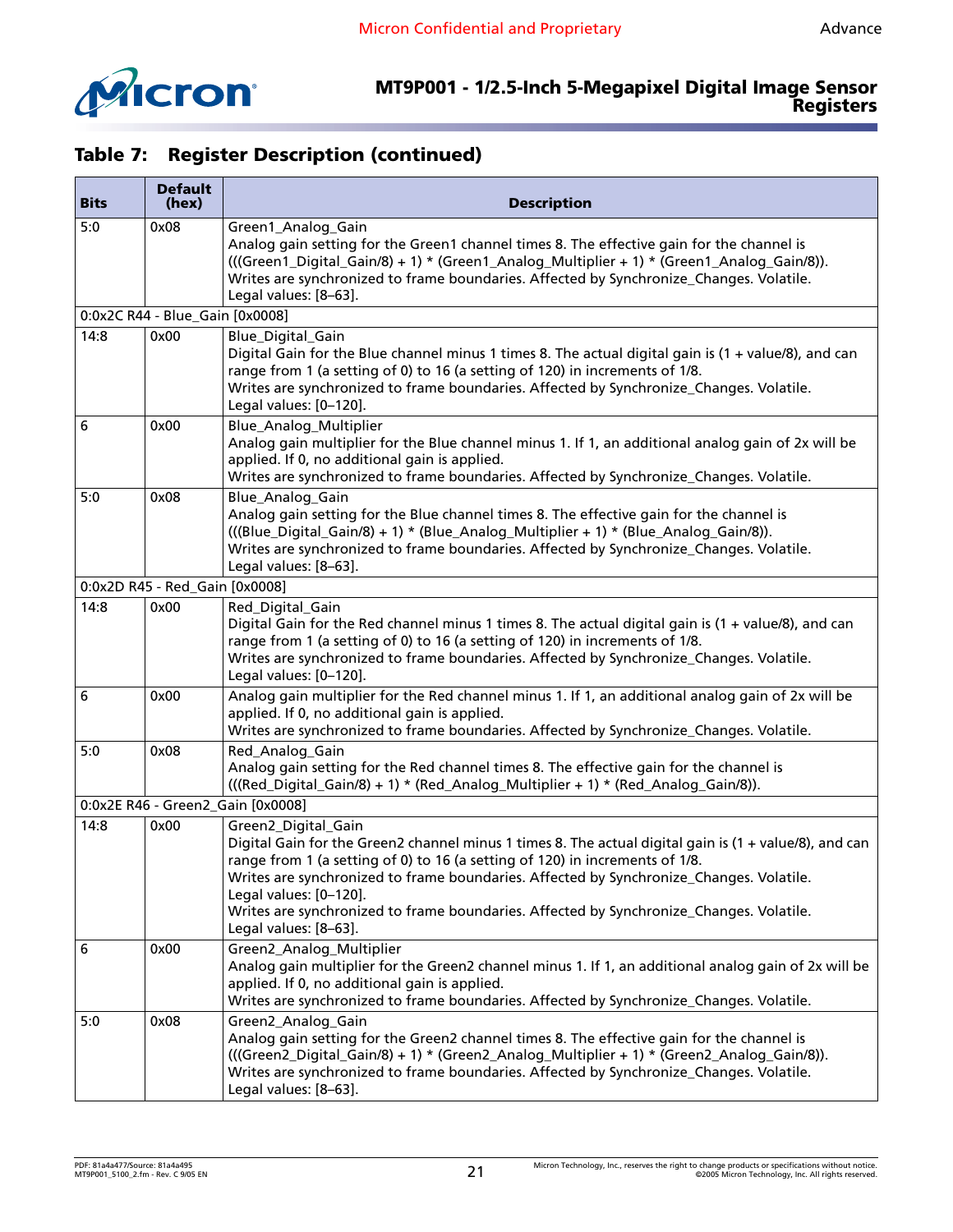

| <b>Bits</b>                                | <b>Default</b><br>(hex) | <b>Description</b>                                                                                                                                                                                                                                                                                                                                                                                                                                                                                                                                                                                                                 |  |
|--------------------------------------------|-------------------------|------------------------------------------------------------------------------------------------------------------------------------------------------------------------------------------------------------------------------------------------------------------------------------------------------------------------------------------------------------------------------------------------------------------------------------------------------------------------------------------------------------------------------------------------------------------------------------------------------------------------------------|--|
|                                            |                         | 0:0x35 R53 - Global_Gain [0x0008]                                                                                                                                                                                                                                                                                                                                                                                                                                                                                                                                                                                                  |  |
| 15:0                                       | 0x0008                  | Global_Gain<br>Writing the Global_Gain sets all four individual gain registers R43-R46 to the value. This register<br>should not be read.<br>See Green1_Gain (R43) for a description of the various fields.<br>Write-only. Writes are synchronized to frame boundaries. Affected by Synchronize_Changes.<br>Duplicate. Legal values: special.                                                                                                                                                                                                                                                                                      |  |
|                                            |                         | 0:0x49 R73 - Row_Black_Target [0x00A8]                                                                                                                                                                                                                                                                                                                                                                                                                                                                                                                                                                                             |  |
| 11:0                                       | 0x0A8                   | Row_Black_Target<br>The target black level for the Row BLC algorithm.<br>Writes are synchronized to frame boundaries. Affected by Synchronize_Changes.<br>Legal values: [0-4095].                                                                                                                                                                                                                                                                                                                                                                                                                                                  |  |
|                                            |                         | 0:0x4B R75 - Row_Black_Default_Offset [0x0028]                                                                                                                                                                                                                                                                                                                                                                                                                                                                                                                                                                                     |  |
| 11:0                                       | 0x028                   | Row_Black_Default_Offset<br>A two's-complement offset digitally added to all active image pixel values when Row BLC (R30[6]) is<br>disabled.<br>Writes are synchronized to frame boundaries. Affected by Synchronize_Changes.<br>Legal values: [-2048-2047].                                                                                                                                                                                                                                                                                                                                                                       |  |
|                                            |                         | 0:0x5B R91 - BLC_Sample_Size [0x0001]                                                                                                                                                                                                                                                                                                                                                                                                                                                                                                                                                                                              |  |
| 0                                          | 0x1                     | If set, the "moving average" calculation in the BLC algorithm will use a sample size of 32. If clear, it<br>will use a sample size of 1 (i.e., each frame's black level will be considered independent of other<br>frames).                                                                                                                                                                                                                                                                                                                                                                                                        |  |
|                                            |                         | 0:0x5C R92 - BLC_Tune_1 [0x005A]                                                                                                                                                                                                                                                                                                                                                                                                                                                                                                                                                                                                   |  |
| 11:8                                       | 0x0                     | <b>BLC_Delta_Damping</b><br>A number subtracted from the calculated correction's magnitude when in delta mode. Setting this<br>to a positive number will correct by that much less than the delta value. A negative (two's<br>complement) number will correct by more (possibly worsening the overshoot). This applies to the<br>magnitude of the delta, so a positive damping value will be subtracted from a positive delta and<br>added to a negative delta.<br>Writes are synchronized to frame boundaries. Legal values: [-8-7].                                                                                              |  |
| 7:0                                        | 0x5A                    | BLC_DAC_Settling_Time<br>The number of pixclks it takes for a newly set offset to take effect divided by 2. Used to configure<br>the fast sample algorithm. After setting a calibration value in fast sample mode, (value * 2) pixclks<br>will elapse before the next sample is taken.<br>Writes are synchronized to frame boundaries. Legal values: [0-255].                                                                                                                                                                                                                                                                      |  |
| 0:0x5D R93 - BLC_Delta_Thresholds [0x2D13] |                         |                                                                                                                                                                                                                                                                                                                                                                                                                                                                                                                                                                                                                                    |  |
| 14:8                                       | 0x2D                    | BLC_High_Delta_Threshold<br>Upper delta threshold divided by 4. If the average black value for a color is higher than this value<br>times 4 or lower than BLC_Low_Delta_Threshold times 4, the fast sampling and binary search<br>modes will be activated (if enabled). Once the black level is between the<br>BLC_High_Delta_Threshold and the BLC_Low_Delta_Threshold, the delta adjustment mode will be<br>used (though fast sample mode will continue until the end of the frame). This value should be set<br>no lower than BLC High Target Threshold.<br>Writes are synchronized to frame boundaries. Legal values: [0-127]. |  |
| 6:0                                        | 0x13                    | BLC_Low_Delta_Threshold<br>Lower delta threshold divided by 4. See BLC_High_Delta_Threshold. Should be no higher than<br>BLC_Low_Target_Threshold.<br>Writes are synchronized to frame boundaries. Legal values: [0-127].                                                                                                                                                                                                                                                                                                                                                                                                          |  |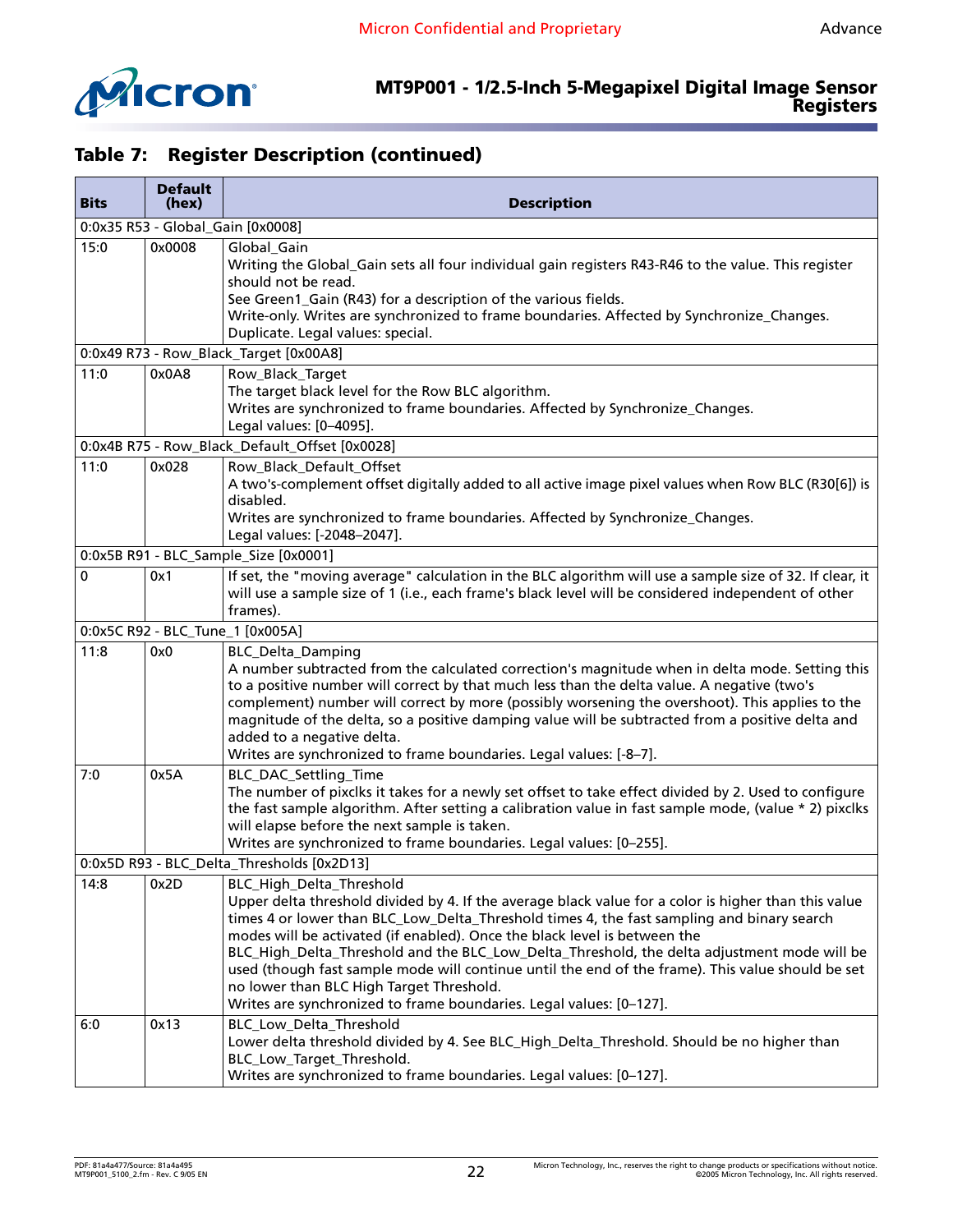

| <b>Bits</b> | <b>Default</b><br>(hex)          | <b>Description</b>                                                                                                                                                                                                                                                                                                                                                                                                                                                                                                                 |  |  |  |
|-------------|----------------------------------|------------------------------------------------------------------------------------------------------------------------------------------------------------------------------------------------------------------------------------------------------------------------------------------------------------------------------------------------------------------------------------------------------------------------------------------------------------------------------------------------------------------------------------|--|--|--|
|             | 0:0x5E R94 - BLC_Tune_2 [0x41FF] |                                                                                                                                                                                                                                                                                                                                                                                                                                                                                                                                    |  |  |  |
| 14:12       | 0x4                              | BLC_Step_Size<br>Base 2 log of the change in pixel value (in LSBs) of a pixel when the analog offset is changed by one<br>Legal values: [0-4].                                                                                                                                                                                                                                                                                                                                                                                     |  |  |  |
| 8:0         | 0x1FF                            | <b>BLC_Max_Adjust</b><br>The maximum adjustment (positive or negative) that the BLC delta adjustment mode is allowed to<br>make to the analog offset.<br>Legal values: [1-511].                                                                                                                                                                                                                                                                                                                                                    |  |  |  |
|             |                                  | 0:0x5F R95 - BLC_Target_Thresholds [0x231D]                                                                                                                                                                                                                                                                                                                                                                                                                                                                                        |  |  |  |
| 14:8        | 0x23                             | BLC_High_Target_Threshold<br>The upper target threshold of the BLC algorithm divided by 4. The target black value is 4 times the<br>average of the BLC_High_Target_Threshold and the BLC_Low_Target_Threshold. When the black<br>value for a color is within these thresholds, it will be considered to be on target.<br>Writes are synchronized to frame boundaries. Legal values: [0-127].                                                                                                                                       |  |  |  |
| 6:0         | 0x1D                             | BLC_Low_Target_Threshold<br>The lower target threshold for the BLC algorithm divided by 4. See BLC High Target Threshold<br>above.<br>Writes are synchronized to frame boundaries. Legal values: [0-27].                                                                                                                                                                                                                                                                                                                           |  |  |  |
|             |                                  | 0:0x60 R96 - Green1_Offset [0x0020]                                                                                                                                                                                                                                                                                                                                                                                                                                                                                                |  |  |  |
| 8:0         | 0x020                            | Green1_Offset<br>Two's-complement representation of the analog offset value for Green1. If Manual_BLC (R98[0]) is<br>set, this value will be used as the analog offset. Otherwise, the value may be overridden by the BLC<br>algorithm. When read, this register returns the offset currently in use. The user-programmed value<br>is always retained internally, and may be read by setting Manual_BLC. A value of -256 will set the<br>offset to -255.<br>Writes are synchronized to frame boundaries. Legal values: [-255-255]. |  |  |  |
|             |                                  | 0:0x61 R97 - Green2_Offset [0x0020]                                                                                                                                                                                                                                                                                                                                                                                                                                                                                                |  |  |  |
| 8:0         | 0x020                            | Green2_Offset<br>Two's-complement representation of the analog offset value for Green2. See Green1_Offset.<br>Writes are synchronized to frame boundaries. Legal values: [-255-255].                                                                                                                                                                                                                                                                                                                                               |  |  |  |
|             |                                  | 0:0x62 R98 - Black_Level_Calibration [0x0000]                                                                                                                                                                                                                                                                                                                                                                                                                                                                                      |  |  |  |
| 15          | 0x0                              | Disable_Fast_Sample<br>When set, the fast sampling mode (multiple samples per frame) will not be used if the black level<br>falls outside the delta thresholds; instead, only one sample-adjust will take place per frame. Binary<br>search mode may still be used. When clear, fast sample mode will be used when necessary.<br>Writes are synchronized to frame boundaries.                                                                                                                                                      |  |  |  |
| 14          | 0x0                              | Lock_Green_Calibration<br>When set, the calibration offset chosen for Green1 will be used for Green2 pixels as well. Only<br>effective if Green1_Analog_Gain equals Green2_Analog_Gain and Green1_Analog_Multiplier<br>equals Green2_Analog_Multiplier.<br>Writes are synchronized to frame boundaries.                                                                                                                                                                                                                            |  |  |  |
| 13          | 0x0                              | Lock_Red_Blue_Calibration<br>When set, the calibration offset chosen for Red will be used for Blue pixels as well. Only effective if<br>Red_Analog_Gain equals Blue_Analog_Gain and Red_Analog_Multiplier equals<br>Blue_Analog_Multiplier.<br>Writes are synchronized to frame boundaries.                                                                                                                                                                                                                                        |  |  |  |
| 12          | 0x0                              | Recalculate_Black_Level<br>When set, any running averages will be reset and the fast sample and binary search modes will be<br>activated (if enabled). This bit always reads "0."<br>Writes are synchronized to frame boundaries.                                                                                                                                                                                                                                                                                                  |  |  |  |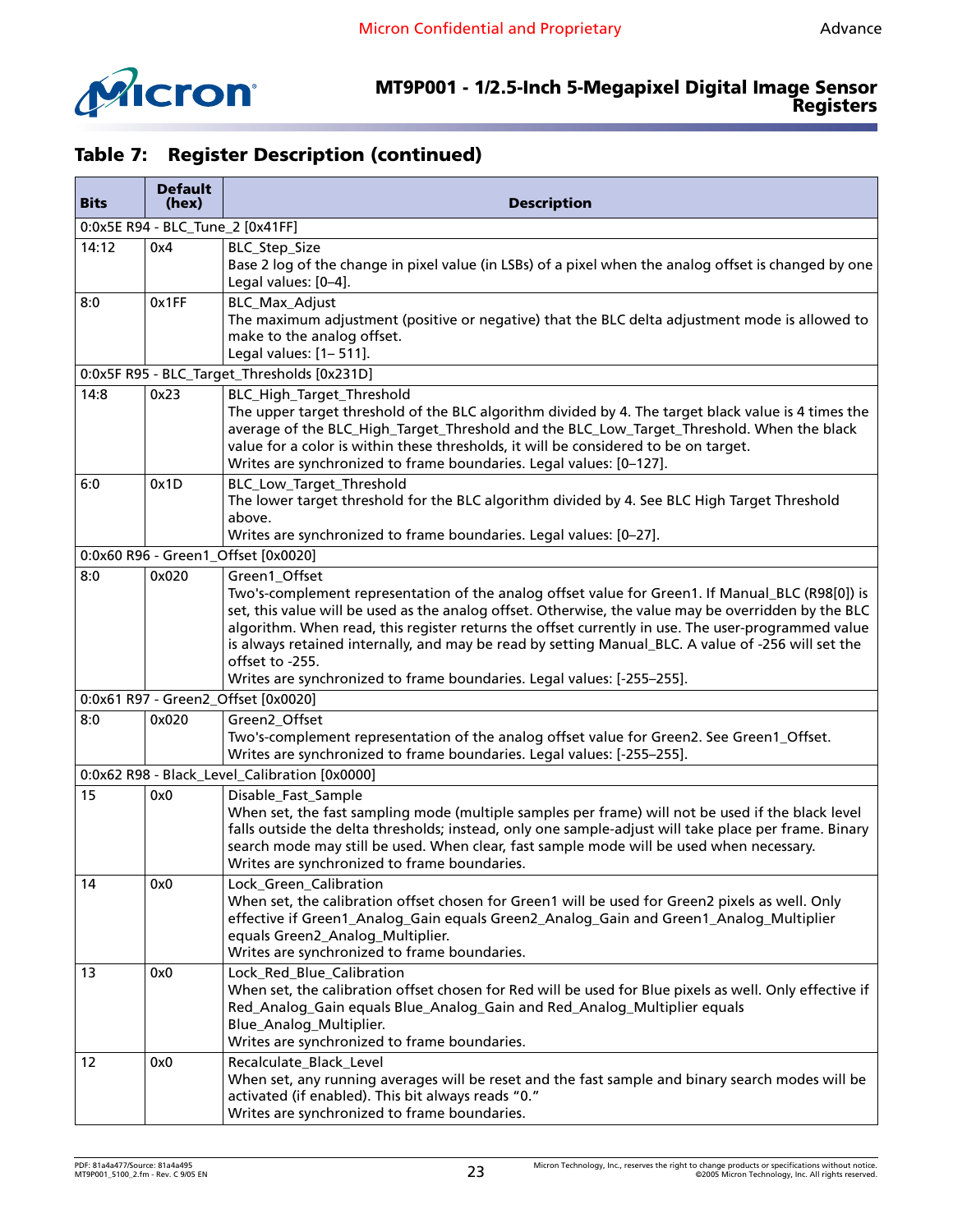

| <b>Bits</b>                             | <b>Default</b><br>(hex)            | <b>Description</b>                                                                                                                                                                                                                                                                                                                                                                                                                                                                                                      |  |  |
|-----------------------------------------|------------------------------------|-------------------------------------------------------------------------------------------------------------------------------------------------------------------------------------------------------------------------------------------------------------------------------------------------------------------------------------------------------------------------------------------------------------------------------------------------------------------------------------------------------------------------|--|--|
| 11                                      | 0x0                                | Disable_Binary_Search<br>When set, binary search mode will not be used when the black level falls outside the delta<br>thresholds; instead the delta mode will be used. Fast sampling mode may still be used if enabled.<br>Writes are synchronized to frame boundaries.                                                                                                                                                                                                                                                |  |  |
| 1                                       | 0x0                                | Disable_Calibration<br>When set, analog calibration is disabled. When clear, the programmed or automatic offsets will be<br>used.                                                                                                                                                                                                                                                                                                                                                                                       |  |  |
| $\Omega$                                | 0x0                                | Manual BLC<br>When set, the user programmed calibration offsets from R96-R97 and R99-R100 will be used. Also,<br>black level calculation will be disabled. When clear, the BLC algorithm will adjust the offsets to<br>maintain the target black level.<br>Issue a Restart after clearing this register to avoid updating offsets based on corrupt black rows.<br>If this bit is 1, Show_Dark_Rows must be set to allow channel offset correction to function properly.<br>Writes are synchronized to frame boundaries. |  |  |
|                                         | 0:0x63 R99 - Red_Offset [0x0020]   |                                                                                                                                                                                                                                                                                                                                                                                                                                                                                                                         |  |  |
| 8:0                                     | 0x020                              | Red_Offset<br>Two's-complement representation of the analog offset value for Red. See Green1_Offset.<br>Writes are synchronized to frame boundaries. Legal values: [-255-255].                                                                                                                                                                                                                                                                                                                                          |  |  |
|                                         | 0:0x64 R100 - Blue_Offset [0x0020] |                                                                                                                                                                                                                                                                                                                                                                                                                                                                                                                         |  |  |
| 8:0                                     | 0x020                              | <b>Blue Offset</b><br>Two's-complement representation of the analog offset value for Blue. See Green1_Offset.<br>Writes are synchronized to frame boundaries. Legal values: [-255-255].                                                                                                                                                                                                                                                                                                                                 |  |  |
| 0:0xFF R255 - Chip_Version_Alt [0x1800] |                                    |                                                                                                                                                                                                                                                                                                                                                                                                                                                                                                                         |  |  |
| 15:0                                    | 0x1800                             | Chip_Version_Alt<br>Mirror of R0[15:0].<br>Read-only. Duplicate. Appears in all pages. Legal values: special.                                                                                                                                                                                                                                                                                                                                                                                                           |  |  |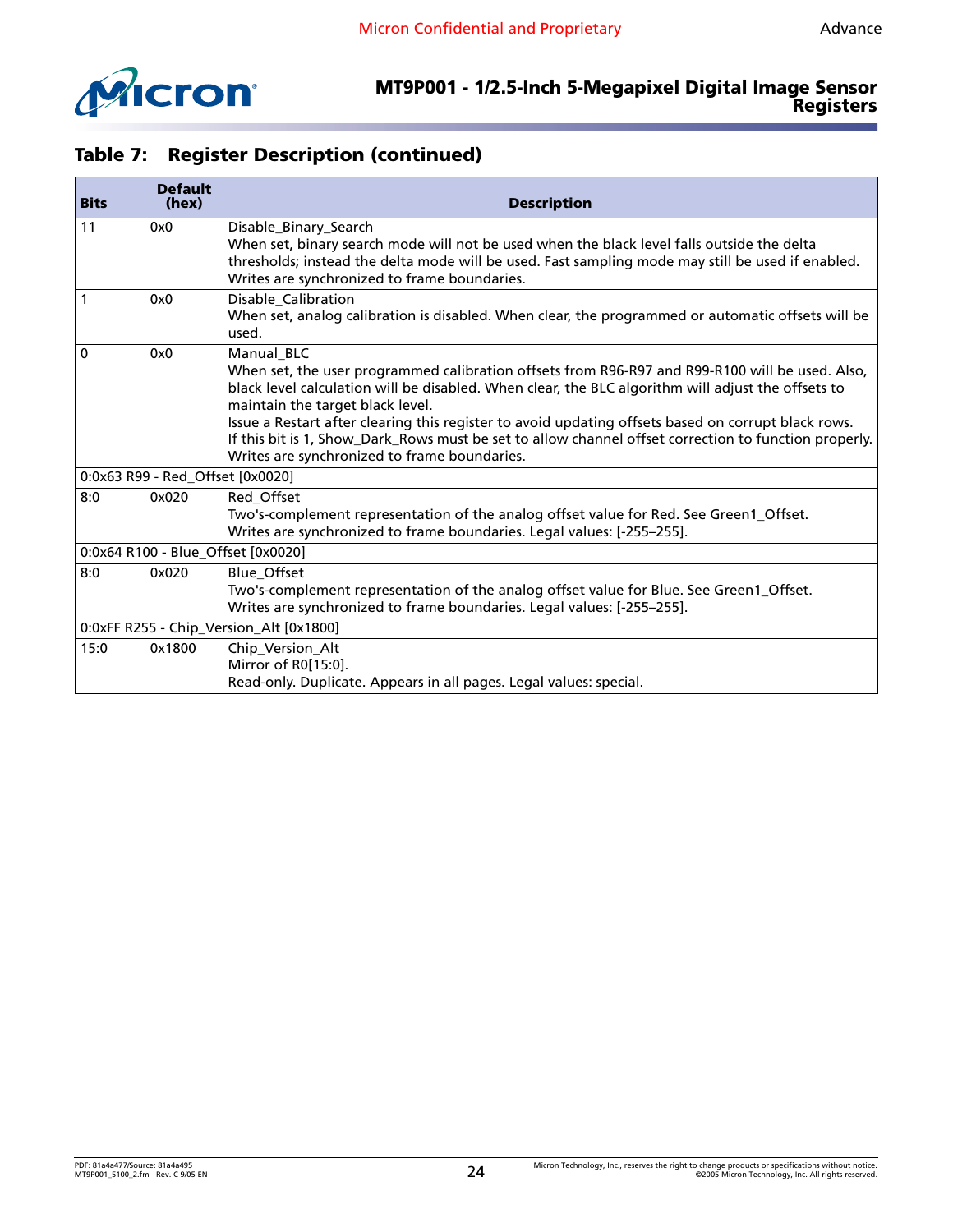

# <span id="page-24-0"></span>**Feature Description**

#### <span id="page-24-1"></span>**Readout Sequence**

Typically, the readout window is set to a region including only active pixels. The user has the option of reading out dark regions of the array, but if this is done, consideration must be given to how the sensor reads the dark regions for its own purposes.

Rows are read from the array in the following order:

1. Dark rows: If Show\_Dark\_Rows is set, or if Manual\_BLC is clear, dark rows on the top of the array is read out. The set of rows sampled are adjusted based on the Row\_Bin setting such that there are 8 rows after binning, as shown in the [Table 8.](#page-24-2)

The Row\_Skip setting is ignored for the dark row region.

If Show\_Dark\_Rows is clear and Manual\_BLC is set, no dark rows are read from the array as part of this step, allowing all rows to be part of the active image. This does not change the frame time, as  $H_{DR}$  is included in the vertical blank period.

2. Active image: The rows defined by the row start, row size, bin, skip, and row mirror settings are read out. If this set of rows includes rows read out above, those rows are resampled, meaning that the data is invalid.

#### <span id="page-24-2"></span>**Table 8: Dark Rows Sampled as a Function of Row\_Bin**

| <b>Row Bin</b> | <b>Dark Rows Sampled</b> | <b>HDR (Dark rows after)</b><br>binning) | <b>BLC Sample Rows</b> |
|----------------|--------------------------|------------------------------------------|------------------------|
|                | $2 - 9$                  |                                          | $\Delta = 7$           |
|                | $2 - 17$                 |                                          | $6 - 13$               |
|                | $2 - 33$                 |                                          | $10 - 25$              |

Columns are read out in the following order:

1. Dark columns: If either Show\_Dark\_Columns or Row\_BLC is set, dark columns on the left side of the image is read out followed by those on the right side. The set of columns read is shown in [Table 9](#page-24-3).

The Column Skip setting is ignored for the dark columns.

If neither Show\_Dark\_Columns nor Row\_BLC is set, no dark columns are read, allowing all columns to be part of the active image. This does not change the row time, as  $W_{DC}$  is included in the vertical blank period.

2. Active image: The columns defined by column start, column size, bin, skip, and column mirror settings are read out. If this set of columns includes the columns read out above, these columns are resampled, meaning the data is invalid.

#### <span id="page-24-3"></span>**Table 9: Dark Columns Sampled as a Function of Column\_Bin**

| Column Bin   Dark Columns Sampled | <b>WDC</b><br>(Dark columns after<br>binning) | <b>RBLC Sample Columns</b> |
|-----------------------------------|-----------------------------------------------|----------------------------|
| $2656 - 2735$                     | 80                                            | $2656 - 2727$              |
| $2656 - 2735$                     | 40                                            | $2656 - 2735$              |
| $2656 - 2735$                     | 20                                            | $2656 - 2735$              |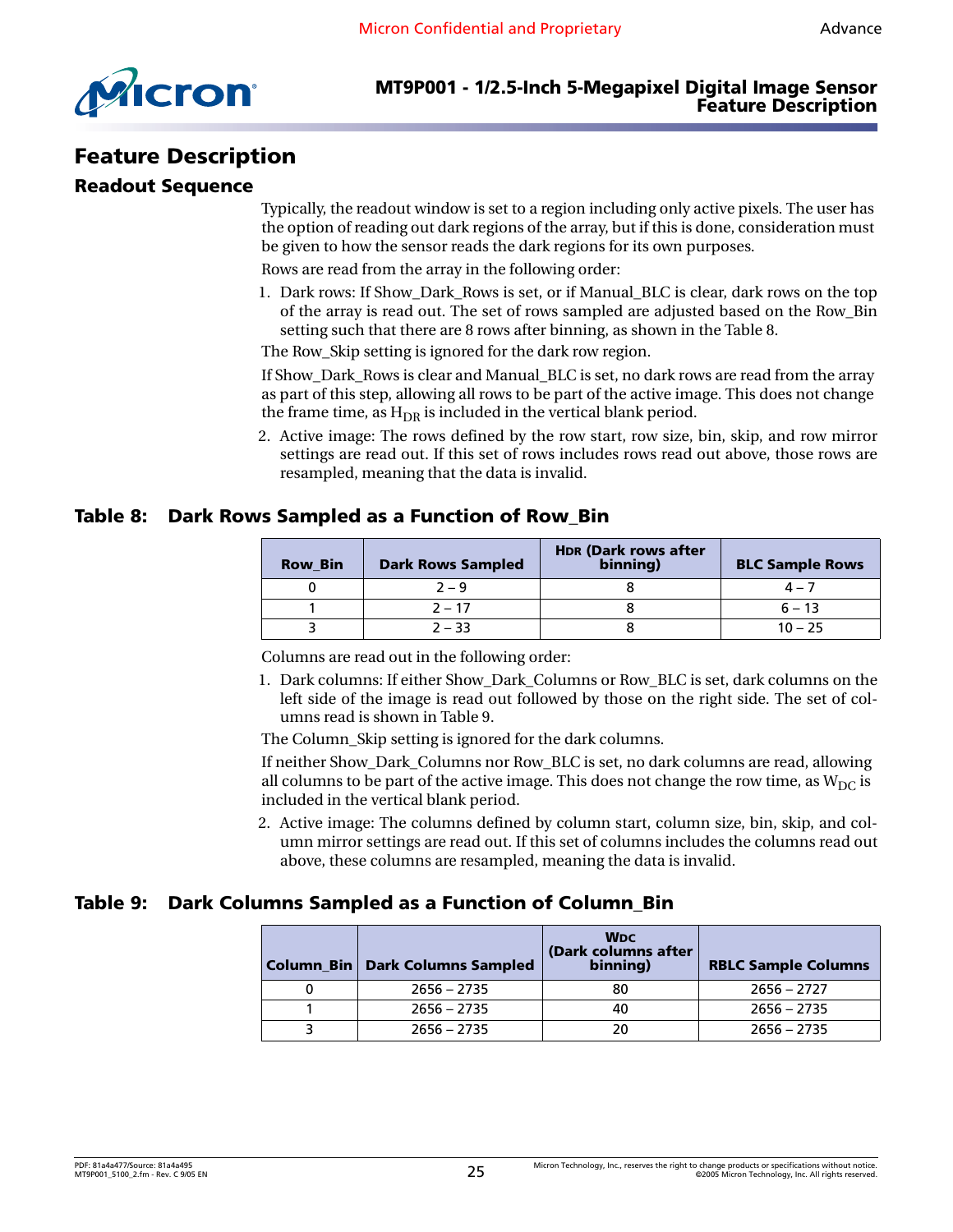

#### <span id="page-25-0"></span>*Full-Array Readout*

To read the entire array, including dark pixels, without digital processing or automatic black level adjustments, do the following:

- 1. Set Row\_Start and Column\_Start to 0.
- 2. Set Row\_Size to 2,001.
- 3. Set Column\_Size to 2,751.
- 4. Set Manual\_BLC to 1.
- 5. Set Row\_BLC to 0.
- 6. Set Row\_Black\_Default\_Offset to 0.
- 7. Set Show\_Dark\_Rows and Show\_Dark\_Columns to 0.

If automatic analog (coarse) BLC is desired, but no digital processing, modify the above settings as follows:

- 1. Set Row\_Start to 12.
- 2. Set Row\_Size to 1,993.
- 3. Set Manual\_BLC to 0.

These settings result in the same array layout as above, but only 22 dark rows are available at the top of the array; the first 8 are used in the black level algorithm, and there should be a two-row buffer between the black region and the active region in Anti\_Bloom mode (the default).

#### <span id="page-25-1"></span>**Field of View**

The extent of the pixel array that is used to create the output image (the field of view or FOV) is defined by four register fields. Column\_Start and Row\_Start define the X and Y coordinates of the upper-left corner of the FOV. Column\_Size defines the width of the FOV, and Row\_Size defines the height of the FOV in array pixels.

The Column\_Start and Row\_Start fields must be set to an even number. The Column\_Size and Row\_Size fields must be set to odd numbers (resulting in an even size for the FOV). The Row\_Start register should be set no lower than 12 if either Manual\_BLC is clear or Show\_Dark\_Rows is set.

If no special resolution modes are set (see below), the width of the output image, W, is  $(Column\_Size + 1)$  and the height, H, is  $(Row\_Size + 1)$ .

#### <span id="page-25-2"></span>**Skip and Bin Modes**

By default, the resolution of the output image is the full width and height of the FOV as defined above. The output resolution can be reduced by two methods: skipping and binning.

Row and column skip modes use subsampling to reduce the output resolution without reducing field-of-view. The MT9P001 also has row and column binning modes, which can reduce the impact of aliasing introduced by the use of skip modes. This is achieved by the averaging of 2 or 3 adjacent rows and columns (adjacent same-color pixels). Both 2x and 4x binning modes are supported. Rows and columns can be binned independently.

#### <span id="page-25-3"></span>**Skipping**

Skipping reduces resolution by using only selected pixels from the FOV in the output image. A skip 2x mode skips one Bayer pair of pixels for every pair output. Skip 3x skips two pairs for each one pair output. Rows and columns are always read out in pairs. If skip 2x mode is enabled with otherwise default sensor settings, the columns in the output image corresponds to the pixel array columns 16, 17, 20, 21, 24, 25...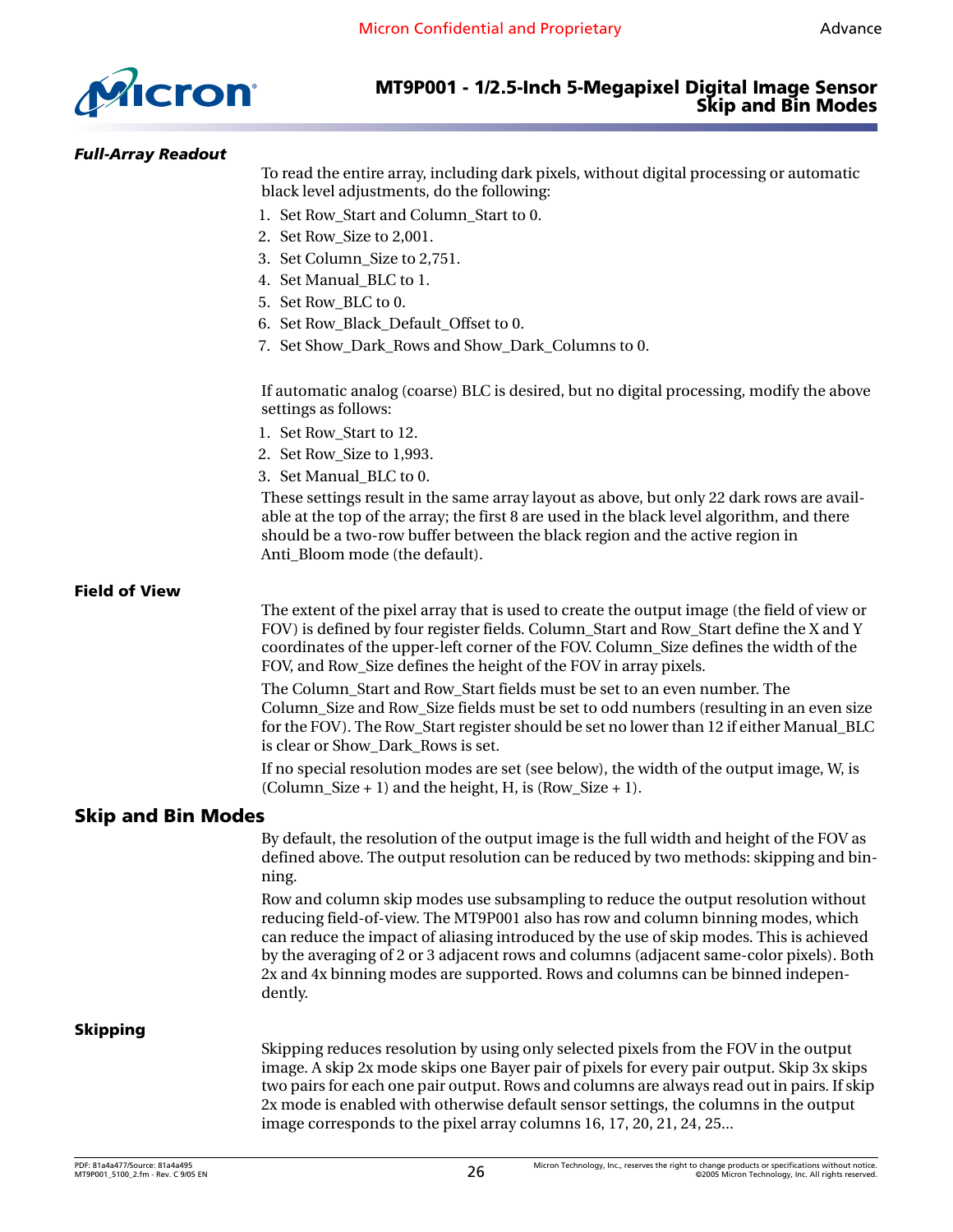

Skipping can be enabled separately for rows and columns. To enable skip mode, set either or both of Row\_Skip and Column\_Skip to the number of pixel pairs that should be skipped for each pair used in the output image. For example, to set column skip 2x mode, set Column\_Skip to "1."

The size of the output image is reduced by the skip mode as shown in the following two equations:

 $W = 2$  x ceil((Column Size + 1) / (2 x (Column Skip + 1)))

 $H = 2$  x ceil((Row Size + 1) / (2 x (Row Skip + 1)))

#### <span id="page-26-0"></span>**Binning**

Binning reduces resolution by combining adjacent same-color imager pixels to produce one output pixel. This can result in a more pleasing output image with reduced subsampling artifacts. It also improves low-light performance. For columns, the combination step can be either an averaging or summing operation. Depending on lighting conditions, one or the other may be desirable. In low-light conditions, summing produces a gain roughly equivalent to the column bin factor. Column summing may be enabled by setting Column Sum.

Binning works in conjunction with skipping. Pixels that would be skipped because of the Column\_Skip and Row\_Skip settings can be averaged instead by setting Column\_Bin and Row\_Bin to the number of neighbor pixels to be averaged with each output pixel. For example, to set bin 2x mode, set Column\_Skip and Column\_Bin to 1. Additionally, Column\_Start must be a multiple of  $(2 * (Column_Bin + 1))$  and Row\_Start must be a multiple of  $(2 * (Row Bin + 1))$ .

Only certain combinations of binning and skipping are allowed.

These are shown in [Table 10.](#page-26-1) If an illegal skip value is selected for a bin mode, a legal value is selected instead.

# <span id="page-26-1"></span>**Table 10: Legal Values for Column\_Skip Based on Column\_Bin**

| <b>Column Bin</b> | <b>Legal Values for Column_Skip</b> |
|-------------------|-------------------------------------|
| 0 (no binning)    | 0, 1, 2, 3, 4, 5, 6                 |
| $1$ (Bin 2x)      | 1, 3, 5                             |
| $3$ (Bin 4x)      |                                     |

Skip and bin modes are illustrated in [Figure 8, Column Skip 2x; Row Skip 2x Enabled,](#page-27-0) Figure , , and [Figure 10 on page 28](#page-27-2). In skip mode, entire rows and columns of pixels are not sampled, resulting in a lower resolution output image. In bin mode, adjacent same-color pixels are averaged together to create one output pixel. All of the pixels in the FOV contribute to the output image in bin mode.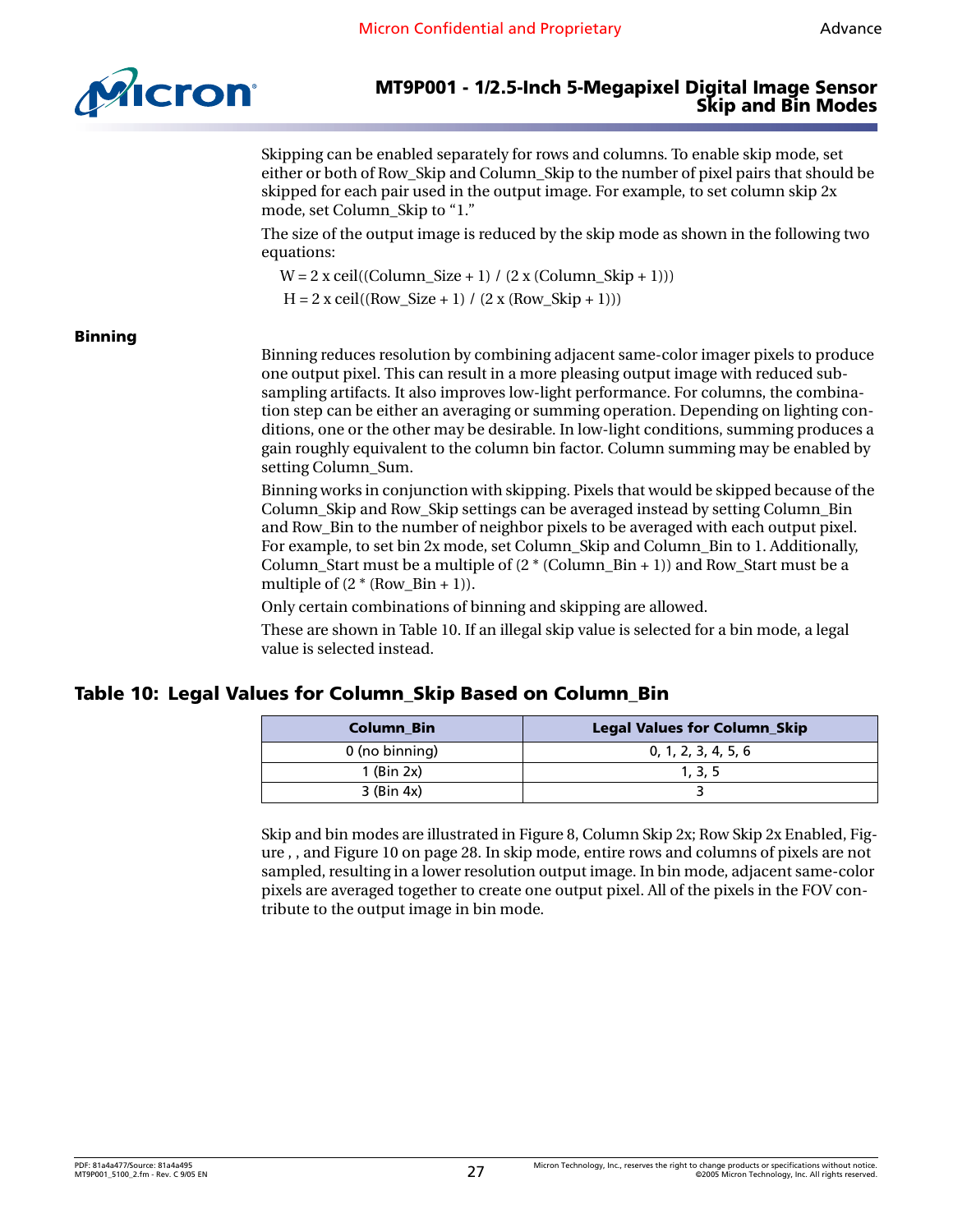

#### <span id="page-27-0"></span>**Figure 8: Column Skip 2x; Row Skip 2x Enabled**



#### <span id="page-27-1"></span>**Figure 9: Bin 2x**



Note: Gs1 = binning of 4 G1 pixels in a 4 x 4 window; Gs2 = binning of 4 G2 pixels in a 4 x 4 window.

 $Rs = binning of 4 R pixels in a 4 x 4 window; Bs = binning of 4 B pixels in a 4 x 4 window.$ 

#### <span id="page-27-2"></span>**Figure 10: Bin 4x**

| G1 | R  | Gʻ | R  | G1 | R  | G1 | R  |  |                 |                 |
|----|----|----|----|----|----|----|----|--|-----------------|-----------------|
| В  | G2 | В  | G2 | В  | G2 | B  | G2 |  |                 |                 |
| G1 | R  | G1 | R  | G1 | R  | G1 | R  |  |                 |                 |
| В  | G2 | В  | G2 | B  | G2 | B  | G2 |  | G <sub>1s</sub> | <b>Rs</b>       |
| G1 | R  | G1 | R  | G1 | R  | G1 | R  |  | Bs              | G <sub>2s</sub> |
| В  | G2 | В  | G2 | В  | G2 | B  | G2 |  |                 |                 |
| G1 | R  | G1 | R  | G1 | R  | G1 | R  |  |                 |                 |
| В  | G2 | В  | G2 | В  | G2 | В  | G2 |  |                 |                 |

Note: G1s = binning of 16 G1 pixels in an  $8 \times 8$  window; G2s = binning of 16 G2 pixels in an 8 x 8 window.

 $Rs = binning of 16 R pixels in an 8 x 8 window; Bs = binning of B pixels in an 8 x 8 window.$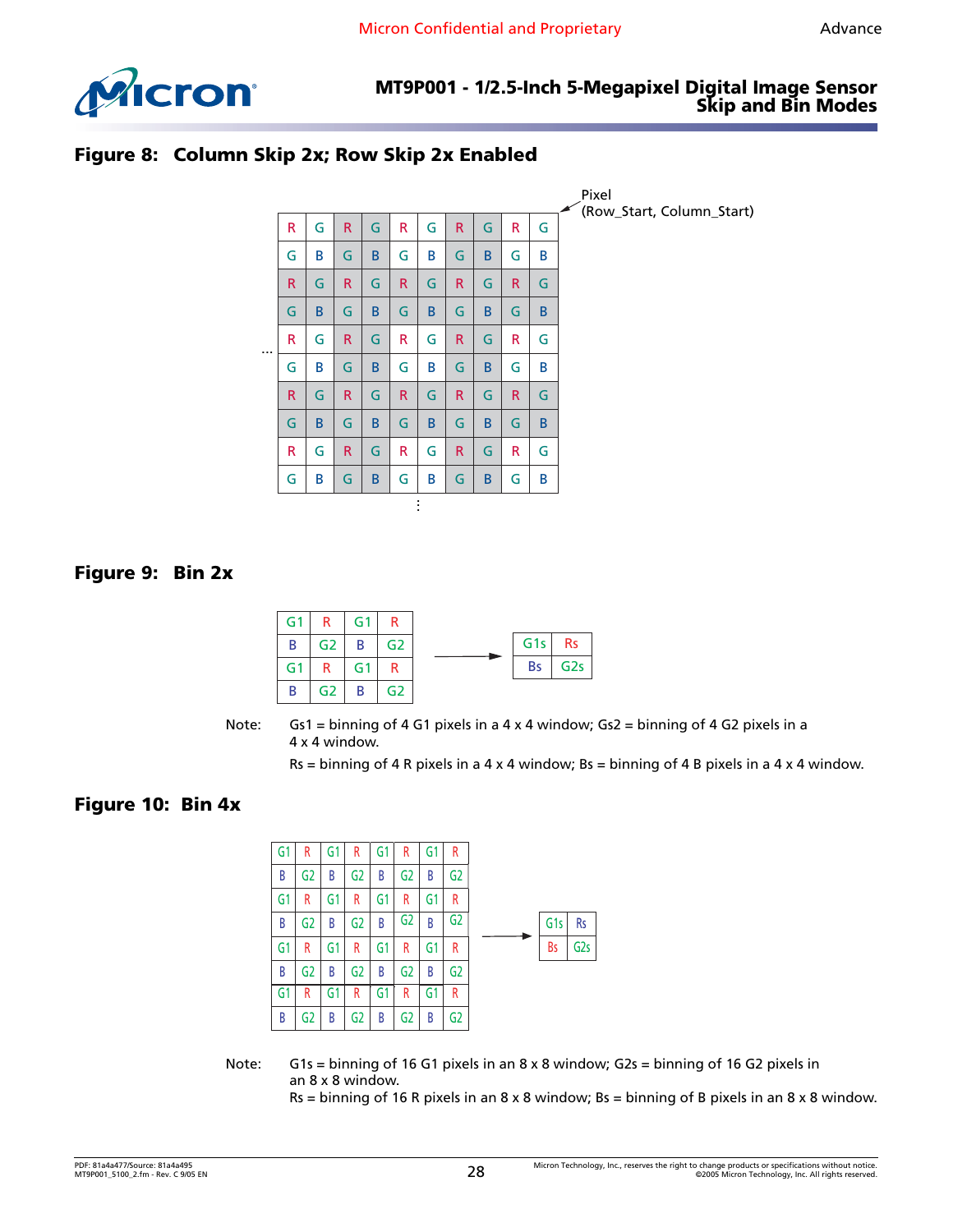

#### <span id="page-28-0"></span>**Mirror**

By default, active pixels in the resulting image are output in row-major order (an entire row is output before the next row is begun), from lowest row/column number to highest. If desired, the output (and sampling) order of the rows and columns can be reversed. This only affects pixels in the active region defined above, not any pixels read out as dark rows or dark columns. When the readout direction is reversed, the color order is reversed as well (red, green, red, etc., instead of green, red, green, etc. for example).

If row binning is combined with row mirroring, the binning is still done in the positive direction. Therefore, if the first output row in bin  $2x + row$  mirror was 1,997, pixels on rows 1,997 and 1,999 would be averaged together. The next pixel output would be from rows 1,996 and 1,998, followed by the average of 1,993 and 1,995.

For column mirroring plus binning, the span of pixels used should be the same as with non-mirror mode.

#### <span id="page-28-1"></span>**Frame Time and Exposure**

#### <span id="page-28-2"></span>**Frame Time**

Sensor timing can be described in terms of 3 time units: pixel clocks, array clocks, and row time. The pixel clock (PIXCLK) represents the time needed to sample 1 pixel from the array, and is typically equal to 1 CLKIN period. The sensor outputs data at the maximum rate of one pixel per PIXCLK. The array clock (ACLK) represents the sensor control time unit. It is half the frequency of the pixel clock. One row time ('ROW) is the period from the first pixel output in a row to the first pixel output in the next row. Exposure times are typically specified in units of row time, although it is possible to fine tune exposures in units of ACLKs.

During each row time, a number of events must occur. The row time is the time required to complete all of these events. One row time is illustrated in [Figure 11 on page 29.](#page-28-3) First, an entire row is sampled into holding capacitors. There are 16 ACLK cycles added after the row sample period which are used for the averaging operation in binning modes. Next, after some readout delay, each column is sampled in sequence, starting with the dark columns, and the pixel value is sent to the data path. Simultaneously, the shutter (and possibly second shutter—see below) clears out a future row. Any Horizontal\_Blank time that was not used up during the row sample or readout delay is added to the end of the column sample time, allowing a user to ensure that the row time is not affected by changes to Shutter\_Delay or other parameters besides the width of the output image.

#### <span id="page-28-3"></span>**Figure 11: Row Time**

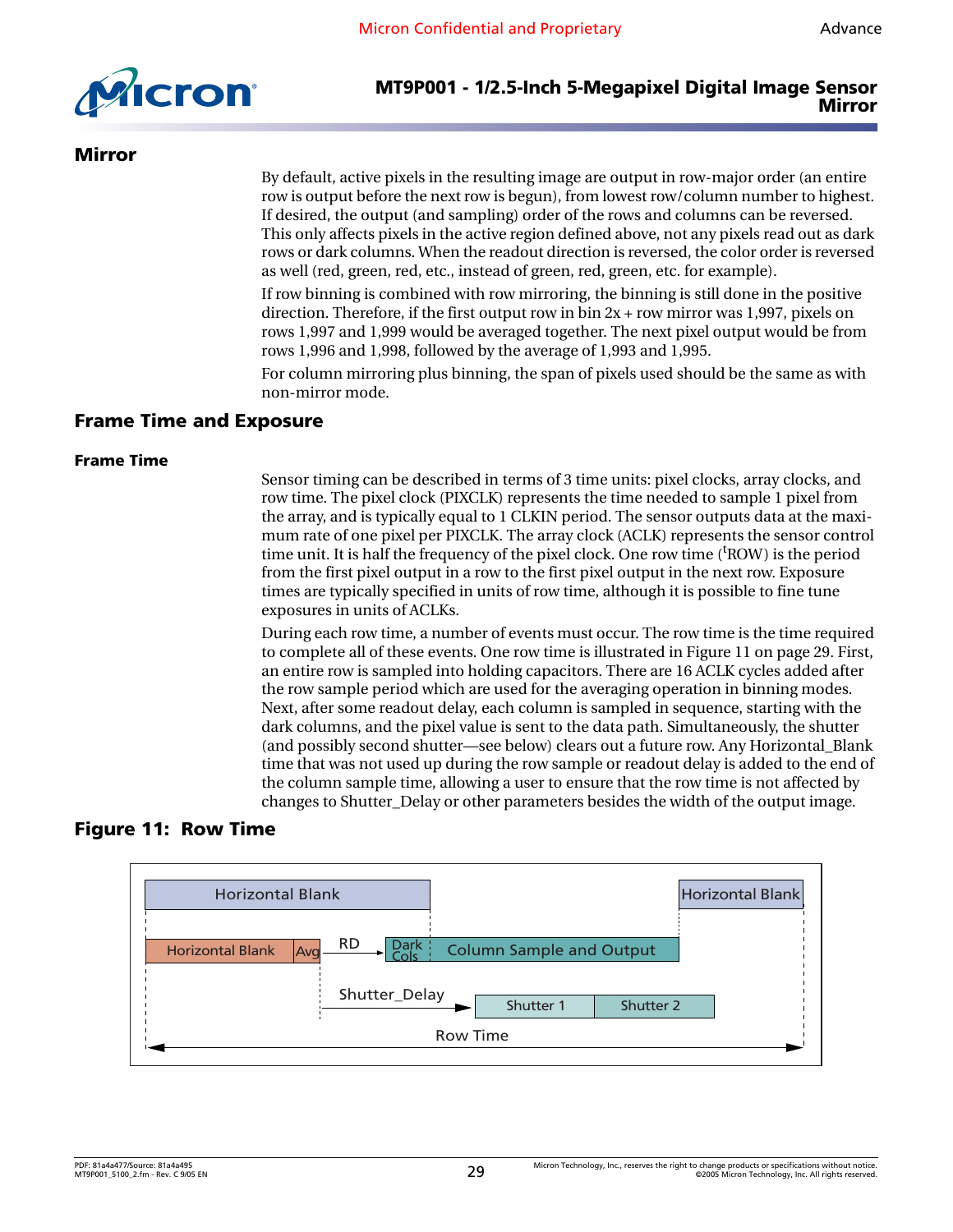

#### **MT9P001 - 1/2.5-Inch 5-Megapixel Digital Image Sensor Frame Time and Exposure**

When row binning is used, multiple row sample and shutter sequences are required. Figure shows how the additional sample and shutter steps are inserted into the row time. In the example, the binning operation has pushed the final shutter past the end of horizontal blanking. Since the column sample is likely to be shorter in a binning mode, and there is extra time needed for the shutter, the shutter time can dominate the row time unless Horizontal\_Blank is increased sufficiently to account for it.

### <span id="page-29-0"></span>**Figure 12: Row Time with Row Bin 2x**



The row time and frame time are defined by the following equations:

| <sup>t</sup> FRAME  |       | = $(H + max (VB, VB_{min})) \times ^t ROW$   |                              |
|---------------------|-------|----------------------------------------------|------------------------------|
| <sup>t</sup> ROW    |       | $L$ ROW $\times$ $L$ ACLK                    |                              |
| L <sub>ROW</sub>    | $=$   | $(W / 2)$ + max (HB, HB <sub>min</sub> )     |                              |
| <b>VB</b>           |       | $=$ Vertical Blank + 1                       |                              |
| HB                  | $=$   | Horizontal Blank $+1$                        |                              |
| <sup>t</sup> ACLK   |       | $= 2 \times$ <sup>t</sup> PIXCLK             |                              |
| <sup>t</sup> PIXCLK |       | 1 / <sup>f</sup> PIXCLK                      |                              |
| <sup>f</sup> PIXCLK | $=$ { | <sup>†</sup> CLKIN                           | if Divide Pixel Clock) = $0$ |
|                     |       | <sup>f</sup> CLKIN / (2x Divide_Pixel_Clock) | otherwise                    |

The minimum horizontal blank,  $HB_{min}$ , is determined by the binning modes and array timing configuration registers.

HBmin =  $(696 * Row_Bin) + 46 + Readout_Delay + (W_{DC} / 2)$ 

The following constraint must also be observed when in Anti\_Bloom + Row\_Bin + Row\_Mirror mode with (SW <4), which creates a maximum Shutter\_Delay for a given Column\_Size:

 $(105 + WDC/2 + W/2)$  > 57 + Shutter\_Delay + Row\_Bin x 225

#### Table 11: HB<sub>MIN</sub> Values for Row\_bin vs. Column\_bin Settings

|             | Column_bin (WDC) |      |      |      |  |  |  |
|-------------|------------------|------|------|------|--|--|--|
| Row_<br>bin |                  |      |      |      |  |  |  |
|             |                  | 782  | 762  | 752  |  |  |  |
|             |                  | 1478 | 1458 | 1448 |  |  |  |
|             |                  | 2870 | 2850 | 2840 |  |  |  |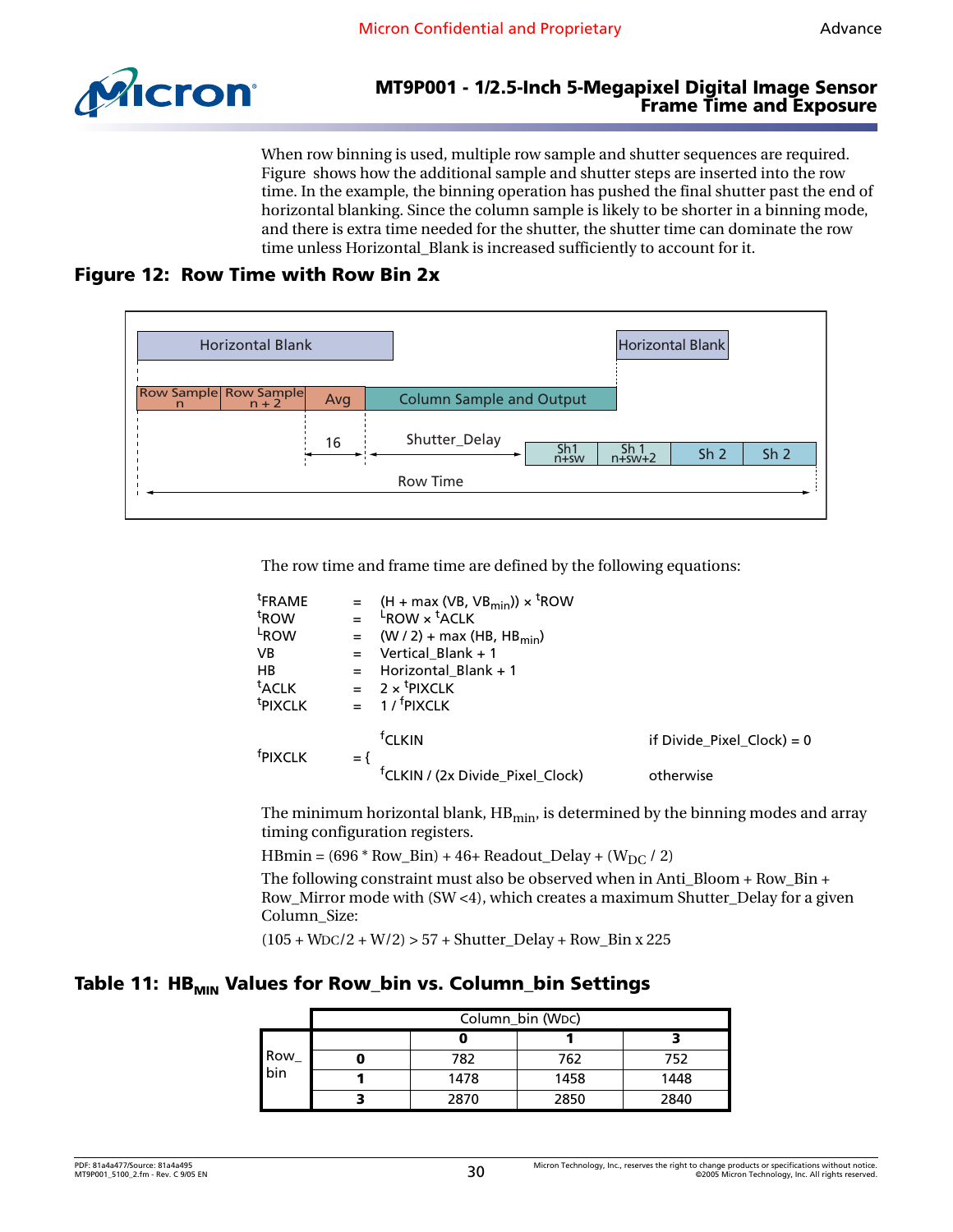



#### **MT9P001 - 1/2.5-Inch 5-Megapixel Digital Image Sensor Frame Time and Exposure**

The minimum vertical blank, VB<sub>min</sub>, is determined by the shutter width, SW, which is defined as follow:

 $VB_{\text{min}} = \text{max (HDR, SW - H)} + 1$ SW = max (1,  $(2^{16} \times \text{Shutter Width Upper}) + \text{Shutter Width Lower})$ 

#### <span id="page-30-0"></span>**LINE\_VALID and FRAME\_VALID**

The timing of the FRAME\_VALID and LINE\_VALID outputs is closely related to the row time and the frame time.

FRAME\_VALID is asserted for an integral number of row times, which is normally equal to the height of the output image. If Show\_Dark\_Rows is set, the dark sample rows are output before the active image, and FRAME\_VALID is extended to include them. If Show\_Dark\_Rows is set, FRAME\_VALID's leading edge happens at time 0. When Show\_Dark\_Rows is set and Vertical\_Blank is less than 10, the length of FRAME\_VALID would normally equal the frame time; instead, FRAME\_VALID is negated for one pixclk cycle to guarantee a rising edge at the beginning of the frame.

LINE\_VALID is asserted during the valid pixels of each row. If Show\_Dark\_Columns is set, the dark columns are output before the image pixels, and LINE\_VALID are extended back to include them; in this case, the first pixel of the active image still occurs at the same position relative to the leading edge of FRAME\_VALID. Normally, LINE\_VALID is only asserted if FRAME\_VALID is asserted; this is configurable as described below.

The timing of an entire frame is shown in Figure .

#### <span id="page-30-1"></span>**Figure 13: Frame Timing**

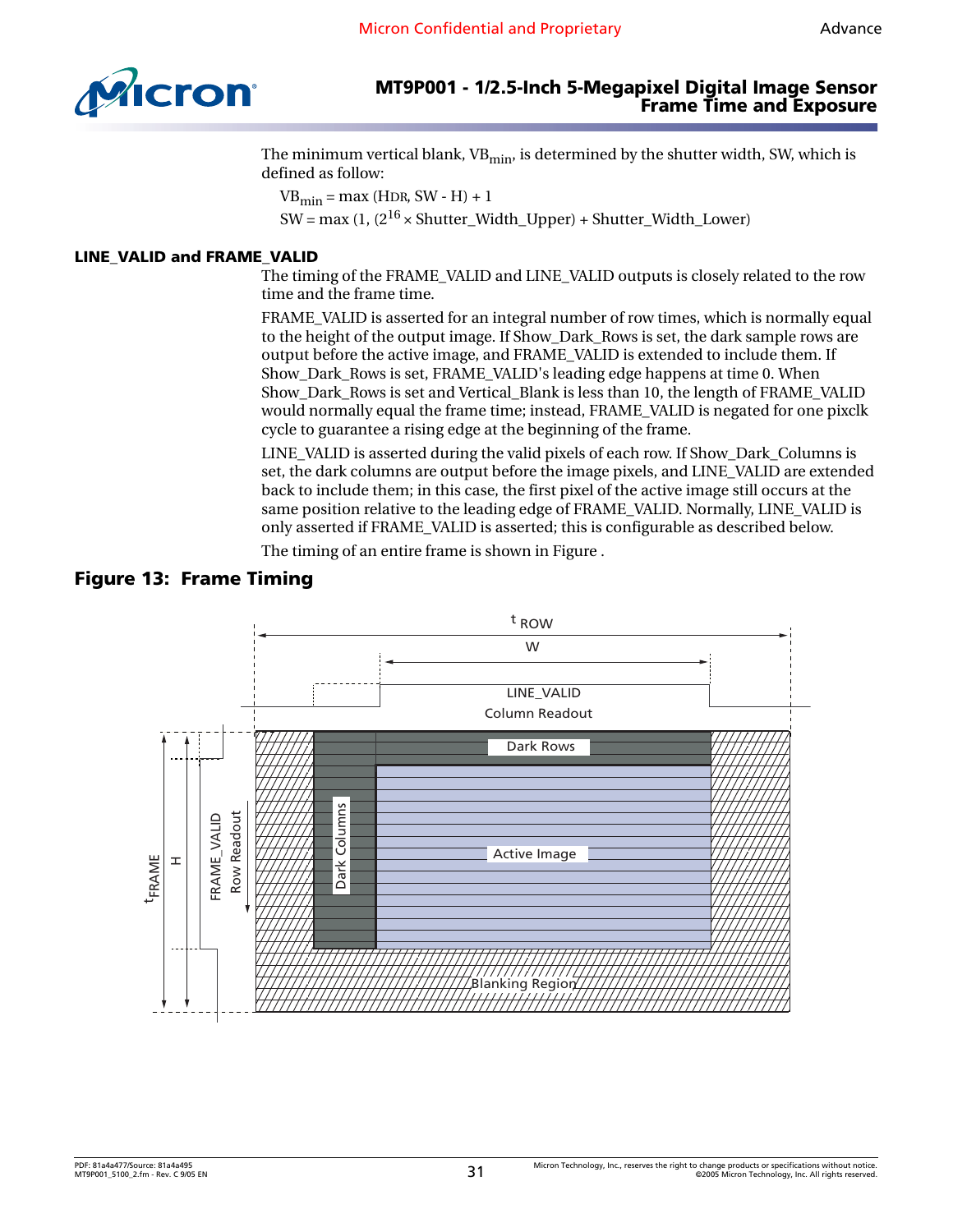

The default situation is for LINE\_VALID to be negated when FRAME\_VALID is negated. The other option available is shown in Figure . If Continuous\_LINE\_VALID is set, LINE\_VALID is asserted even when FRAME\_VALID is not, with the same period and duty cycle.

# <span id="page-31-1"></span>**Figure 14: LINE\_VALID Format Options**



#### <span id="page-31-0"></span>**Maintaining a Constant Frame Rate**

Maintaining a constant frame rate while continuing to have the ability to adjust certain parameters is the desired scenario. This is not always possible, however, since register updates are synchronized to the read pointer, and the shutter pointer for a frame is usually active during the readout of the previous frame. Therefore, any register changes that could affect the row time or the set of rows sampled causes the shutter pointer to start over at the beginning of the next frame.

By default, the following register fields cause a "bubble" in the output rate (i. e. the vertical blank increases for one frame) if they are written in continuous mode, even if the new value would not change the resulting frame rate:

- Row Start
- Row Size
- Column\_Size
- Horizontal\_Blank
- Vertical Blank
- Shutter Delay
- Mirror Row
- Row\_Bin
- Row Skip
- Column\_Skip

The size of this bubble is (SW  $\times$  t<sub>ROW</sub>), calculating the row time according to the new settings.

The Shutter\_Width\_Lower and Shutter\_Width\_Upper fields may be written without causing a bubble in the output rate under certain circumstances. Since the shutter sequence for the next frame often is active during the output of the current frame, this would not be possible without special provisions in the hardware. Writes to these registers take effect two frames after the frame they are written, which allows the shutter width to increase without interrupting the output or producing a corrupt frame (as long as the change in shutter width does not affect the frame time).

[Figure 15](#page-32-3) shows the timing of writes to the shutter width registers. In the example, the shutter width is changed from 10 to 20 during Frame 1. The effective shutter width of Frame 3 is smaller than that of Frame 4 in the diagram, since Frame 3 was exposed using Shutter2 and Frame 4 was exposed using Shutter1.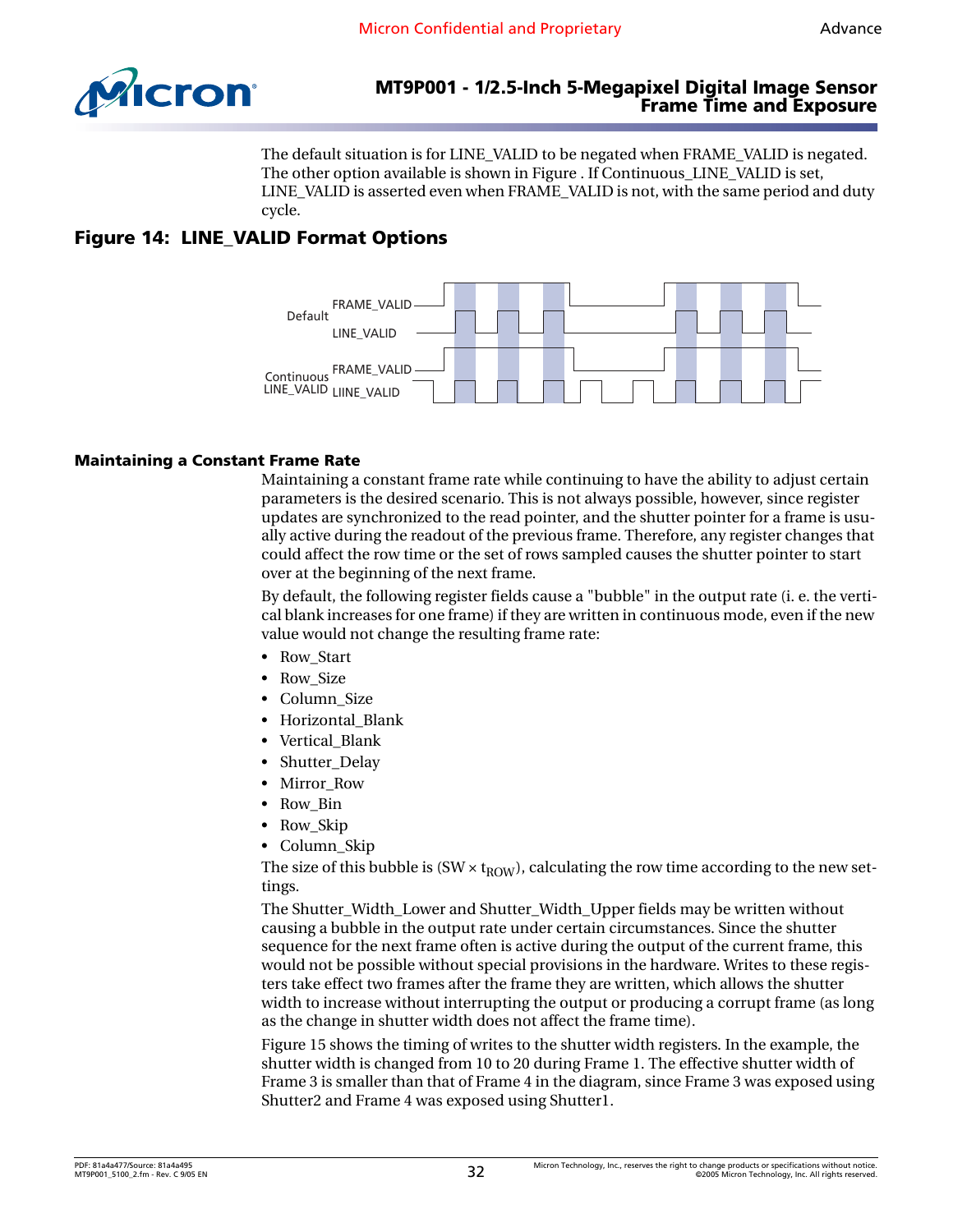

#### **MT9P001 - 1/2.5-Inch 5-Megapixel Digital Image Sensor Exposure**

### <span id="page-32-3"></span>**Figure 15: Writing Shutter Width Registers**



#### <span id="page-32-0"></span>**Synchronizing Register Writes to Frame Boundaries**

<span id="page-32-2"></span><span id="page-32-1"></span>

|                 | Changes to most register fields that affect the size or brightness of an image take effect<br>on the frame after the one during which they are written. These fields are noted as "syn-<br>chronized to frame boundaries" in Table 6: Register List and Default Values on page 15.<br>To ensure that a register update takes effect on the next frame, the write operation must<br>be completed after the leading edge of FRAME_VALID and before the trailing edge of<br>FRAME_VALID.                                                                                                                                                                        |
|-----------------|--------------------------------------------------------------------------------------------------------------------------------------------------------------------------------------------------------------------------------------------------------------------------------------------------------------------------------------------------------------------------------------------------------------------------------------------------------------------------------------------------------------------------------------------------------------------------------------------------------------------------------------------------------------|
|                 | Additional control over the timing of register updates can be achieved by using<br>Synchronize_Changes. If this bit is set, writes to certain register fields that affect the<br>brightness of the output image do not take effect immediately. Instead, the new value is<br>remembered internally. When Synchronize_Changes is cleared, all the updates simulta-<br>neously take effect on the next frame (as if they had all been written the instant<br>Synchronize_Changes was cleared). Register fields affected by this bit are identified in<br>Table 7: Register Description on page 16.                                                             |
|                 | Fields not identified as being frame-synchronized or affected by Synchronize_Changes<br>are updated immediately after the register write is completed. The effect of these regis-<br>ters on the next frame can be difficult to predict if they affect the shutter pointer.                                                                                                                                                                                                                                                                                                                                                                                  |
| <b>Restart</b>  | At any time during the operation of the sensor, a user may write a "1" to the Restart reg-<br>ister. This has two effects: first, the current frame is interrupted immediately. Second,<br>any writes to frame-synchronized registers and the shutter width registers takes effect<br>immediately, and a new frame starts (in continuous mode). Register updates being held<br>by Synchronize_Changes do not take effect until that bit is cleared. The current row and<br>one following row completes before the new frame is started, so the time between issu-<br>ing the Restart and the beginning of the next frame can vary by about <sup>t</sup> ROW. |
|                 | If Pause_Restart is set, rather than immediately beginning the next frame after a Restart<br>in continuous mode, the sensor pauses at the beginning of the next frame until<br>Pause_Restart is cleared. This can be used to achieve a deterministic time period from<br>clearing the Pause_Restart bit to the beginning of the first frame, meaning that the con-<br>troller does not need to be tightly synchronized to LINE_VALID or FRAME_VALID.                                                                                                                                                                                                         |
| <b>Exposure</b> |                                                                                                                                                                                                                                                                                                                                                                                                                                                                                                                                                                                                                                                              |
|                 | Exposure is defined in Figure . The time is measured from the trailing edge of TX (an<br>internal array control signal) in the shutter sequence during the read of row n to the<br>trailing edge of TX in the read sequence of row $(n + SW)$ . Increasing Shutter_Delay (SD)<br>decreases the exposure time.                                                                                                                                                                                                                                                                                                                                                |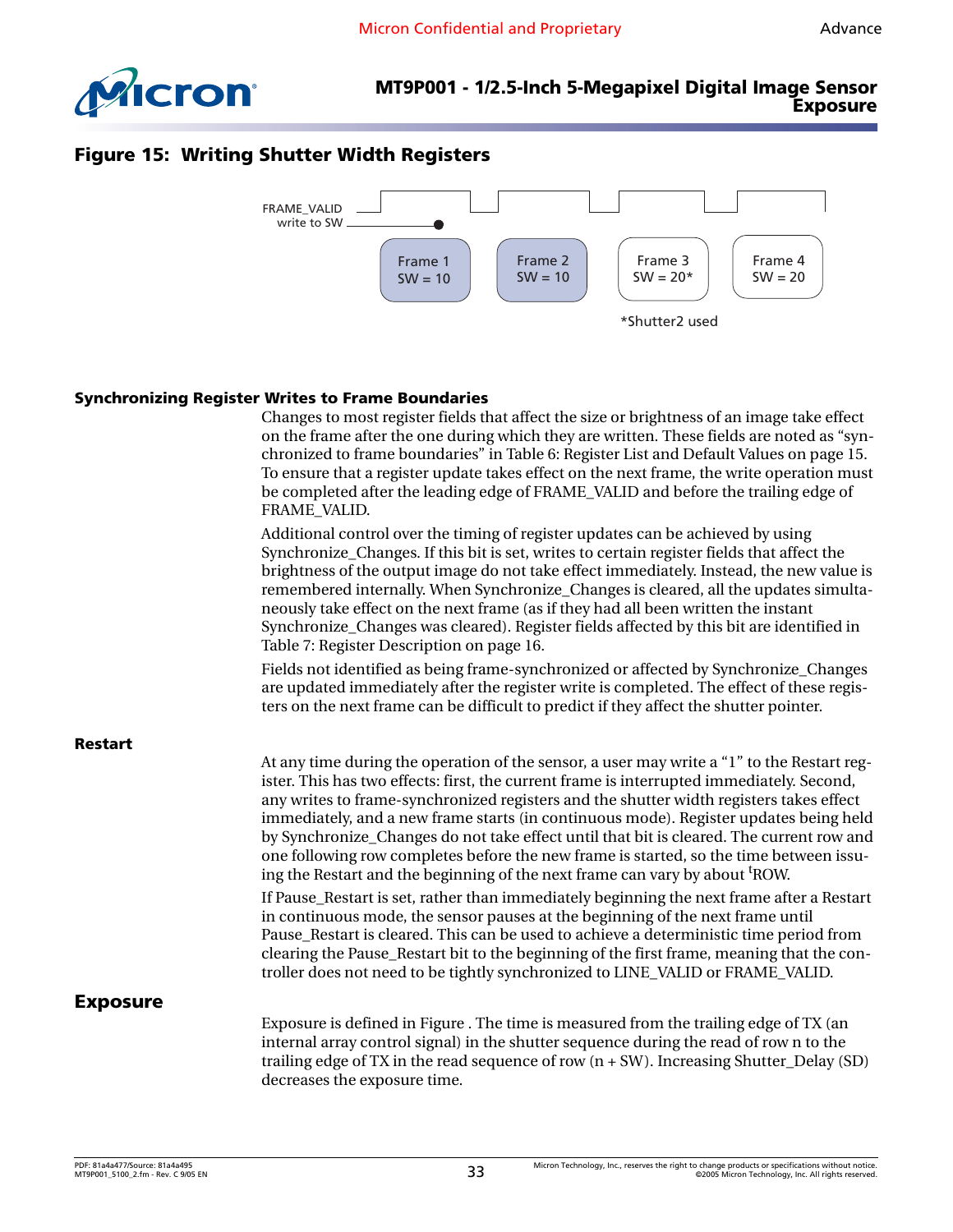

# <span id="page-33-1"></span>**Figure 16: Exposure Time Shutter (Shutter\_Width = 1)**



The nominal exposure time, <sup>t</sup>EXP, is the effective shutter time in ERS modes, and is defined by the shutter width, SW, and the shutter overhead, SO, which includes the effect of Shutter\_Delay. Exposure time for other modes is defined relative to this time.

 ${}^t$ EXP = (SW  $*$  <sup>t</sup>ROW) - (SO  $*$  2  $*$  <sup>t</sup>PIXCLK)

 $SO = 398 + (696 * Row_Bin) + min(Shutter_Delay, SD_max)$ 

 $SD_{max} = L_{ROW} + (696 * Row_Bin) + 46$ 

In Bulb\_Exposure modes (also detailed later), the exposure time is determined by the width of the TRIGGER pulse rather than the shutter width registers. In ERS Bulb mode, it is still be a multiple of row times, and the shutter overhead equation still applies. In GRR Bulb mode, the exposure time is granular to ACLKs, and shutter overhead (and thus Shutter Delay) have no effect.

#### <span id="page-33-0"></span>**Operating Modes**

In the default operating mode, the MT9P001 continuously samples and outputs frames. It can be put in "snapshot" or triggered mode by setting Snapshot, which means that it samples and outputs a frame only when triggered. Toswitch between operating modes, it is necessary to first issue a Restart.

When in snapshot mode, the sensor can use the ERS or the GRR. The exposure can be controlled as normal, with the Shutter\_Width\_Lower and Shutter\_Width\_Upper registers, or it can be controlled using the external TRIGGER signal. The various operating modes are summarized in [Table 12.](#page-33-2)

| <b>Mode</b>           | <b>Settings</b>                                                  | <b>Description</b>                                                                                                                                                         |
|-----------------------|------------------------------------------------------------------|----------------------------------------------------------------------------------------------------------------------------------------------------------------------------|
| <b>ERS Continuous</b> | Default                                                          | Frames are output continuously at the frame rate defined by <sup>t</sup> FRAME. ERS is used,<br>and the exposure time is electronically controlled to be <sup>t</sup> EXP. |
| <b>ERS Snapshot</b>   | Snapshot = $1$                                                   | Frames are output one at a time, with each frame initiated by a trigger. ERS is<br>used, and the exposure time is electronically controlled to be <sup>t</sup> EXP.        |
| <b>ERS Bulb</b>       | Snapshot = $1$ ;<br>Bulb_Exposure = 1                            | Frames are output one at a time, with each frame's exposure initiated by a trigger.<br>ERS is used. End of exposure and readout are initiated by a second trigger.         |
| <b>GRR Snapshot</b>   | Snapshot = $1$ ;<br>$Global\_Reset = 1$                          | Frames are output one at a time, with each frame initiated by a trigger. GRR is<br>used. Readout is electronically triggered based on SW.                                  |
| <b>GRR Bulb</b>       | Snapshot = $1$ ;<br>Bulb_Exposure = $1$ ;<br>$Global\_Reset = 1$ | Frames are output one at a time, with each frame initiated by a trigger. GRR is<br>used. Readout is initiated by a second trigger.                                         |

# <span id="page-33-2"></span>**Table 12: Operating Modes**

Note: In ERS Bulb mode, SW must be greater than 5 (use trigger wider than <sup>t</sup>ROW\*5).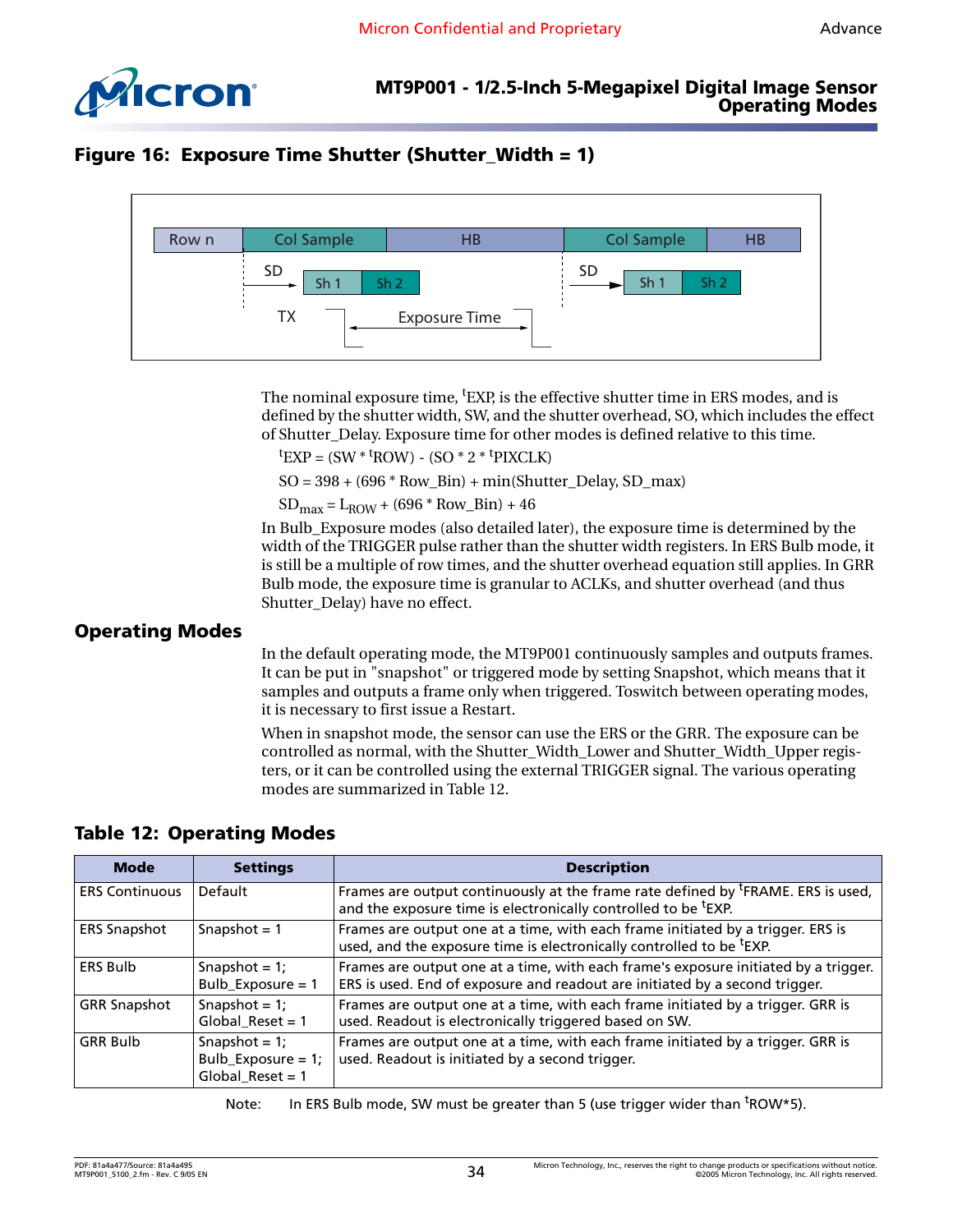

All operating modes share a common set of operations:

- 1. If necessary, place all rows in the reset state.
- 2. Wait for the first trigger, then start the exposure.
- 3. Wait for the second trigger, then start the readout.

The first trigger is by default automatic, producing continuous images. If Snapshot is set, the first trigger can either be a low level on the TRIGGER pin or writing a"1" to the Trigger register field. If Invert\_Trigger is set, the first trigger is a high level on TRIGGER pin (or a "1" written to Trigger register field). Since TRIGGER is level-sensitive, multiple frames can be output (with a frame rate of <sup>t</sup>FRAME) by holding TRIGGER pin at the triggering level.

The second trigger is also normally automatic, and generally occurs SW row times after the exposure is started. If Bulb\_Exposure is set, the second trigger can either be a high level on TRIGGER or a write to Restart. If Invert\_Trigger is set, the second trigger is a low level on TRIGGER (or a Restart). In bulb modes, the minimum possible exposure time depends on the mechanical shutter used.

After one frame has been output, the chip will reset back to step 1 above, eventually waiting for the first trigger again. The next trigger may be issued after ((VB - 8) x  $\text{t}$ ROW) in ERS modes or <sup>t</sup>ALLREST in GRR modes.

The choice of shutter type is made by Global Reset. If it is set, the GRR shutter is used; otherwise, ERS is used. The two shutters are described in ["Electronic Rolling Shutter" on](#page-36-0)  [page 37](#page-36-0) and ["Global Reset Release" on page 38](#page-37-0).

The default ERS continuous mode is shown in [Figure 7 on page 12](#page-11-2). In [Figure 17 on](#page-35-0)  [page 36](#page-35-0), (a) shows default signal timing for ERS snapshot modes, while (b) shows default signal timing for GRR snapshot modes.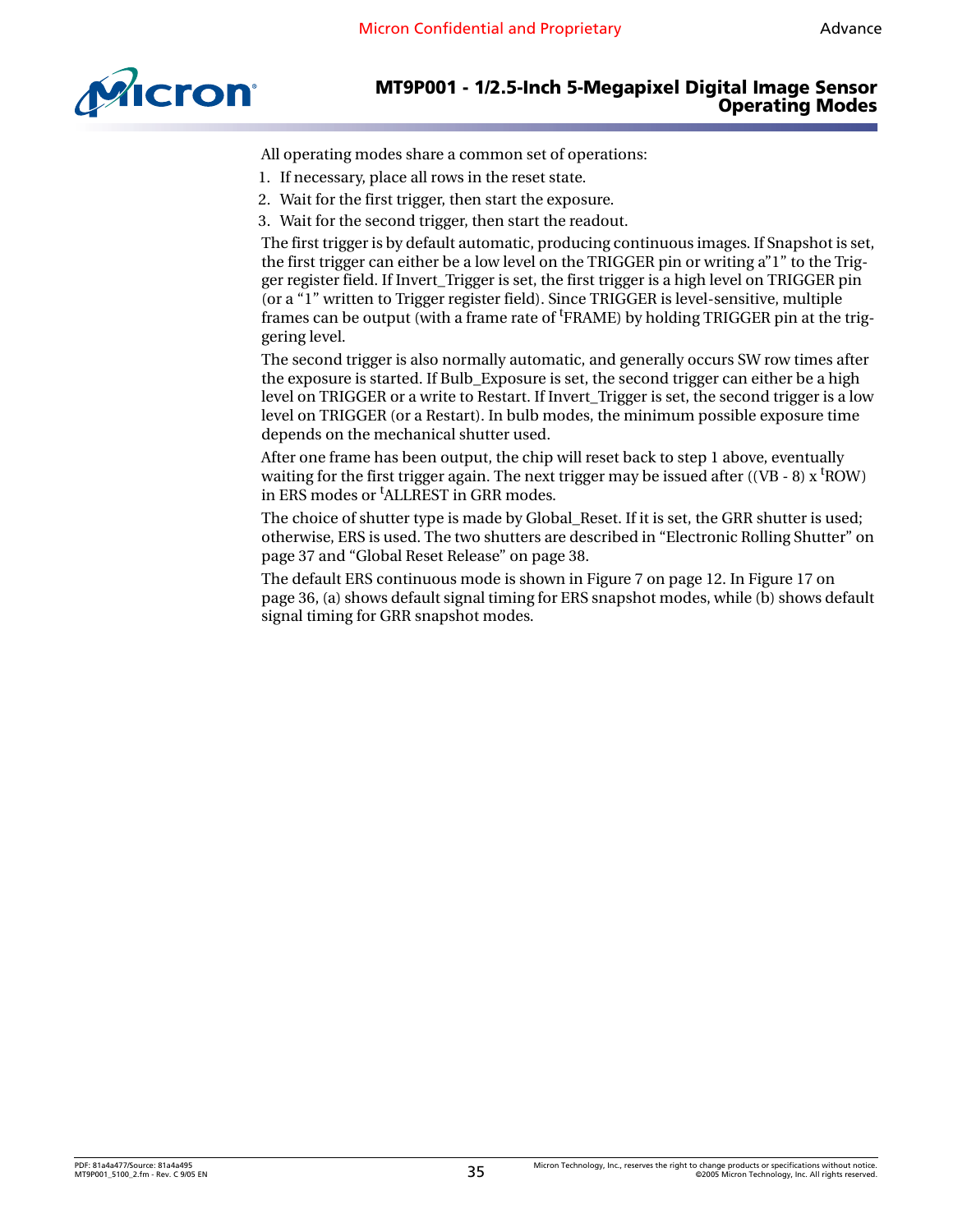

# <span id="page-35-0"></span>**Figure 17: ERS Snapshot Timing**

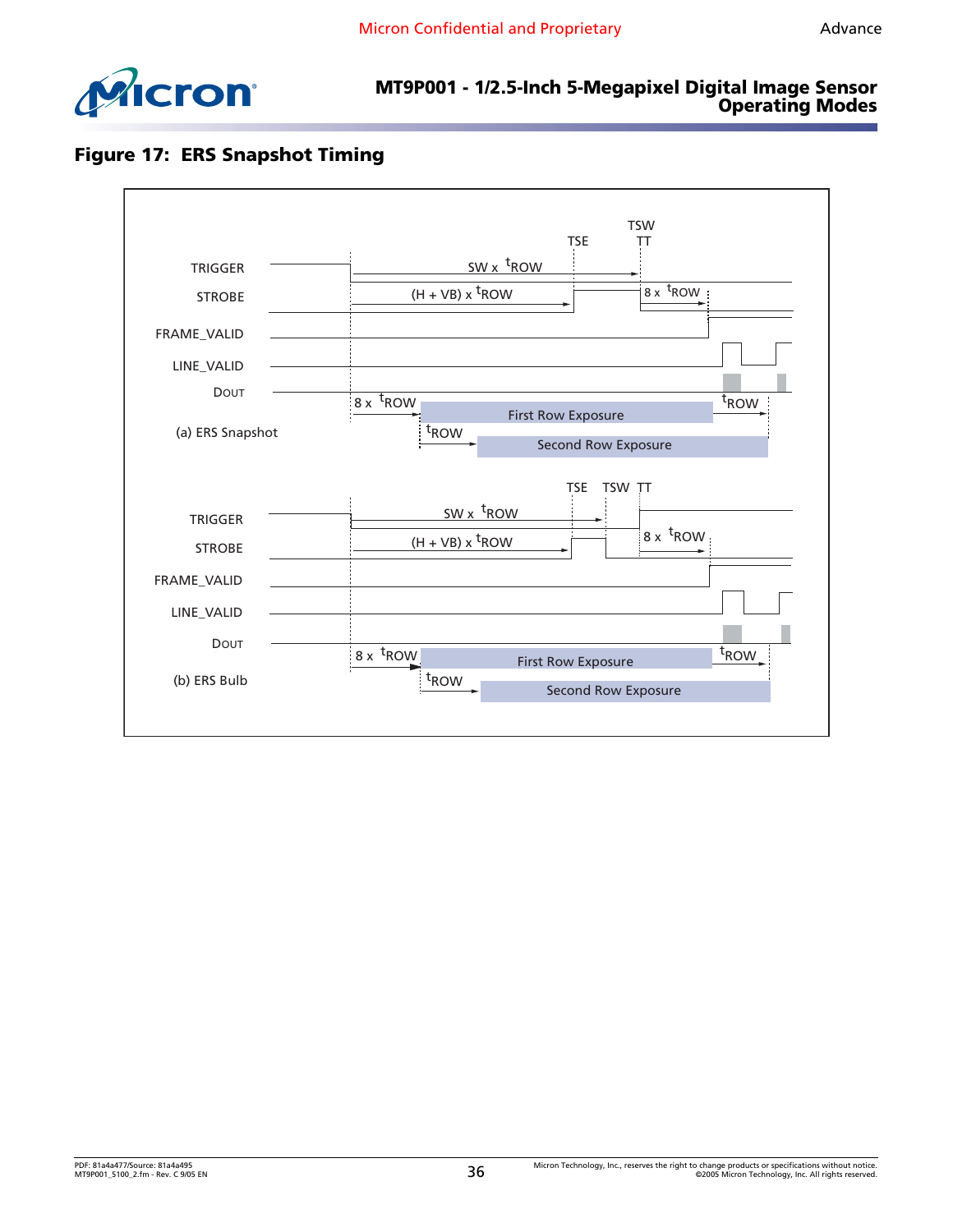

# <span id="page-36-1"></span>**Figure 18: GRR Snapshot Timing**



#### <span id="page-36-0"></span>**Electronic Rolling Shutter**

The ERS modes take pictures by scanning the rows of the sensor twice in the order described in ["Readout Sequence" on page 25.](#page-24-1) On the first scan, each row is released from reset, starting the exposure. On the second scan, the row is sampled, processed, and returned to the reset state. The exposure for any row is therefore the time between the first and second scans. Each row is exposed for the same duration, but at slightly different point in time, which can cause a shear in moving subjects.

Whenever the mode is changed to an ERS mode (even from another ERS mode), and before the first frame following reset, there is an anti blooming sequence where all rows are placed in reset. This sequence must complete before continuous readout begins. This delay is:

 $^{\text{t}}$ ALLRESET = 16 × 2004 ×  $^{\text{t}}$ ACLK

If Anti\_Bloom is clear, this sequence does not occur.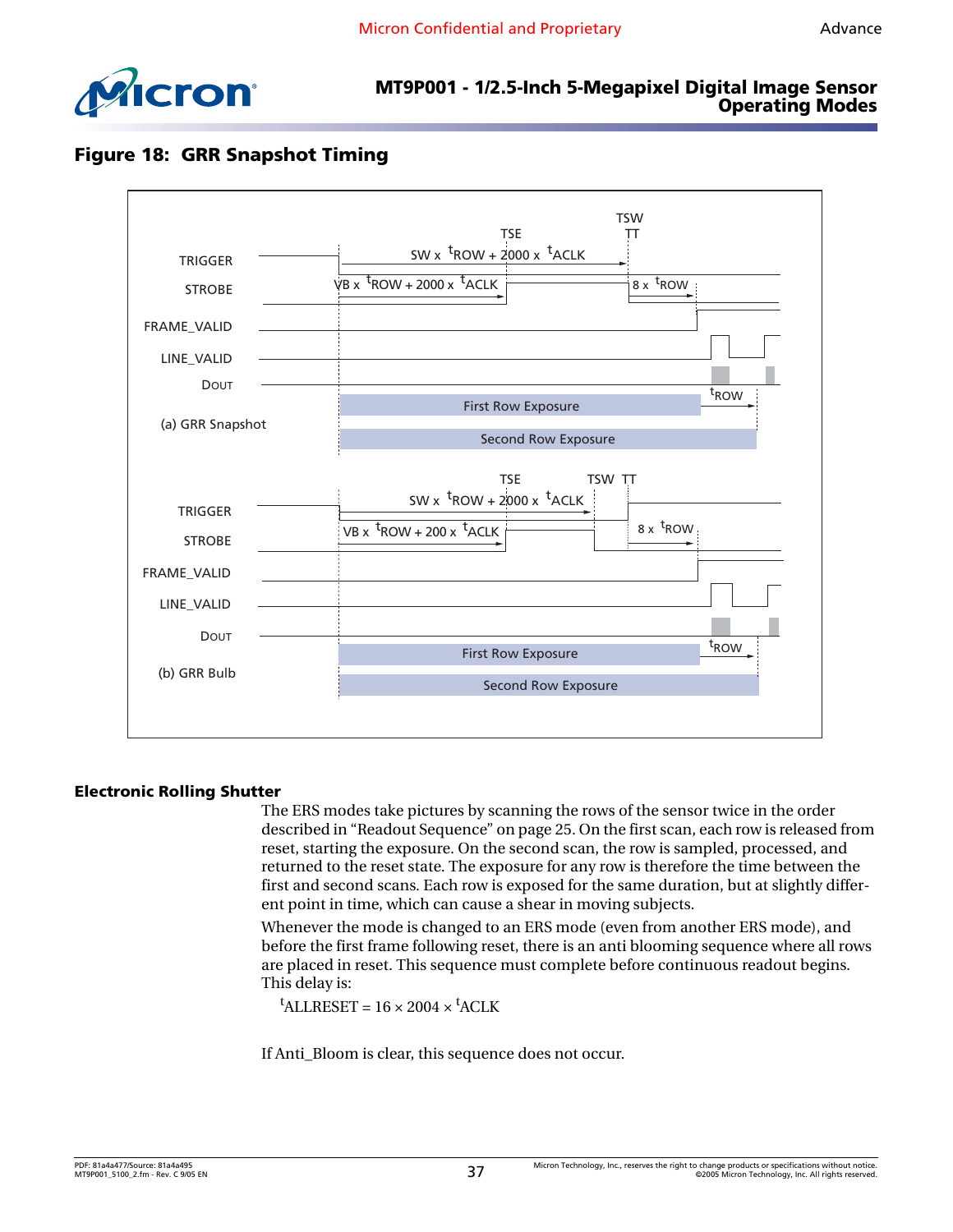

#### <span id="page-37-0"></span>**Global Reset Release**

The GRR modes attempt to address the shearing effect by starting all rows' exposures at the same time. Instead of the first scan used in ERS mode, the reset to each row is released simultaneously. The second scan occurs as normal, so the exposure time for each row would different. Typically, an external mechanical shutter would be used to stop the exposure of all rows simultaneously.

In GRR modes, there is a startup overhead before each frame as all rows are initially placed in the reset state ('ALLRESET). Unlike ERS mode, this delay always occurs before each frame. However, it occurs as soon as possible after the preceding frame, so typically the time from trigger to the start of exposure does not include this delay. To ensure that this is the case, the first trigger must occur no sooner than <sup>t</sup>ALLRESET after the previous frame is read out.

#### <span id="page-37-1"></span>**Strobe Control**

To support synchronization of the exposure with external events such as a flash or mechanical shutter, the MT9P001 produces a STROBE output. By default, this signal is asserted for approximately the time that all rows are simultaneously exposing, minus the vertical blank time, as shown in [Figure 17 on page 36](#page-35-0) and [Figure 18 on page 37](#page-36-1). Also indicated in these figures is the leading and trailing edges of STROBE can be configured to occur at one of several timepoints. The leading edge of STROBE occurs at STROBE\_Start, and the trailing edge at STROBE\_End, which are set to codes described in [Table 13](#page-37-3).

#### <span id="page-37-3"></span>**Table 13: STROBE Timepoints**

| <b>Symbol</b> | <b>Timepoint</b>                                                  | Code |
|---------------|-------------------------------------------------------------------|------|
| <b>TSE</b>    | Start of exposure (all rows simultaneously exposing) offset by VB |      |
| TSW           | Shutter width (expiration of the internal shutter width counter)  |      |
| тт            | Trigger (start of readout scan)                                   |      |

If STROBE\_Start and STROBE\_End are set to the same timepoint, the strobe is a <sup>t</sup>ROW wide pulse starting at the STROBE\_Start timepoint. The sense of the STROBE port can be inverted by setting Invert\_Strobe. In any case, a STROBE signal is only generated if Strobe\_Enable is set.

#### <span id="page-37-2"></span>**Signal Path**

The MT9P001 sensor signal chain and data path are shown below. Each color is processed independently, including separate gain and offset settings (though circuitry is shared where possible). Voltages sampled from the pixel array are first passed through an analog gain stage, which can produce gain factors between 1 and 8. An analog offset is then applied, and the signal is sent through a 12-bit analog-to-digital converter. Next, a digital gain factor of between 1 and 16 is applied, and then a digital offset of between -512 and 511 is added. The resulting 12-bit pixel value is then output on the Dout(11:0) ports.

The analog offset applied is determined automatically by the black level calibration algorithm, which attempts to shift the output of the analog signal chain so that black is at a particular level. The digital offset is a fine-tuning of the analog offset, and is calculated on a row-wise rather than a frame-wise basis.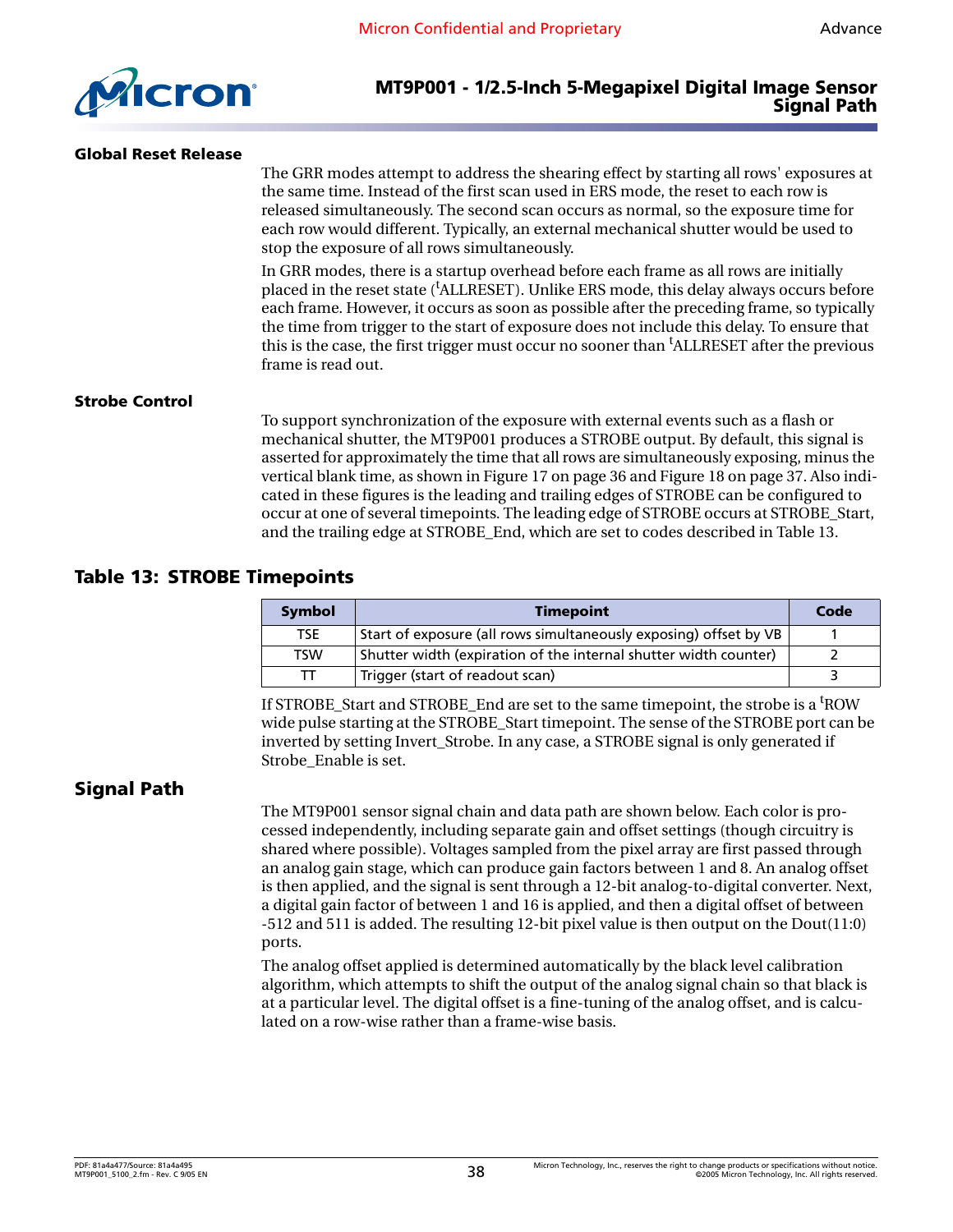

# <span id="page-38-3"></span>**Figure 19: Signal Path**



<span id="page-38-0"></span>**Gain**

There are two types of gain supported: analog gain and digital gain. Combined, gains of between 1 and 128 are possible. The recommended gain settings are shown in [Table 14.](#page-38-4)

#### <span id="page-38-4"></span>**Table 14: Gain Increment Settings**

| <b>Gain Range</b> | <b>Increments</b> | <b>Digital Gain</b> | <b>Analog Multipier</b> | <b>Analog Gain</b> |
|-------------------|-------------------|---------------------|-------------------------|--------------------|
| - 4               | 0.125             |                     |                         | $8 - 32$           |
| $4.25 - 8$        | 0.25              |                     |                         | $17 - 32$          |
| $9 - 128$         |                   | $-120$              |                         |                    |

Note: Analog gain should be maximized before applying digital gain.

The combined gain for a color C is given by:

 $G_C = AG_C$  x DG<sub>C</sub>.

#### <span id="page-38-1"></span>*Analog Gain*

The analog gain is specified independently for each color channel. There are two components, the gain and the multiplier. The gain is specified by Green1\_Analog\_Gain, Red\_Analog\_Gain, Blue\_Analog\_Gain, and Green2\_Analog\_Gain in steps of 0.125. The analog multiplier is specified by Green1\_Analog\_Multiplier, Red\_Analog\_Multiplier, Blue\_Analog\_Multiplier, and Green2\_Analog\_Multiplier. These combine to form the analog gain for a given color C as shown in this equation:

 $AG_C = (1 + C_Analog_Multiplier) \times (C_Analog_Gain / 8)$ 

The gain component can range from 0 to 7.875 in steps of 0.125, and the multiplier component can be either 0 or 1 (resulting in a multiplier of 1 or 2). However, it is best to keep the "gain" component between 1 and 4 for the best noise performance, and use the multiplier for gains between 4 and 8.

#### <span id="page-38-2"></span>*Digital Gain*

The digital gain is specified independently for each color channel in steps of 0.125. It is controlled by the register fields Green1\_Digital\_Gain, Red\_Digital\_Gain, Blue\_Digital\_Gain, and Green2\_Digital\_Gain. The digital gain for a color C is given by:  $DG_C = 1 + (C_D)$ igital\_Gain / 8)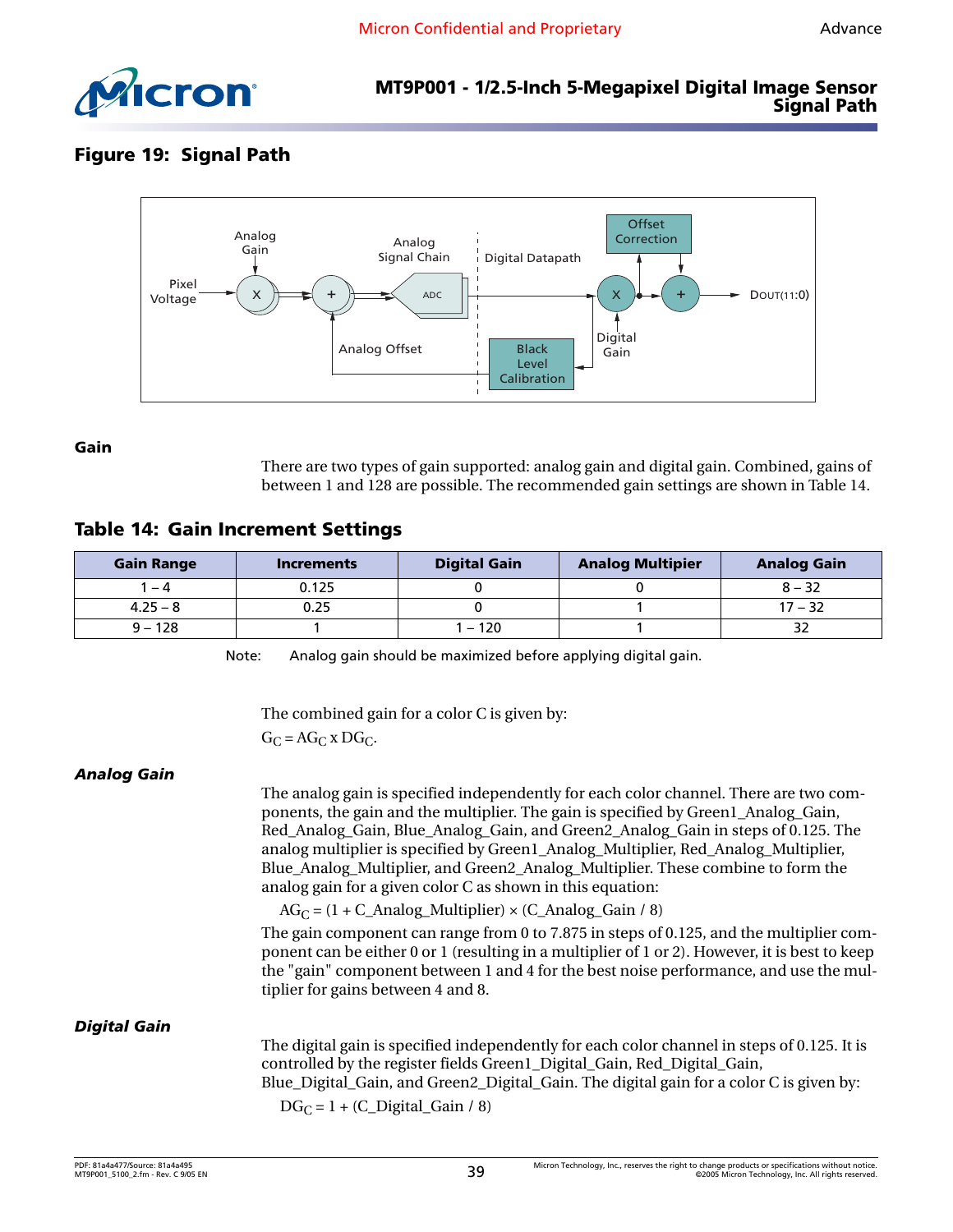

#### <span id="page-39-0"></span>**Analog Black Level Calibration**

The MT9P001 black level calibration circuitry is necessarily a feedback control system since adjustments to the analog offset are imprecise by nature. The goal is that within the dark row region of any supported output image size, the offset should have been adjusted such that the average black level falls within the specified target thresholds.

The analog offsets normally need a major adjustment only when leaving the Reset state or when there has been a change to a color's analog gain. Factors like shutter width and temperature have lower-order impact, and generally only require a minor adjustment to the analog offsets. The MT9P001 has various calibration modes to keep the system stable while still supporting the need for rapid offset adjustments when necessary.

The two basic steps of black level calibration are:

- 1. Take a sample.
- 2. If necessary, adjust the analog offset.

Black level calibration is normally done separately for each color channel, and different channels can be using different sample or adjustment methods at the same time. However, since both Green1 and Green2 pixels go through the same signal chain, and Red and Blue pixels likewise go through the same signal chain, it is expected that the chosen offset for these pairs should be the same as long as the gains are the same. If Lock\_Green\_Calibration is set, and (Green1\_Analog\_Gain = Green2\_Analog\_Gain) and (Green1\_Analog\_Multiplier = Green2\_Analog\_Multiplier), the calculated or user-specified Green1\_Offset is used for both green channels. Similarly, if Lock\_Red/ Blue Calibration is set, and (Red Analog Gain = Blue Analog Gain) and (Red\_Analog\_Multiplier = Blue\_Analog\_Multiplier), the calculated or user-specified Red\_Offset is used for both the red and blue channels.

The currently-in-effect values of the offsets can be read from the Green1\_Offset, Red\_Offset, Blue\_Offset, and Green2\_Offset registers. Writes to these registers when Manual\_BLC is set changes the offsets being used. In automatic BLC mode, writes to these registers are effective when manual mode is re-entered. In Manual\_BLC mode, no sampling or adjusting takes place for any color.

#### <span id="page-39-1"></span>**Digital Black Level Calibration**

Digital black level calibration is the final calculation applied to pixel data before it is output. It provides a precise black level to complement the coarser-grained analog black level calibration, and also corrects for black level shift introduced by digital gain. This correction applies to the active columns for all rows, including dark rows.

The amount of shift necessary is determined by sampling the shielded dark pixels on either side of the array, which are always read out before the active pixels. A separate value is calculated for each color. Each of the active pixels Pi in the output image is then adjusted to take this black level into account:

Pcorr = Pi + Row\_Black\_Target - RBL

To avoid pulling saturated pixels out of saturation, Row\_Black\_Target should be set such that  $((DG - 1) \times 4096 + Row\_Black\_Target - RBL)$  is always positive (where DG is the effective digital gain for that color).

If digital black level calibration is not desired, Row\_BLC can be cleared. In this case, a constant offset (Row\_Black\_Default\_Offset) is added to each pixel. This default offset is the same for all colors. It can be used to account for black level shift due to digital gain, or to maintain a constant black level when switching Row\_BLC on and off. To achieve the latter, use roughly:

Row\_Black\_Default\_Offset = Row\_Black\_Target - MBL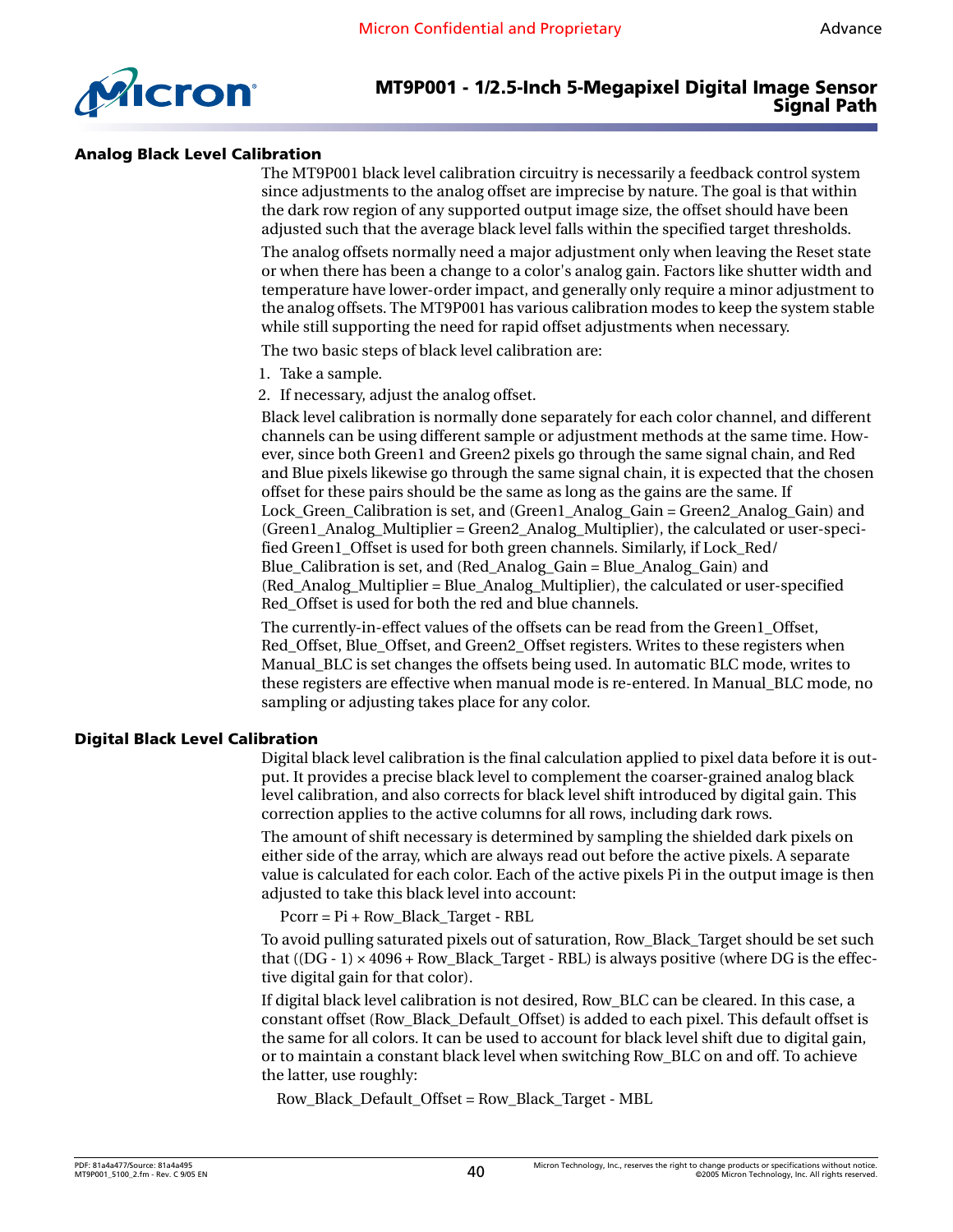

# <span id="page-40-0"></span>**Serial Bus Description**

Registers are written to and read from the MT9P001 through the two-wire serial interface bus. The MT9P001 is a serial interface slave and is controlled by the serial clock (SCLK), which is driven by the serial interface master. Data is transferred into and out of the MT9P001 through the serial data (SDATA) line. The SDATA line is pulled up to VDDQ offchip by a 1.5K $\Omega$  resistor. Either the slave or master device can pull the SDATA line LOW the serial interface protocol determines which device is allowed to pull the SDATA line down at any given time.

#### <span id="page-40-1"></span>**Protocol**

The two-wire serial defines several different transmission codes, as follows:

- a start bit
- the slave device 8-bit address
- a(n) (no) acknowledge bit
- an 8-bit message
- a stop bit

#### <span id="page-40-2"></span>**Sequence**

A typical read or write sequence begins by the master sending a start bit. After the start bit, the master sends the slave device's 8-bit address. The last bit of the address determines if the request is a read or a write, where a "0" indicates a write and a "1" indicates a read. The slave device acknowledges its address by sending an acknowledge bit back to the master.

If the request was a write, the master then transfers the 8-bit register address to which a write should take place. The slave sends an acknowledge bit to indicate that the register address has been received. The master then transfers the data eight bits at a time, with the slave sending an acknowledge bit after each eight bits. The MT9P001 uses 16-bit data for its internal registers, thus requiring two 8-bit transfers to write to one register. After 16 bits are transferred, the register address is automatically incremented, so that the next 16 bits are written to the next register address. The master stops writing by sending a start or stop bit.

A typical read sequence is executed as follows. First the master sends the write-mode slave address and 8-bit register address, just as in the write request. The master then sends a start bit and the read-mode slave address. The master then clocks out the register data eight bits at a time. The master sends an acknowledge bit after each 8-bit transfer. The register address is auto-incremented after every 16 bits is transferred. The data transfer is stopped when the master sends a no-acknowledge bit.

#### <span id="page-40-3"></span>**Bus Idle State**

The bus is idle when both the data and clock lines are HIGH. Control of the bus is initiated with a start bit, and the bus is released with a stop bit. Only the master can generate the start and stop bits.

## <span id="page-40-4"></span>**Start Bit**

The start bit is defined as a HIGH-to-LOW transition of the data line while the clock line is HIGH.

#### <span id="page-40-5"></span>**Stop Bit**

The stop bit is defined as a LOW-to-HIGH transition of the data line while the clock line is HIGH.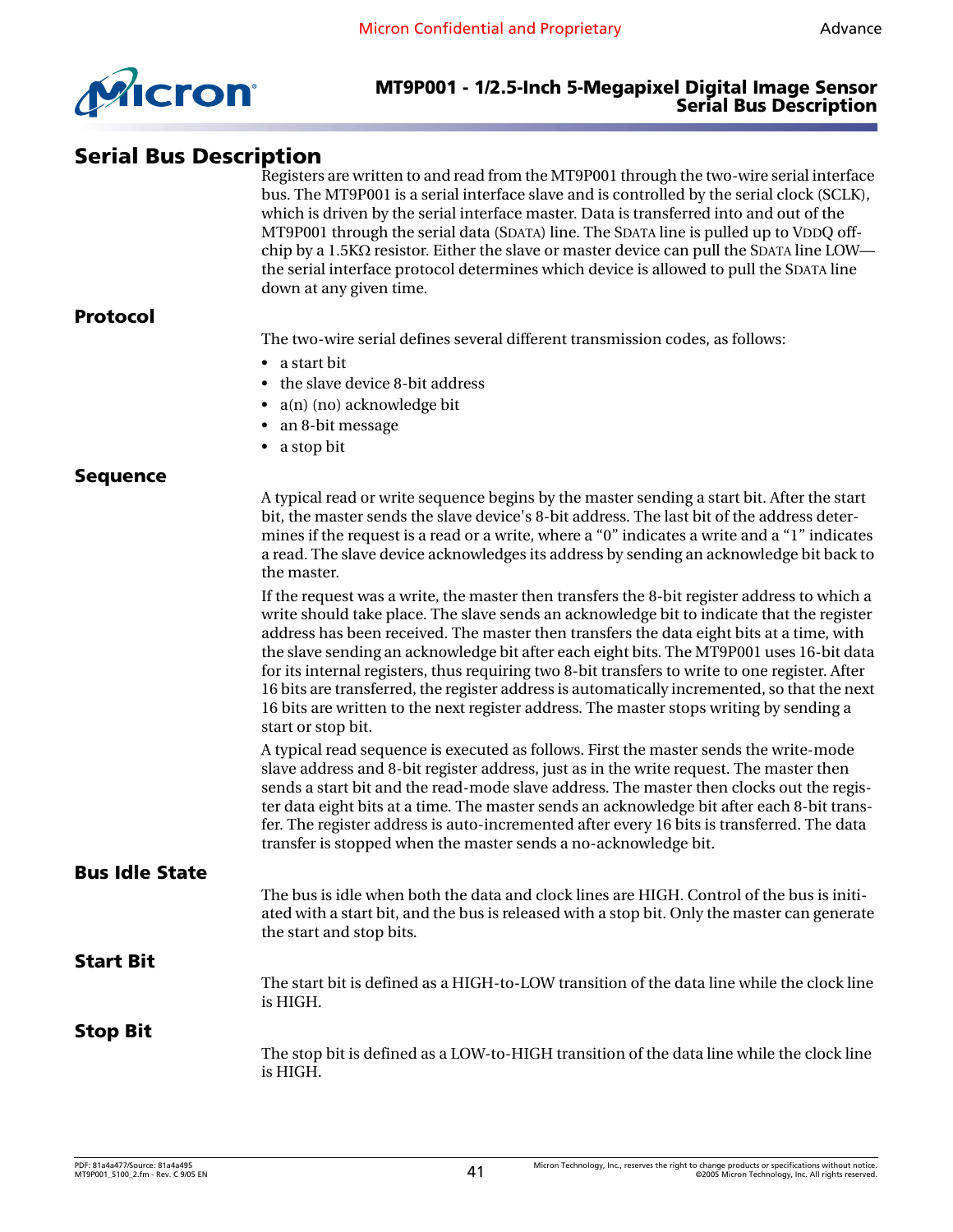

#### **MT9P001 - 1/2.5-Inch 5-Megapixel Digital Image Sensor Slave Address**

#### <span id="page-41-3"></span><span id="page-41-2"></span><span id="page-41-1"></span><span id="page-41-0"></span>**Slave Address** The 8-bit address of a two-wire serial interface device consists of seven bits of address and 1 bit of direction. A "0" in the LSB (least significant bit) of the address indicates write mode (0xBA), and a "1" indicates read mode (0xBB). **Data Bit Transfer** One data bit is transferred during each clock pulse. The serial interface clock pulse is provided by the master. The data must be stable during the HIGH period of the two-wire serial interface clock—it can only change when the serial clock is LOW. Data is transferred eight bits at a time, followed by an acknowledge bit. **Acknowledge Bit** The master generates the acknowledge clock pulse. The transmitter (which is the master when writing, or the slave when reading) releases the data line, and the receiver indicates an acknowledge bit by pulling the data line LOW during the acknowledge clock pulse. **No-Acknowledge Bit** The no-acknowledge bit is generated when the data line is not pulled down by the receiver during the acknowledge clock pulse. A no-acknowledge bit is used to terminate a read sequence.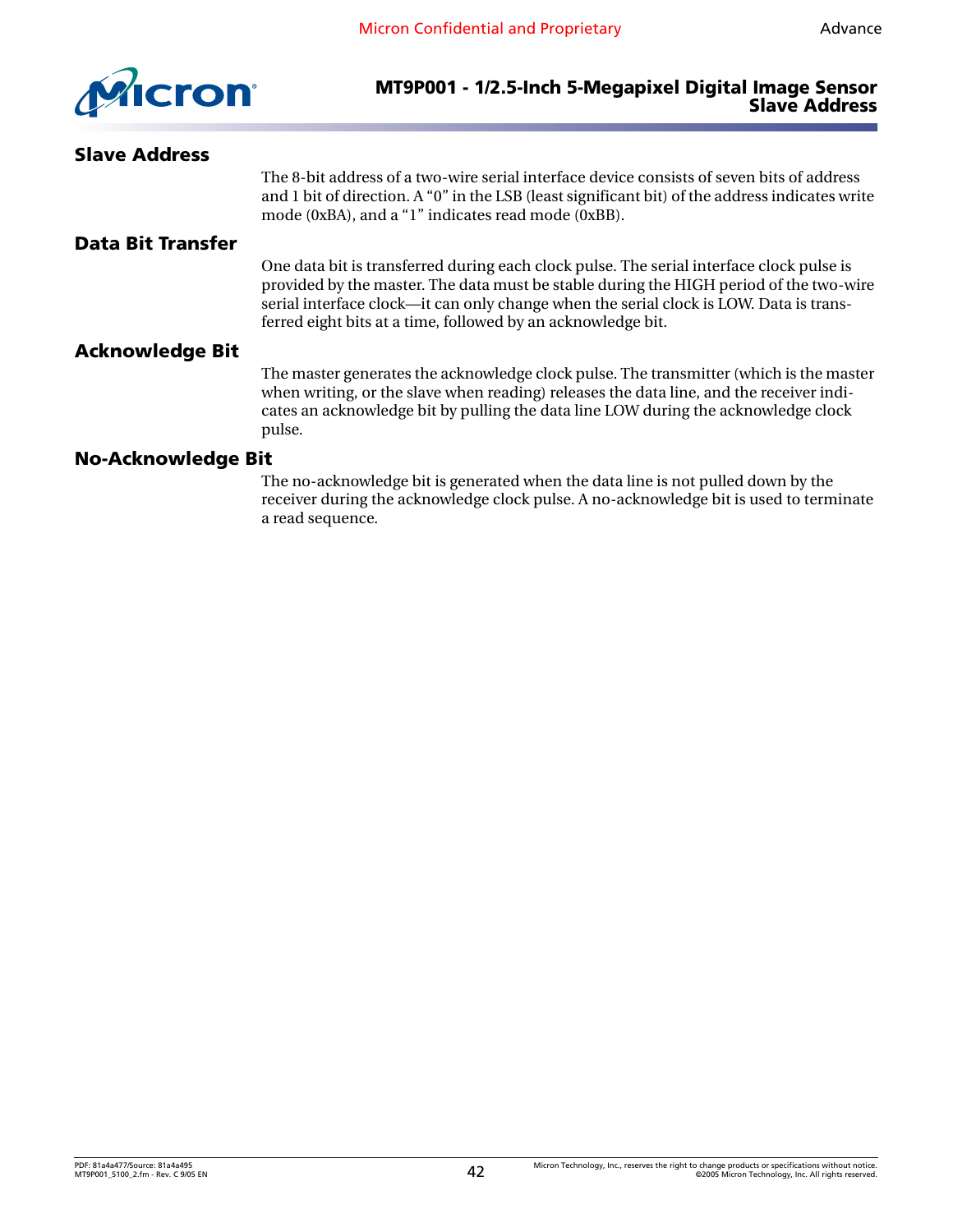

# <span id="page-42-0"></span>**Two-Wire Serial Interface Sample Write and Read Sequences**

#### <span id="page-42-1"></span>**16-Bit Write Sequence**

A typical write sequence for writing 16 bits to a register is shown in [Figure 20.](#page-42-3) A start bit given by the master, followed by the write address, starts the sequence. The image sensor then gives an acknowledge bit and expects the register address to come first, followed by the 16-bit data. After each 8-bit transfer, the image sensor gives an acknowledge bit. All 16 bits must be written before the register is updated. After 16 bits are transferred, the register address is automatically incremented so that the next 16 bits are written to the next register. The master stops writing by sending a start or stop bit.

# <span id="page-42-3"></span>**Figure 20: Timing Diagram Showing a Write to Reg0x09 with the Value 0x0284**



#### <span id="page-42-2"></span>**16-Bit Read Sequence**

A typical read sequence is shown in [Figure 21](#page-42-4). First the master has to write the register address, as in a write sequence. Then a start bit and the read address specifies that a read is about to happen from the register. The master then clocks out the register data eight bits at a time. The master sends an acknowledge bit after each 8-bit transfer. The register address should be incremented after every 16 bits is transferred. The data transfer is stopped when the master sends a no-acknowledge bit.

#### <span id="page-42-4"></span>**Figure 21: Timing Diagram Showing a Read from Reg0x09; Returned Value 0x0284**

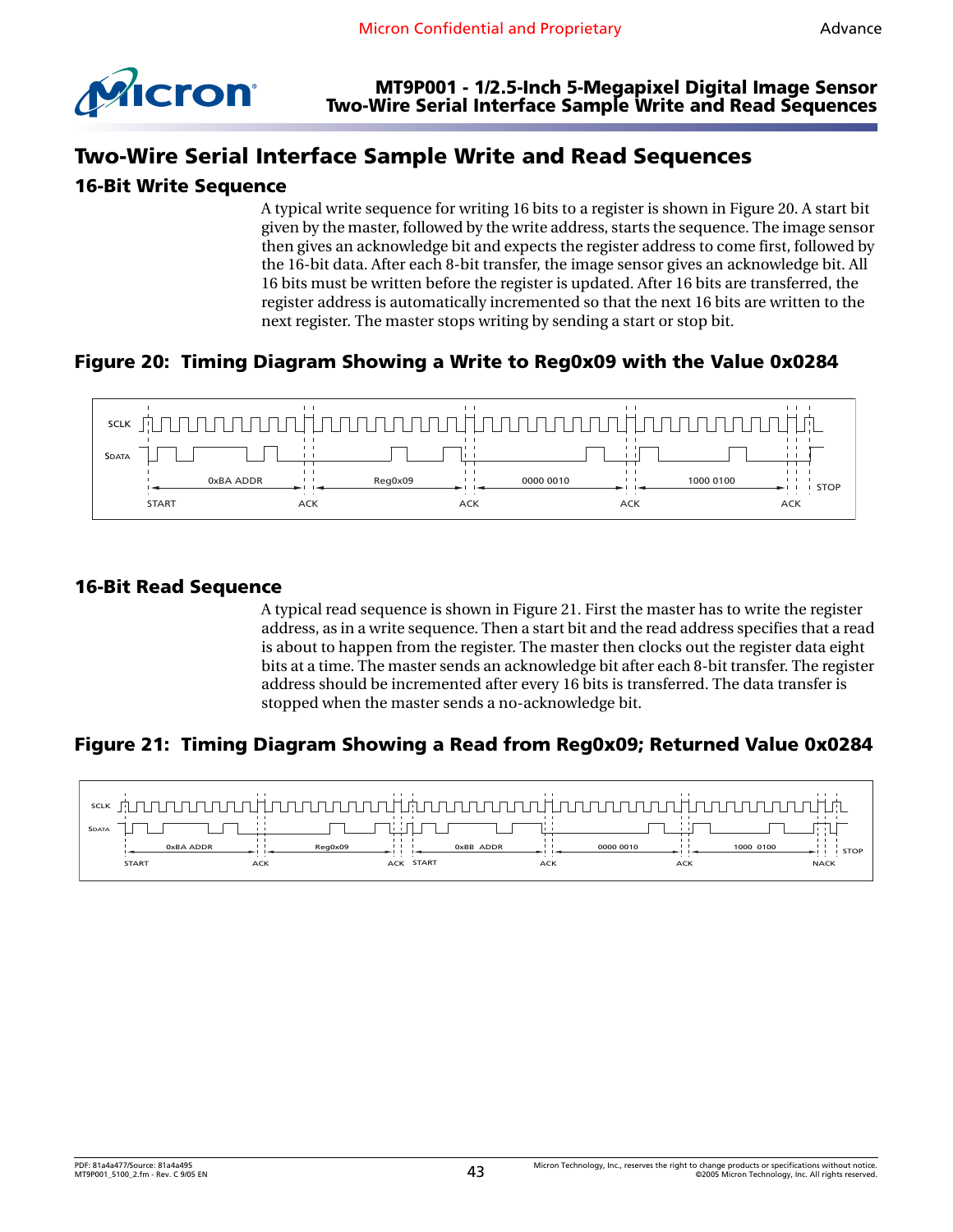

#### <span id="page-43-0"></span>**Two-Wire Serial Bus Timing**

The two-wire serial bus operation requires certain minimum master clock cycles between transitions. These are specified in the following diagrams in master clock cycles.

#### <span id="page-43-1"></span>**Figure 22: Serial Host Interface Start Condition Timing**



# <span id="page-43-2"></span>**Figure 23: Serial Host Interface Stop Condition Timing**



Note: All timing are in units of master clock cycle.

# <span id="page-43-3"></span>**Figure 24: Serial Host Interface Data Timing for Write**





#### <span id="page-43-4"></span>**Figure 25: Serial Host Interface Data Timing for Read**



Note: SDATA is driven by an off-chip transmitter.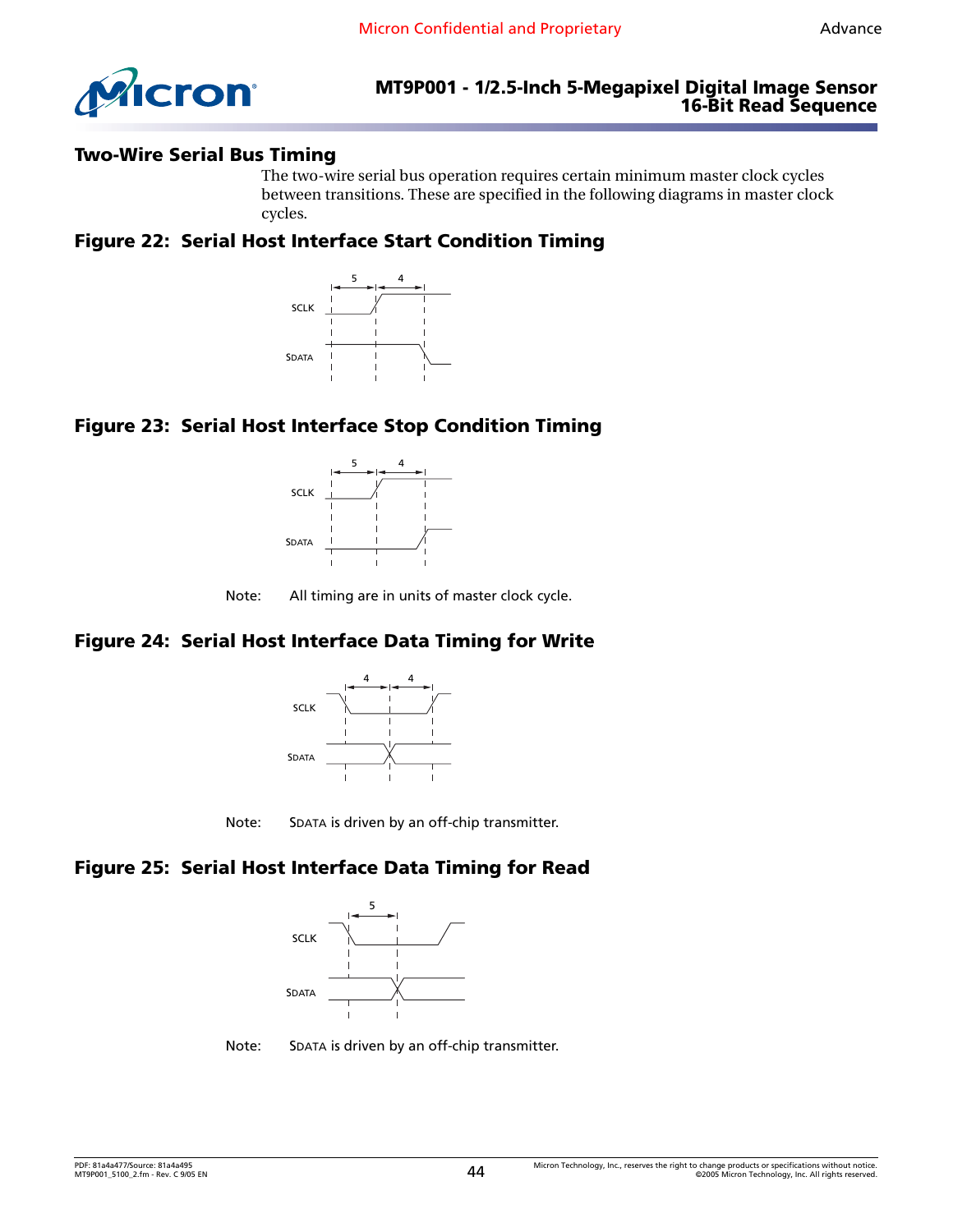



#### <span id="page-44-0"></span>**Figure 26: Acknowledge Signal Timing After an 8-Bit Write to the Sensor**



# <span id="page-44-1"></span>**Figure 27: Acknowledge Signal Timing After an 8-Bit Read from the Sensor**



After a read, the master receiver must pull down SDATA to acknowledge receipt of data bits. When read sequence is complete, the master must generate a no acknowledge by leaving SDATA to float HIGH. On the following cycle, a start or stop bit may be used.

#### <span id="page-44-2"></span>**Figure 28: Typical Spectral Characterizations**

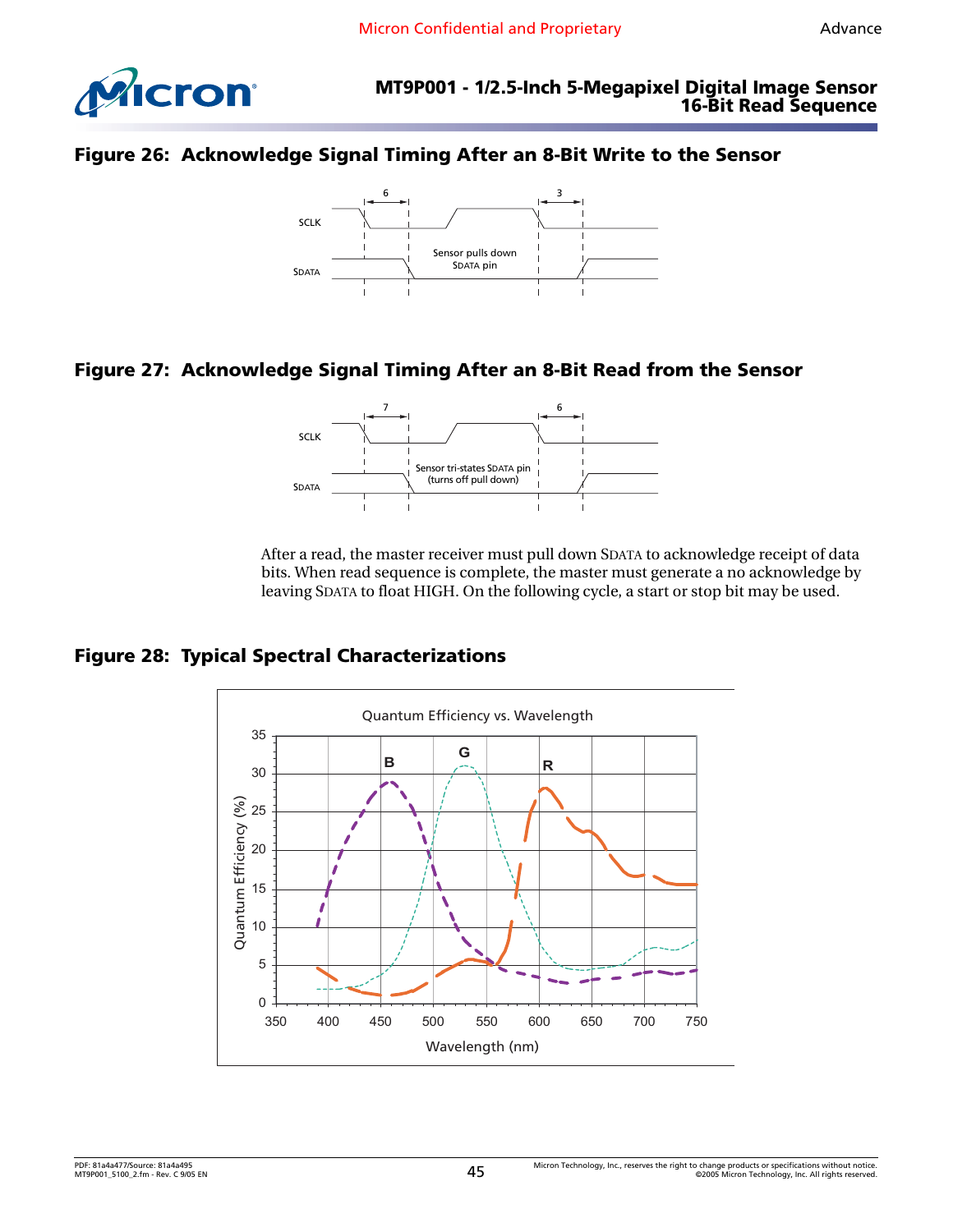

#### **MT9P001 - 1/2.5-Inch 5-Megapixel Digital Image Sensor Electrical Specifications**

# <span id="page-45-0"></span>**Electrical Specifications**

#### <span id="page-45-1"></span>**Data Output and Propagation Delays**

By default, the MT9P001 launches pixel data, FRAME\_VALID and LINE\_VALID with the rising edge of PIXCLK. The expectation is that the user captures DOUT[11:0], FRAME\_VALID and LINE\_VALID using the rising edge of PIXCLK.

| <b>Symbol</b>     | <b>Definition</b>                      | <b>Condition</b>  | <b>Min</b>                        | <b>Typ</b>               | <b>Max</b> | <b>Unit</b>   |
|-------------------|----------------------------------------|-------------------|-----------------------------------|--------------------------|------------|---------------|
| $fSCLK$           | Serial interface input clock frequency |                   |                                   |                          | 400        | kHz           |
| tsclk             | Serial Input clock period              |                   |                                   |                          | 2.5        | usec          |
|                   | <b>SCLK Duty Cycle</b>                 |                   | 40                                | 50                       | 60         | $\frac{0}{0}$ |
| <sup>t</sup> SRTH | Start hold time                        | <b>WRITE/READ</b> | $10*$ <sup>t</sup> SCLK           |                          |            | μs            |
| <sup>t</sup> SDH  | <b>SDATA hold</b>                      | <b>WRITE</b>      | $10*$ <sup>t</sup> SCLK           |                          |            | μs            |
| ts <sub>DS</sub>  | SDATA setup                            | <b>WRITE</b>      | $10*$ <sup>t</sup> SCLK           |                          |            | μs            |
| tsHAW             | SDATA hold to ACK                      | <b>WRITE</b>      | $10*$ <sup>t</sup> SCLK           |                          |            | μs            |
| <sup>t</sup> AHSW | <b>ACK hold to SDATA</b>               | <b>WRITE</b>      | $10*$ <sup>t</sup> SCLK           |                          |            | μs            |
| <sup>t</sup> STPS | Stop setup time                        | <b>WRITE/READ</b> | $10*$ <sup>t</sup> SCLK           |                          |            | μs            |
| <sup>t</sup> STPH | Stop hold time                         | <b>WRITE/READ</b> | $10*$ <sup>t</sup> SCLK           |                          |            | μs            |
| <sup>t</sup> SHAR | SDATA hold to ACK                      | <b>READ</b>       | $\overline{10}$ <sup>*</sup> sCLK | —                        |            | μs            |
| <sup>t</sup> AHSR | <b>ACK hold to SDATA</b>               | <b>READ</b>       | $\overline{10}$ <sup>*</sup> sCLK | —                        |            | μs            |
| <sup>t</sup> SDHR | <b>SDATA hold</b>                      | <b>READ</b>       | $10*$ <sup>t</sup> SCLK           | $\overline{\phantom{0}}$ |            | μs            |
| tsdsr             | SDATA setup                            | <b>READ</b>       | $10*$ <sup>t</sup> SCLK           | $\overline{\phantom{0}}$ |            | μs            |
| $CIN_SI$          | Serial interface input pin capacitance |                   |                                   | 3.5                      |            | pF            |
| CLOAD_SD          | SDATA max load capacitance             |                   |                                   | 15                       |            | pF            |
| <b>RSD</b>        | SDATA pull-up resistor                 |                   |                                   | 1.5                      |            | $k\Omega$     |

#### <span id="page-45-2"></span>**Table 15: Two-Wire Serial Bus Characteristics**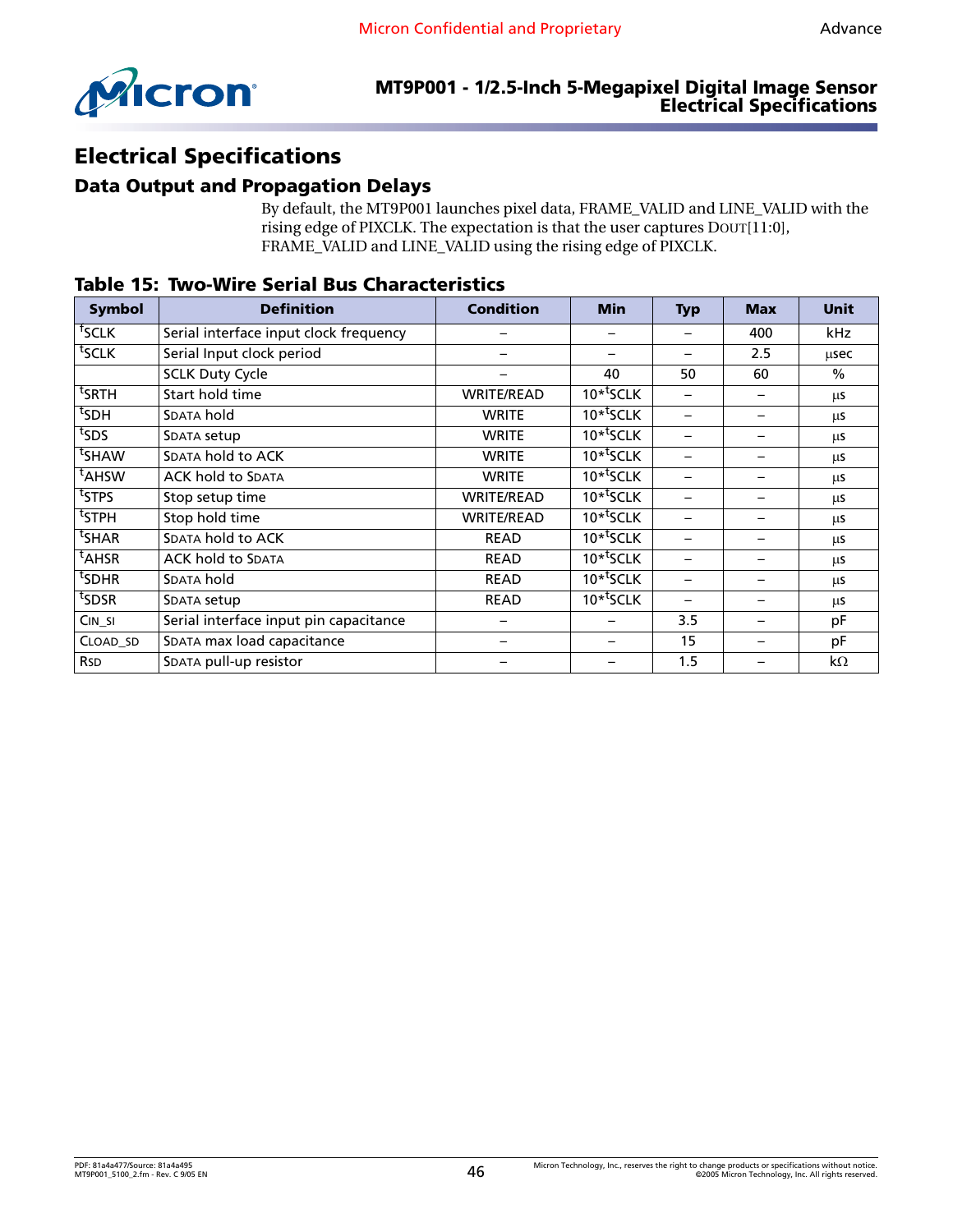





Note: Read sequence: For an 8-bit READ, read waveforms start after WRITE command and register address are issued.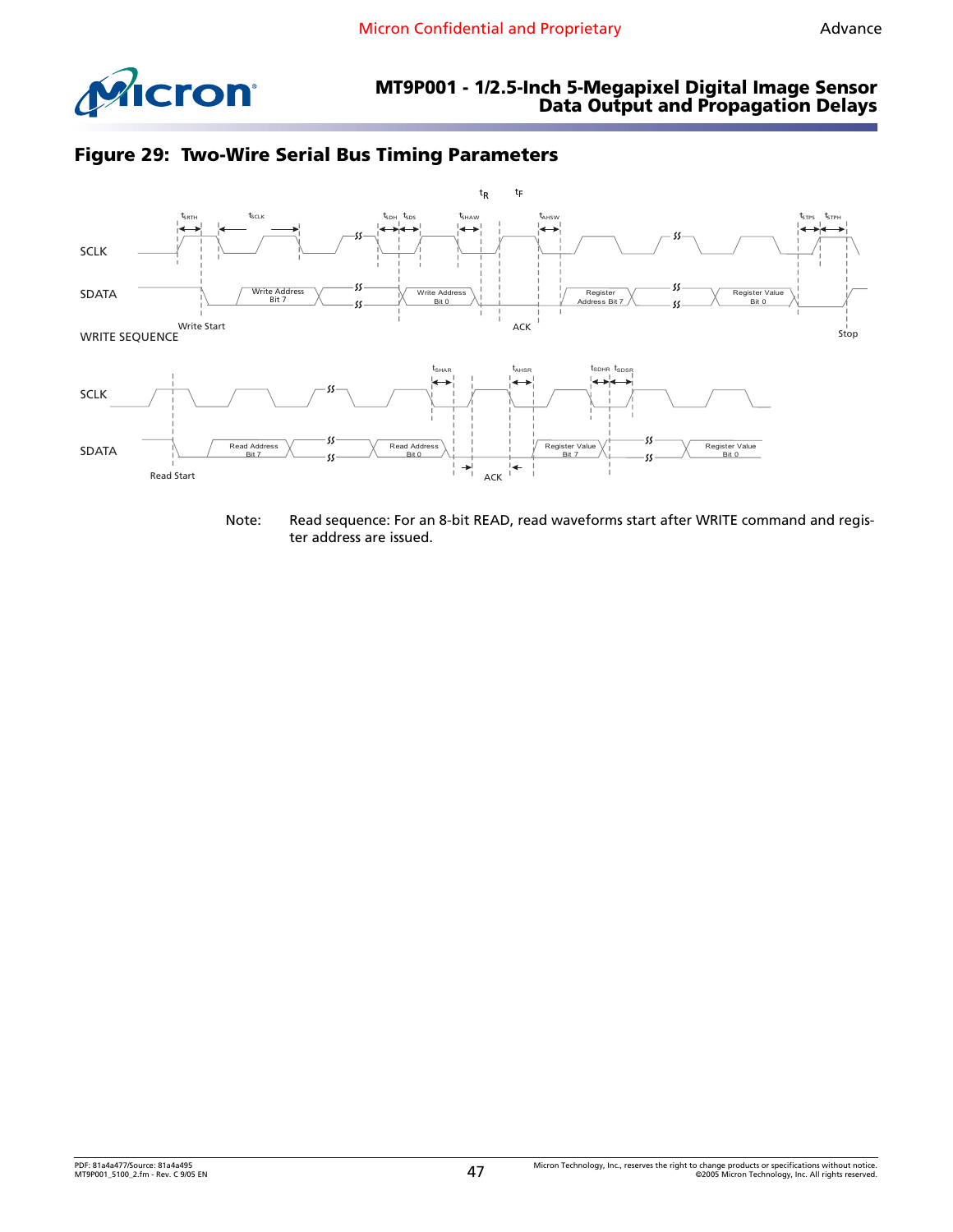

# **Figure 30: I/O Timing Diagram**



# <span id="page-47-0"></span>**Table 16: I/O Timing Characteristics**

| <b>Symbol</b>             | <b>Definition</b>                 | <b>Conditions</b>   | <b>Min</b>               | <b>Typ</b>               | <b>Max</b> | <b>Units</b> |
|---------------------------|-----------------------------------|---------------------|--------------------------|--------------------------|------------|--------------|
| <sup>†</sup> CLKIN1       | Input clock frequency             | PLL enabled         | 6                        | $\overline{\phantom{0}}$ | 27         | MHz.         |
| <sup>t</sup> CLKIN1       | Input clock period                | PLL enabled         | 166                      | $\overline{\phantom{0}}$ | 37         | ns           |
| <sup>†</sup> CLKIN2       | Input clock frequency             | <b>PLL</b> disabled | 8                        | $\overline{\phantom{0}}$ | 96         | <b>MHz</b>   |
| <sup>t</sup> CLKIN2       | Input clock period                | PLL disabled        | 125                      | $\overline{\phantom{0}}$ | 10.4       | ns           |
| ${}^{\rm t}$ <sub>R</sub> | Input clock rise time             |                     | 0.03                     | $\overline{\phantom{0}}$ |            | V/ns         |
| $t_{\mathsf{F}}$          | Input clock fall time             |                     | 0.03                     | $\overline{\phantom{0}}$ | 1          | V/ns         |
|                           | Clock duty cycle                  |                     | 40                       | 50                       | 60         | $\%$         |
| <sup>t</sup> JITTER       | Input clock jitter                | <b>PLL</b> disabled |                          |                          | 300        | ps           |
| ${}^{\text{t}}$ CP        | CLKIN to PIXCLK propagation delay | PLL disabled        | 10                       | 14.3                     | 20         | ns           |
| <sup>†</sup> PIXCLK       | <b>PIXCLK frequency</b>           | <b>PLL</b> disabled | 8                        |                          | 96         | <b>MHz</b>   |
| <sup>t</sup> PD           | PIXCLK to data valid              |                     |                          | 3                        | 2/pixclk   | ns           |
| $t$ PFH                   | PIXCLK to FV HIGH                 |                     |                          |                          | 2/pixclk   | ns           |
| <sup>t</sup> PLH          | PIXCLK to LV HIGH                 |                     |                          | 1                        | 2/pixclk   | ns           |
| <sup>t</sup> pfl          | PIXCLK to FV LOW                  |                     |                          | 1                        | 2/pixclk   | ns           |
| <sup>t</sup> pll          | PIXCLK to LV LOW                  |                     | $\overline{\phantom{0}}$ | 1                        | 2/pixclk   | ns           |
| <b>CLOAD</b>              | Output load capacitance           |                     |                          | 6.5                      |            | рF           |
| <b>CIN</b>                | Input pin capacitance             |                     |                          | 2.5                      |            | pF           |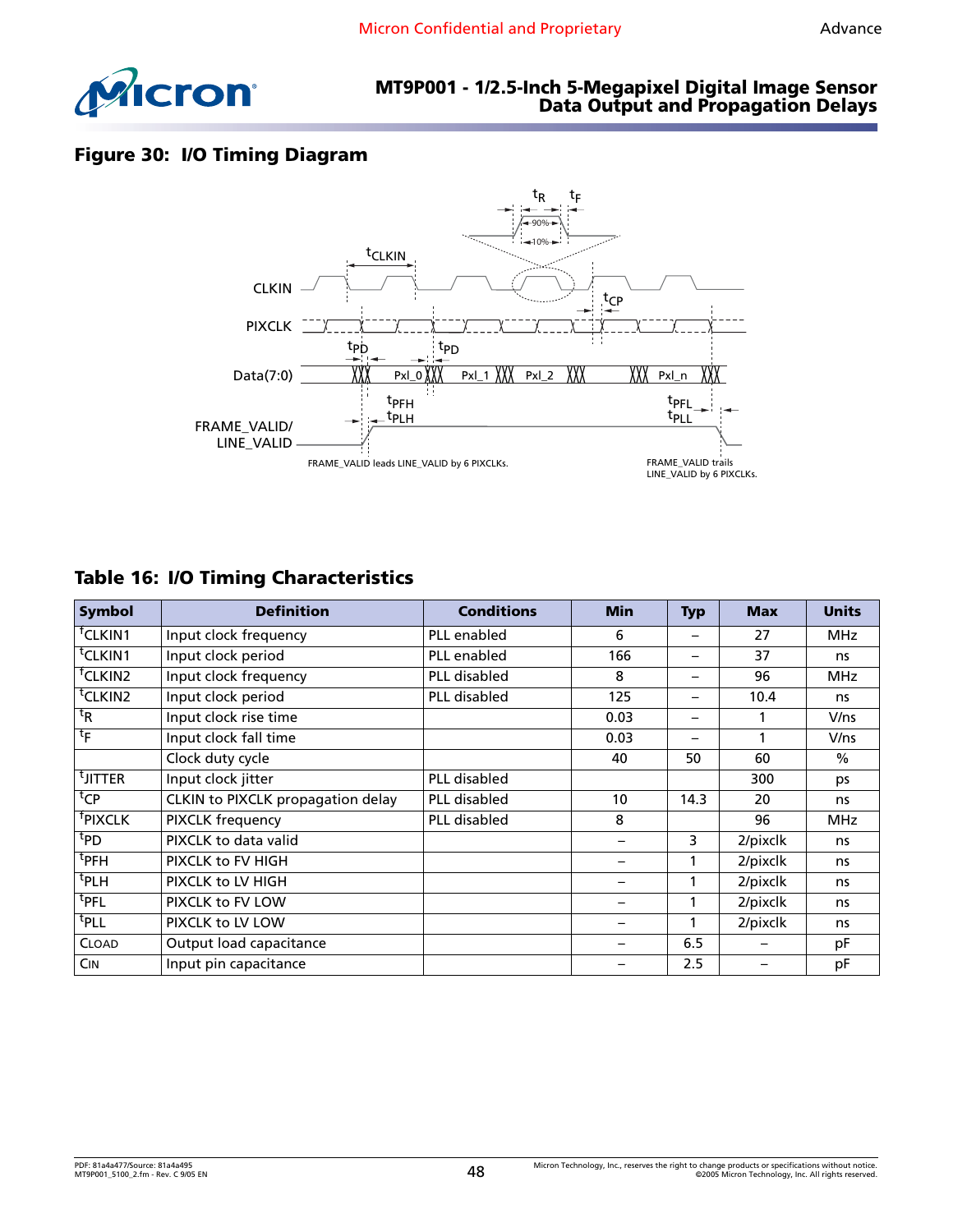

# <span id="page-48-0"></span>**Table 17: DC Electrical Characteristics**

| <b>Symbol</b>   | <b>Definition</b>                    | <b>Conditions</b>                                       | <b>Min</b>               | <b>Typ</b>     | <b>Max</b>               | <b>Units</b> |
|-----------------|--------------------------------------|---------------------------------------------------------|--------------------------|----------------|--------------------------|--------------|
| V <sub>DD</sub> | Core digital voltage                 |                                                         | 1.7                      | 1.8            | 1.9                      | $\vee$       |
| VDDQ            | I/O digital voltage                  |                                                         | 1.7                      | 1.8/2.8        | 3.1                      | $\vee$       |
| <b>VAA</b>      | Analog voltage                       |                                                         | 2.6                      | 2.8            | 3.1                      | V            |
| <b>VAAPIX</b>   | Pixel supply voltage                 |                                                         | 2.6                      | 2.8            | 3.1                      | $\mathsf{V}$ |
| <b>VDDPLL</b>   | PLL supply voltage                   |                                                         | 2.6                      | 2.8            | 3.1                      | $\vee$       |
|                 |                                      |                                                         |                          |                |                          |              |
| <b>VIH</b>      | Input high voltage                   | $VDDQ=2.8V$                                             | 2.4                      |                | $VDDQ+0.3$               | $\vee$       |
|                 |                                      | $VDDQ=1.8V$                                             | 1.4                      | $-$            | $VDDQ+0.3$               |              |
| $V_{ L}$        | Input low voltage                    | $VDDQ=2.8V$                                             | GND-0.3                  | $-$            | 0.8                      | $\vee$       |
|                 |                                      | $VDDQ=1.8V$                                             | GND-0.3                  | $\equiv$       | 0.5                      |              |
| <b>IIN</b>      | Input leakage current                | No pull-up resistor; VIN = VDDQ or<br><b>DGND</b>       | $-10$                    | $+/-0.5$       | 10                       | uA           |
| VOH             | Output high voltage                  | At specified IOH                                        | $VDDQ-0.4$               |                |                          | $\vee$       |
| VOL             | Output low voltage                   | At specified IOL                                        |                          |                | 0.4                      | $\vee$       |
| <b>IOH</b>      | Output high current                  | At specified VOH = $VDDQ-400$ mv at<br>1.7V VDDQ        | $-7$                     |                |                          | mA           |
| $I_{OL}$        | Output low current                   | At specified VoL=400mv at 1.7V VDDQ                     | $\overline{7}$           |                |                          | mA           |
| loz             | Tri-state output leakage<br>current  | VIN=VDDQ or GND                                         | $-10$                    | $+/-0.5$       | 10                       | uA           |
| IDD1            | Digital operating current            | Parallel Mode 96 MHz Full Resolution<br>Nominal Voltage | $\overline{\phantom{0}}$ | 22             | 40                       | mA           |
| IDDQ1           | I/O digital operating current        | Parallel Mode 96 MHz Full Resolution<br>Nominal Voltage | $\qquad \qquad -$        | 12             | 75                       | mA           |
| IAA1            | Analog operating current             | Parallel Mode 96 MHz Full Resolution<br>Nominal Voltage | $\overline{\phantom{0}}$ | 85             | 105                      | mA           |
| IAAPIX1         | Pixel supply current                 | Parallel Mode 96 MHz Full Resolution<br>Nominal Voltage | $\overline{\phantom{0}}$ | $\overline{2}$ | 6                        | mA           |
| IDDPLL1         | PLL supply current                   | Parallel Mode 96 MHz Full Resolution<br>Nominal Voltage | $\overline{\phantom{0}}$ | 0.16           | $\mathbf{1}$             | mA           |
| IDD2            | Digital operating current            | Parallel Mode 96 MHz 4x Binning<br>Nominal Voltage      | $\overline{\phantom{0}}$ | 10             | 40                       | mA           |
| IDDQ2           | I/O digital operating current        | Parallel Mode 96 MHz 4x Binning<br>Nominal Voltage      |                          | 13             | 75                       | mA           |
| IAA2            | Analog operating current             | Parallel Mode 96 MHz 4x Binning<br>Nominal Voltage      |                          | 80             | 105                      | mA           |
| IAAPIX2         | Pixel supply current                 | Parallel Mode 96 MHz 4x Binning<br>Nominal Voltage      |                          | 3              | 6                        | mA           |
| IDDPLL2         | PLL supply current                   | Parallel Mode 96 MHz 4x Binning<br>Nominal Voltage      |                          | 0.16           | $\mathbf{1}$             | mA           |
| ISTBY1          | Hard standby current PLL<br>enabled  | <b>CLKIN Enabled</b>                                    | $\qquad \qquad -$        | TBD            | $\qquad \qquad -$        | uA           |
| ISTBY2          | Hard standby current PLL<br>disabled | <b>CLKIN Disabled</b>                                   | $\qquad \qquad -$        | TBD            | $\qquad \qquad -$        | uA           |
| ISTBY3          | Soft standby current PLL<br>enabled  | <b>CLKIN Enabled (PLL Enabled)</b>                      | -                        | TBD            | -                        | uA           |
| ISTBY4          | Soft standby current PLL<br>disabled | <b>CLKIN Enabled (PLL Disabled)</b>                     | $\qquad \qquad -$        | TBD            | $\overline{\phantom{m}}$ | uA           |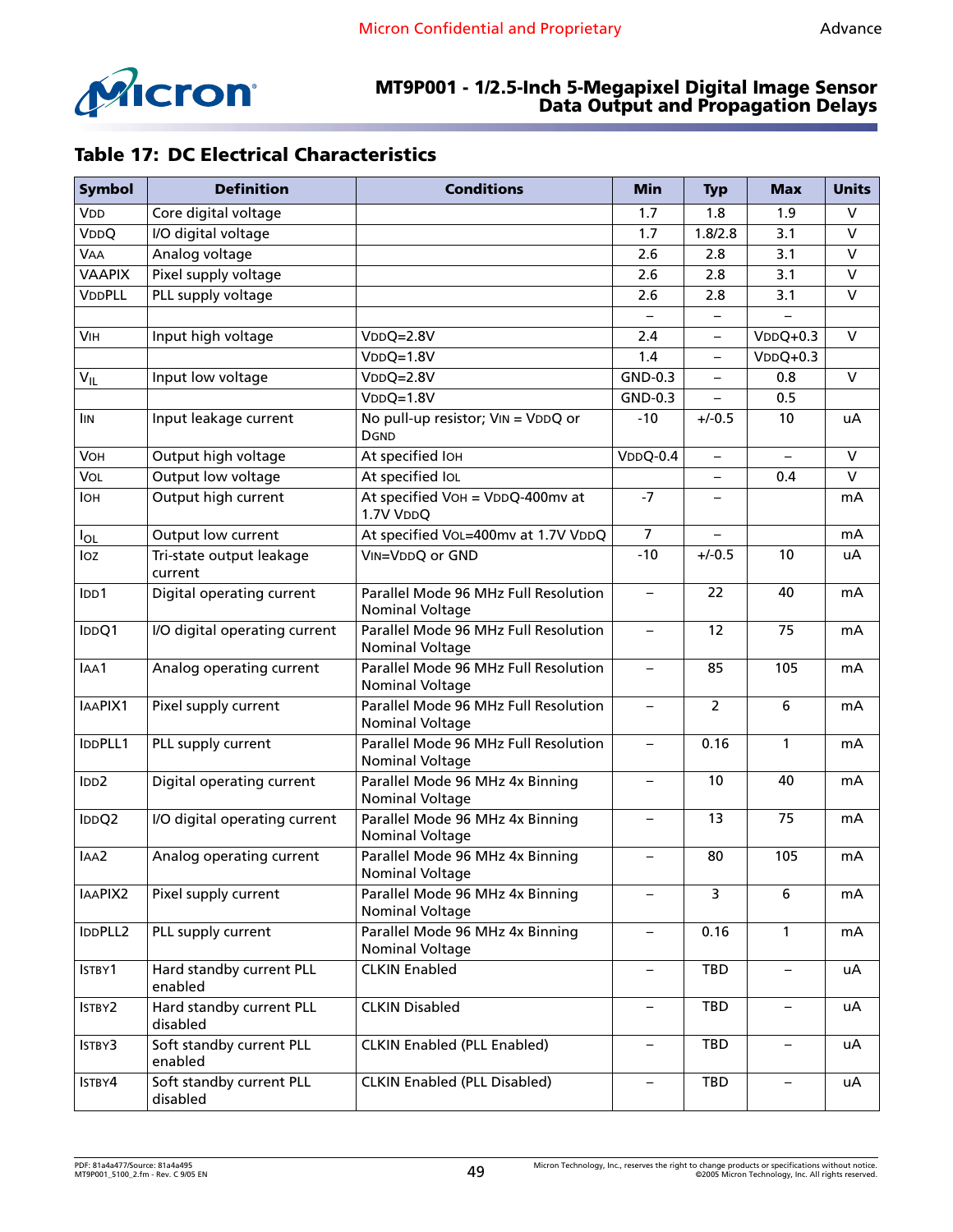

#### <span id="page-49-0"></span>**Table 18: Power Consumption**

| <b>Mode</b> | <b>Full Resolution (12 fps)</b> | <b>4x Binning</b> | <b>Units</b> |
|-------------|---------------------------------|-------------------|--------------|
| Streaming   |                                 | 287               | mW           |
| Standby     | TBD                             | TBD               | uW           |

#### <span id="page-49-1"></span>**Table 19: Absolute Maximum Ratings**

| <b>Symbol</b>    | <b>Definition</b>             | <b>Conditions</b>   | <b>Min</b> | <b>Max</b>   | <b>Units</b> |
|------------------|-------------------------------|---------------------|------------|--------------|--------------|
| <b>VDD MAX</b>   | Core digital voltage          |                     | $-0.3$     | 1.9          | v            |
| VDDQ_MAX         | I/O digital voltage           |                     | $-0.3$     | 3.1          | V            |
| VAA MAX          | Analog voltage                |                     | $-0.3$     | 3.1          | v            |
| VAAPIX MAX       | Pixel supply voltage          |                     | $-0.3$     | 3.1          | v            |
| VDDPLL_MAX       | PLL supply voltage            |                     | $-0.3$     | 3.1          | v            |
| <b>VIN MAX</b>   | Input voltage                 |                     | $-0.3$     | $VDDQ + 0.3$ | v            |
| IDD_MAX          | Digital operating current     |                     |            | <b>TBD</b>   | mA           |
| <b>IDDQ MAX</b>  | I/O digital operating current |                     |            | <b>TBD</b>   | mA           |
| IAA_MAX          | Analog operating current      |                     |            | <b>TBD</b>   | mA           |
| IAAPIX MAX       | Pixel supply current          |                     |            | <b>TBD</b>   | mA           |
| IDDPLL MAX       | PLL supply current            |                     |            | <b>TBD</b>   | mA           |
| <b>TOP</b>       | Operating temperature         | Measure at junction | $-30$      | 70           | °C           |
| TST <sup>1</sup> | Storage temperature           |                     | -40        | 125          | °C           |

<span id="page-49-2"></span>Notes: 1. Stresses greater than those listed may cause permanent damage to the device. This is a stress rating only, and functional operation of the device at these or any other conditions above those indicated in the operational sections of this specification is not implied. Exposure to absolute maximum rating conditions for extended periods may affect reliability.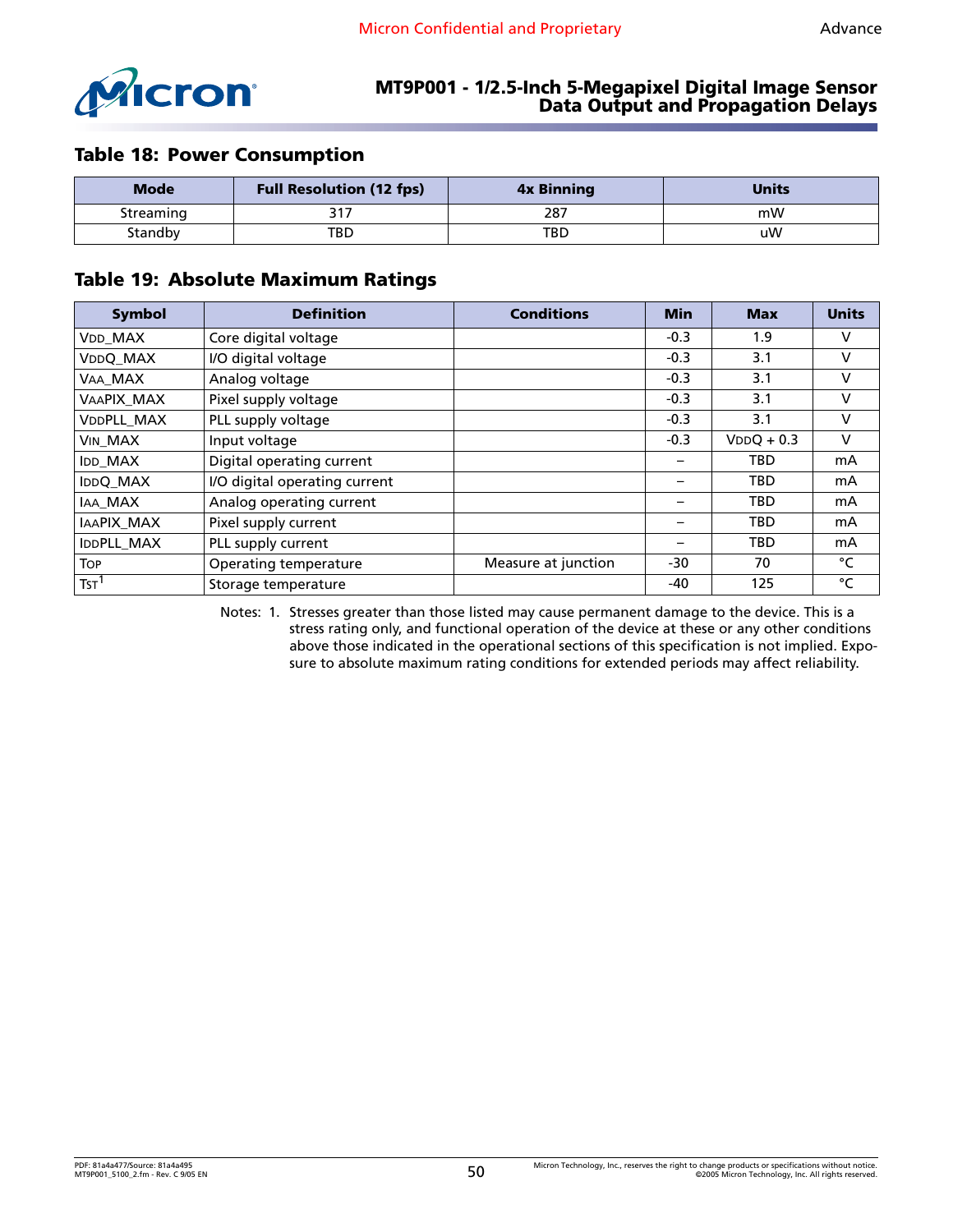



#### **MT9P001 - 1/2.5-Inch 5-Megapixel Digital Image Sensor Package Dimensions**

# <span id="page-50-0"></span>**Package Dimensions**

<span id="page-50-1"></span>**Figure 31: 48-Pin iLCC Package Outline Drawing**



Note: All dimensions in millimeters.



**8000 S. Federal Way, P.O. Box 6, Boise, ID 83707-0006, Tel: 208-368-3900 [prodmktg@micron.com](mailto:prodmktg@micron.com) [www.micron.com Customer Comment Line: 800-932-4992](http://www.micron.com/) Micron, the M logo, and the Micron logo are trademarks of Micron Technology, Inc. All other trademarks are the property of their respective owners. Advance: This data sheet contains initial descriptions of products still under development.**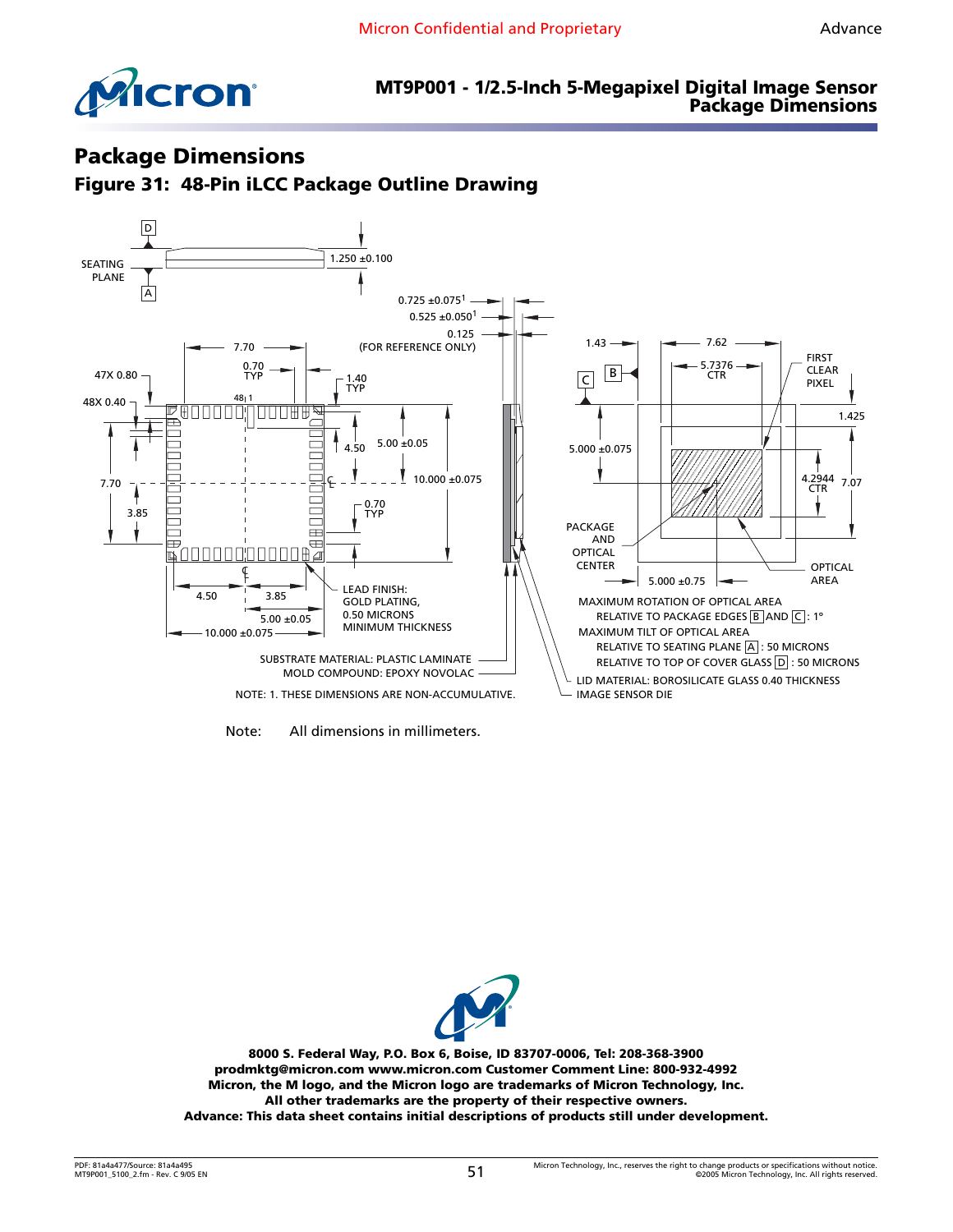



# **MT9P001 - 1/2.5-Inch 5-Megapixel Digital Image Sensor Revision History**

# <span id="page-51-0"></span>**Revision History**

| Changed 10-bit to 12-bit                                                        |  |
|---------------------------------------------------------------------------------|--|
| Update Table 1, Key Performance Parameters, on page 1                           |  |
| Add Table 2, Available Part Numbers, on page 1                                  |  |
| Update Figure 1, Block Diagram, on page 6                                       |  |
| Update Figure 2, Typical Configuration (Connection), on page 7                  |  |
| Update Figure 3, 48-Pin iLCC 10x10 Package Pinout Diagram (Top View), on page 8 |  |
| Update Table 3, Pin Description, on page 8                                      |  |
| Update "Pixel Array Structure" on page 10                                       |  |
| Update Table 5, Pixel Type by Row, on page 10                                   |  |
| Update Figure 4, Pixel Array Description, on page 11                            |  |
| Update "Standby and Chip Enable" on page 14                                     |  |
| Update Table 6, Register List and Default Values, on page 15                    |  |
| Update Table 7, Register Description, on page 16                                |  |
| Update "Readout Sequence" on page 25                                            |  |
| Update Figure 10, Bin 4x, on page 28                                            |  |
| Update "Mirror" on page 29                                                      |  |
| Remove Column Mirror Mode with Binning Figure                                   |  |
| Update Figure 11, Row Time, on page 29                                          |  |
| Update "Frame Time" on page 29                                                  |  |
| Update Figure 12, Row Time with Row Bin 2x, on page 30                          |  |
| Update "LINE_VALID and FRAME_VALID" on page 31                                  |  |
| Update "Restart" on page 33                                                     |  |
| Update "Exposure" on page 33                                                    |  |
| Update "Operating Modes" on page 34                                             |  |
| Update "Gain" on page 39                                                        |  |
| Update Table 14, Gain Increment Settings, on page 39                            |  |
| Add Figure 28, Typical Spectral Characterizations, on page 45<br>$\bullet$      |  |
| Add Table 15, Two-Wire Serial Bus Characteristics, on page 46<br>$\bullet$      |  |
| Add Table 16, I/O Timing Characteristics, on page 48<br>$\bullet$               |  |
| Update Table 17, DC Electrical Characteristics, on page 49<br>$\bullet$         |  |
| Add Table 18, Power Consumption, on page 50<br>$\bullet$                        |  |
| Update Table 19, Absolute Maximum Ratings, on page 50<br>$\bullet$              |  |
|                                                                                 |  |
|                                                                                 |  |
| • Change 12-bit ADC and DOUT(11:0) to 10-bit ADC and DOUT(9:0)                  |  |
| • Added Figure 2: Typical Configuration (Connection) on page 7                  |  |
| Added Figure 3: 48-Pin iLCC 10x10 Package Pinout Diagram (Top View) on page 8   |  |
| Added TEST, RSVD and NC to Table 3: Pin Description on page 8                   |  |
| Updated "Pixel Data Format" on page 10                                          |  |
| Updated section "Pixel Array Structure" on page 10                              |  |
| Updated section "Output Data Timing" on page 12                                 |  |
| Added section "Power Up and Power Down" on page 13<br>٠                         |  |
| Added section "Reset" on page 13; "Clocks" on page 13<br>٠                      |  |
| Added section "Standby and Chip Enable" on page 14<br>٠                         |  |
| Added section "Registers" on page 15<br>٠                                       |  |
| Added Table 6: Register List and Default Values on page 15<br>٠                 |  |
| Added Table 7: Register Description on page 16<br>٠                             |  |
| • Added section "Restart" on page 33                                            |  |
|                                                                                 |  |

- Added section ["Analog Black Level Calibration" on page 40](#page-39-0)
- Added section ["Digital Black Level Calibration" on page 40](#page-39-1)